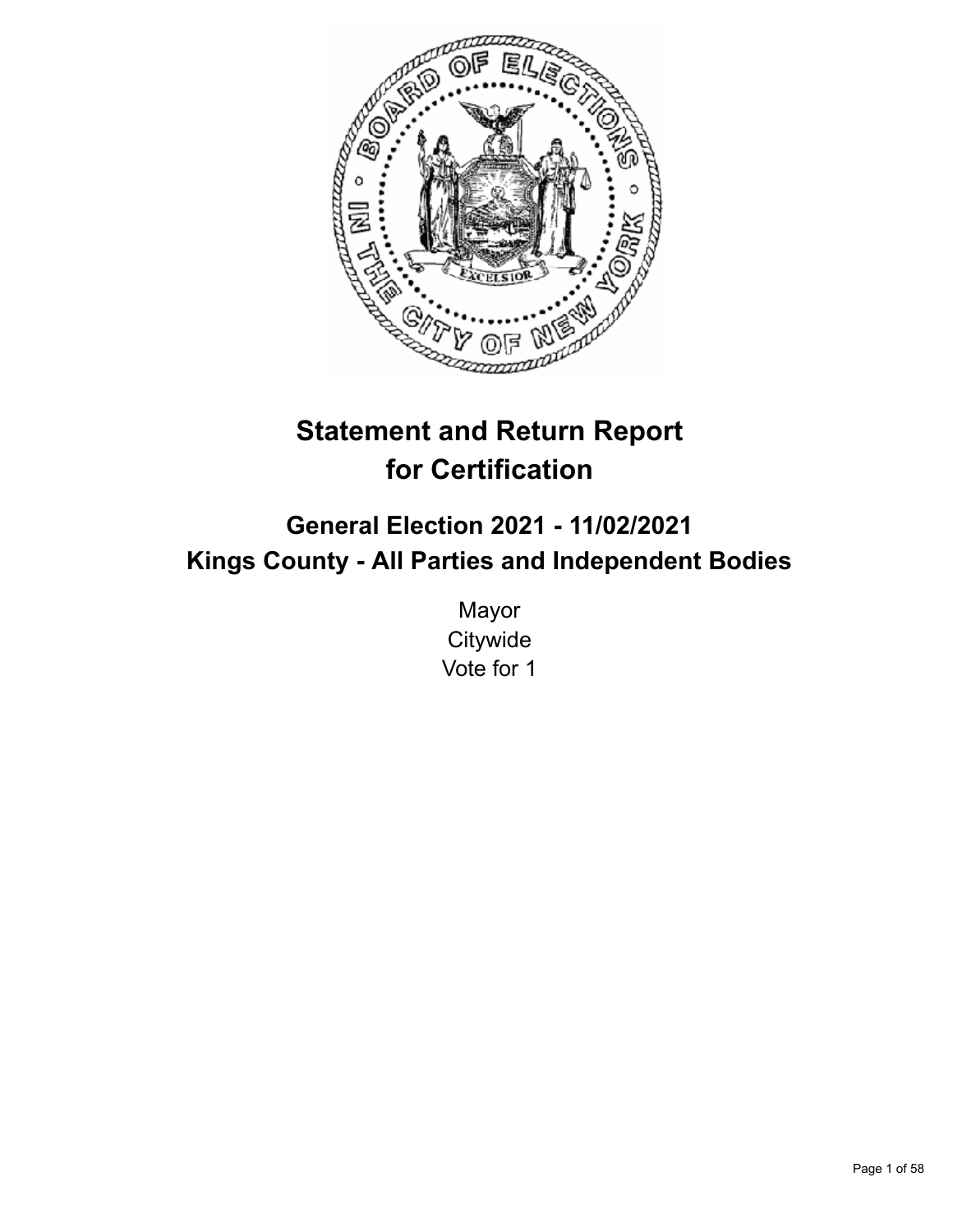

| PUBLIC COUNTER                                           | 17,610                  |
|----------------------------------------------------------|-------------------------|
| MANUALLY COUNTED EMERGENCY                               | 1                       |
| <b>ABSENTEE / MILITARY</b>                               | 1,105                   |
| <b>AFFIDAVIT</b>                                         | 75                      |
| <b>Total Ballots</b>                                     | 18,791                  |
| Less - Inapplicable Federal/Special Presidential Ballots | 0                       |
| <b>Total Applicable Ballots</b>                          | 18,791                  |
| ERIC L. ADAMS (DEMOCRATIC)                               | 9,614                   |
| CURTIS A. SLIWA (REPUBLICAN)                             | 7,836                   |
| WILLIAM A. PEPITONE (CONSERVATIVE)                       | 324                     |
| CATHERINE ROJAS (SOCIALISM & LIB)                        | 140                     |
| STACEY H. PRUSSMAN (LIBERTARIAN)                         | 53                      |
| FERNANDO MATEO (SAVE OUR CITY)                           | 20                      |
| CURTIS A. SLIWA (INDEPENDENT)                            | 172                     |
| RAJA MICHAEL FLORES (HUMANITY UNITED)                    | 22                      |
| SKIBOKY STORA (OUT LAWBREAKER)                           | 4                       |
| <b>QUANDA S. FRANCIS (EMPOWERMENT)</b>                   | 39                      |
| ANAS ABDULLAH (WRITE-IN)                                 | 1                       |
| ANDREW YANG (WRITE-IN)                                   | 3                       |
| ANTHONY WEINER (WRITE-IN)                                | $\mathbf{1}$            |
| ART CHANG (WRITE-IN)                                     | $\mathbf{1}$            |
| BARBRA M ROBERTS (WRITE-IN)                              | $\mathbf{1}$            |
| BENJAMIN W. SCHAFFER (WRITE-IN)                          | $\mathbf{1}$            |
| BENSIIN BORUKHOR (WRITE-IN)                              | 1                       |
| BILL DE BLASIO (WRITE-IN)                                | 1                       |
| <b>BRIAN WELSOME (WRITE-IN)</b>                          | $\mathbf 1$             |
| DONALD J TRUMP (WRITE-IN)                                | 1                       |
| FRANCO SABOJO (WRITE-IN)                                 | 1                       |
| KATHRYN A. GARCIA (WRITE-IN)                             | $\mathbf{1}$            |
| KATHRYN GARCIA (WRITE-IN)                                | $\overline{\mathbf{c}}$ |
| LISA BERKE (WRITE-IN)                                    | $\mathbf{1}$            |
| MARCIA MASRI (WRITE-IN)                                  | $\mathbf{1}$            |
| MARIA GARRETT (WRITE-IN)                                 | 1                       |
| MATT WALSH (WRITE-IN)                                    | 1                       |
| MAYA WILEY (WRITE-IN)                                    | 6                       |
| PAPERBOY PRINCE (WRITE-IN)                               | 1                       |
| PEARL MAX (WRITE-IN)                                     | 1                       |
| RAQUEL IRZARRY (WRITE-IN)                                | $\mathbf{1}$            |
| ROBERT LIEBOWITZ (WRITE-IN)                              | 1                       |
| ROBERT S. WILLNER (WRITE-IN)                             | 1                       |
| RON BOURQUE (WRITE-IN)                                   | $\mathbf{1}$            |
| RUDY GIULIANI (WRITE-IN)                                 | 1                       |
| THOMAS MC CARTHY (WRITE-IN)                              | 1                       |
| TREVOR NOAH (WRITE-IN)                                   | $\mathbf{1}$            |
| UNATTRIBUTABLE WRITE-IN (WRITE-IN)                       | 14                      |
| UNCOUNTED WRITE-IN PER STATUTE (WRITE-IN)                | 1                       |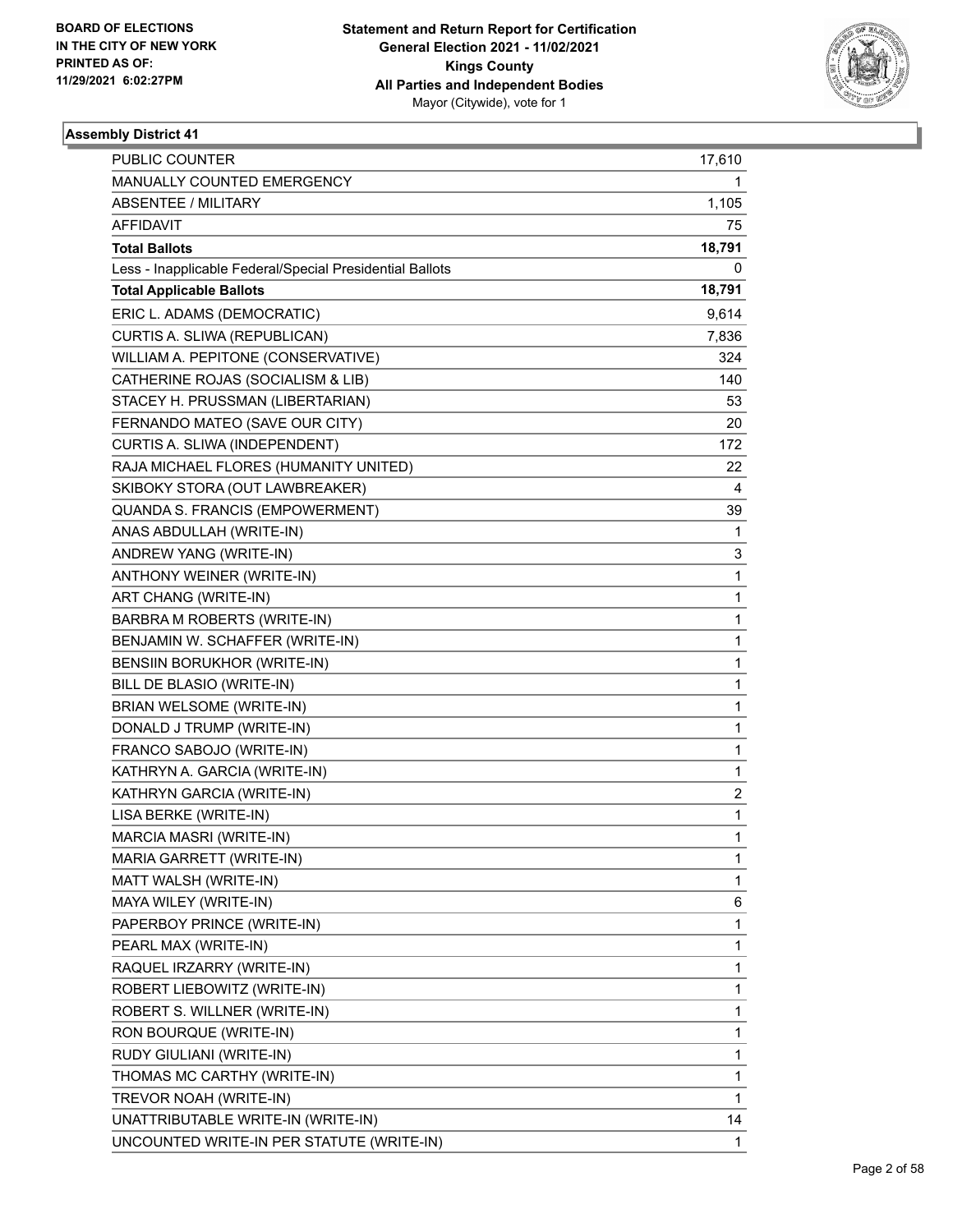

| VASILIY KORDRATGEV (WRITE-IN)      |        |
|------------------------------------|--------|
| WILLIAM MICHAEL MULLINS (WRITE-IN) |        |
| <b>Total Votes</b>                 | 18.276 |
| Unrecorded                         | 515    |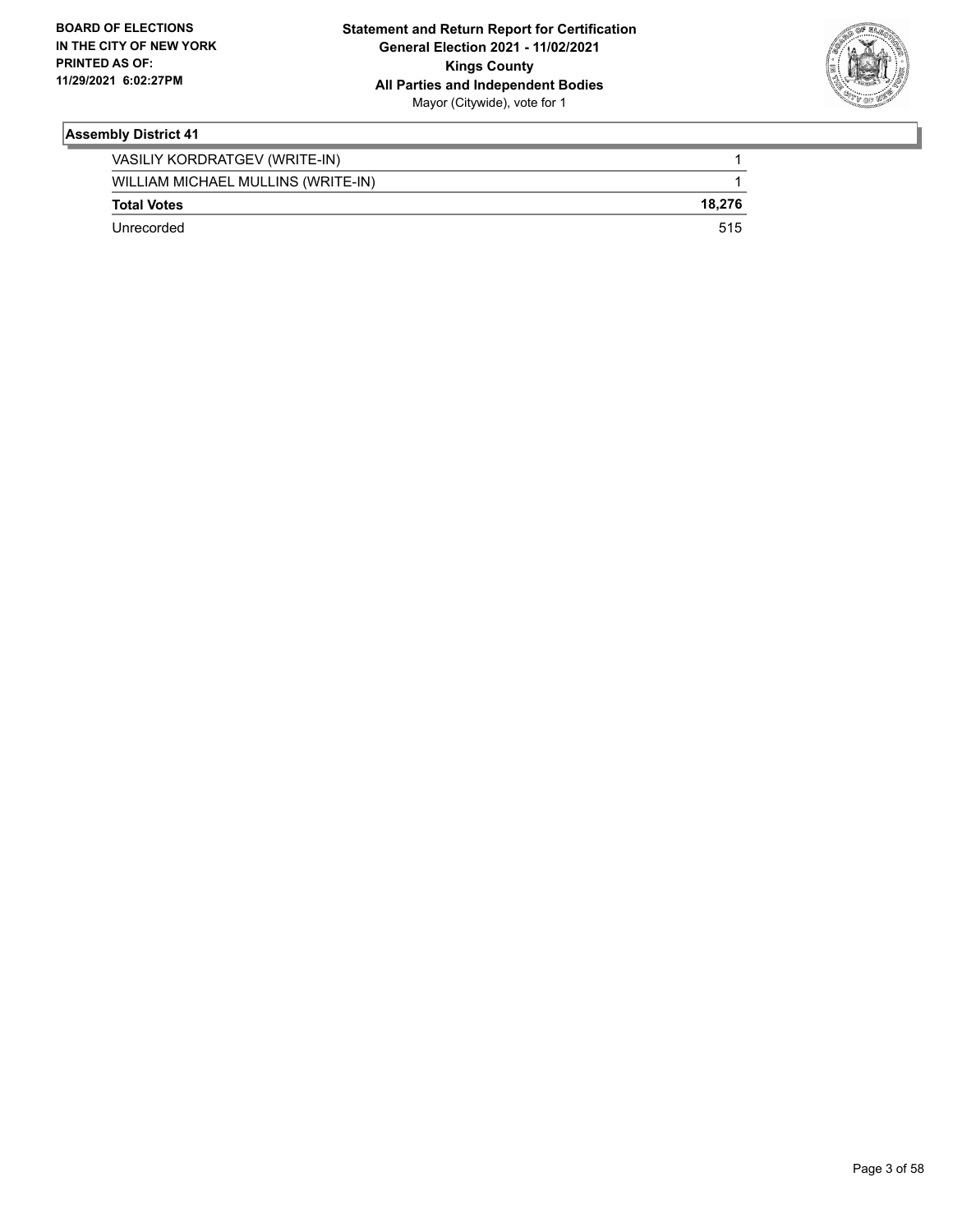

| PUBLIC COUNTER                                           | 15,941       |
|----------------------------------------------------------|--------------|
| MANUALLY COUNTED EMERGENCY                               | 0            |
| <b>ABSENTEE / MILITARY</b>                               | 953          |
| AFFIDAVIT                                                | 88           |
| <b>Total Ballots</b>                                     | 16,982       |
| Less - Inapplicable Federal/Special Presidential Ballots | 0            |
| <b>Total Applicable Ballots</b>                          | 16,982       |
| ERIC L. ADAMS (DEMOCRATIC)                               | 13,956       |
| CURTIS A. SLIWA (REPUBLICAN)                             | 1,724        |
| WILLIAM A. PEPITONE (CONSERVATIVE)                       | 82           |
| CATHERINE ROJAS (SOCIALISM & LIB)                        | 623          |
| STACEY H. PRUSSMAN (LIBERTARIAN)                         | 22           |
| FERNANDO MATEO (SAVE OUR CITY)                           | 24           |
| CURTIS A. SLIWA (INDEPENDENT)                            | 50           |
| RAJA MICHAEL FLORES (HUMANITY UNITED)                    | 23           |
| SKIBOKY STORA (OUT LAWBREAKER)                           | 6            |
| QUANDA S. FRANCIS (EMPOWERMENT)                          | 71           |
| ANDREW MARTIN ROSS (WRITE-IN)                            | 1            |
| ANDREW YANG (WRITE-IN)                                   | 2            |
| ARYEH AMOR (WRITE-IN)                                    | 1            |
| BERNIE SANDERS (WRITE-IN)                                | 5            |
| BETH BALTIMORE (WRITE-IN)                                | $\mathbf{1}$ |
| BRAD LANDER (WRITE-IN)                                   | 1            |
| <b>BRIAN LEHRER (WRITE-IN)</b>                           | $\mathbf{1}$ |
| CATHERINE GARCIA (WRITE-IN)                              | 4            |
| CHAIM GOLDBRAB (WRITE-IN)                                | 1            |
| CHIRLEY CHISHOLM (WRITE-IN)                              | $\mathbf{1}$ |
| CHRISTINE QUINN (WRITE-IN)                               | 1            |
| DANIEL GIANSANTE (WRITE-IN)                              | 1            |
| DIANNE MORALES (WRITE-IN)                                | $\mathbf{1}$ |
| DOUGLAS JONES (WRITE-IN)                                 | $\mathbf 1$  |
| DUSTIN PEABODY (WRITE-IN)                                | 1            |
| GEOFFREY DAVENPORT (WRITE-IN)                            | 1            |
| INNA VERNIKOV (WRITE-IN)                                 | 1            |
| JOE TORRE (WRITE-IN)                                     | 1            |
| JULIAN CHUNG (WRITE-IN)                                  | $\mathbf 1$  |
| KATERYN GARCIA (WRITE-IN)                                | 1            |
| KATHERINE GARCIA (WRITE-IN)                              | 1            |
| KATHERYN GARCIA (WRITE-IN)                               | 1            |
| KATHRYN GARCIA (WRITE-IN)                                | 12           |
| LETTITIA JAMES (WRITE-IN)                                | 1            |
| MAYA WILEY (WRITE-IN)                                    | 33           |
| MIA EISNER GRYNBERG (WRITE-IN)                           | 1            |
| MIA WILEY (WRITE-IN)                                     | 1            |
| MICHAEL BLOOMBERG (WRITE-IN)                             | 3            |
| NICOLE MCQUEEN (WRITE-IN)                                | $\mathbf{1}$ |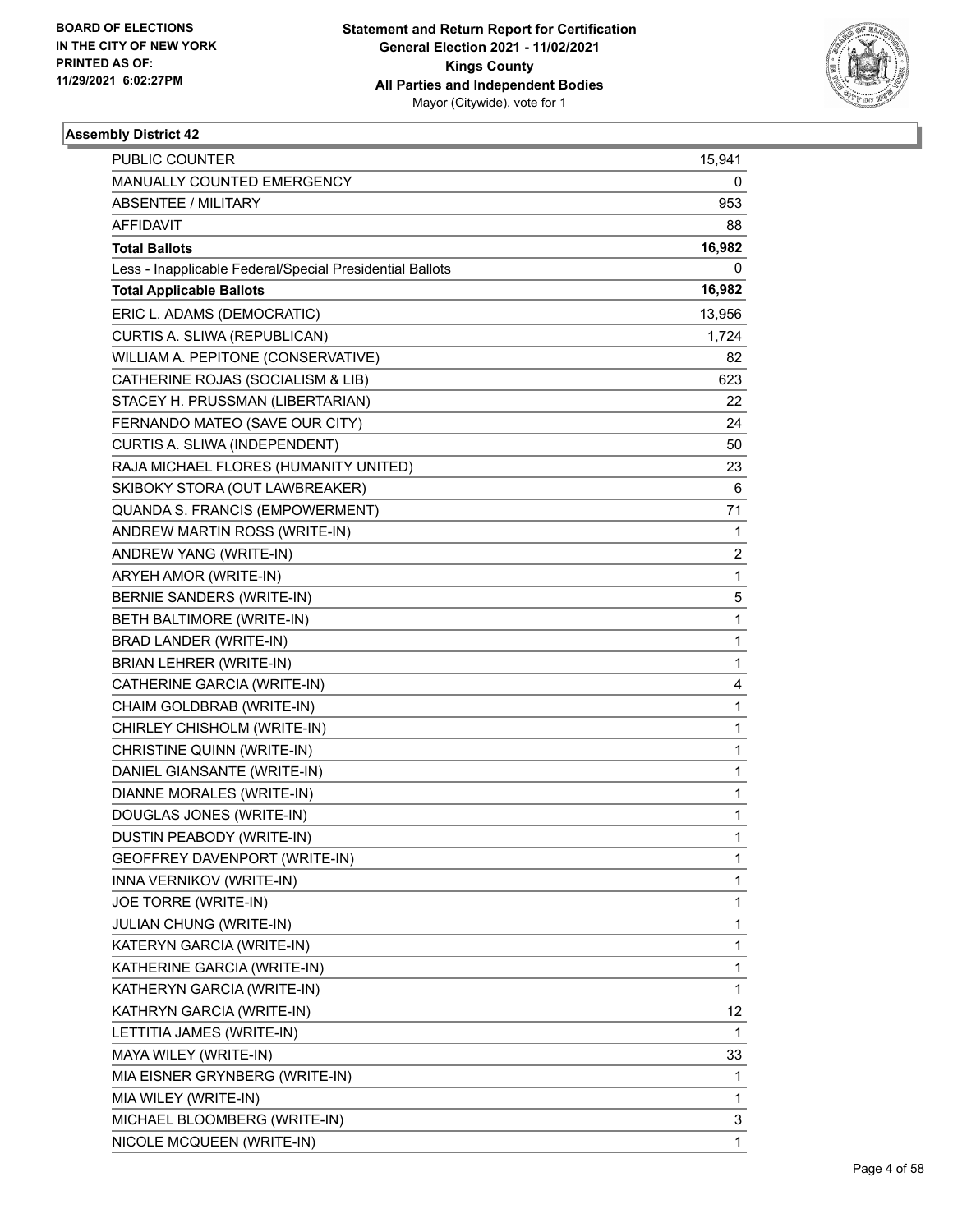

| PAPERBOY PRINCE (WRITE-IN)                |        |
|-------------------------------------------|--------|
| PATRICIA MIGHSMITH (WRITE-IN)             |        |
| RAY MCGUIRE (WRITE-IN)                    |        |
| ROBERT JOSEPH LIBERTO (WRITE-IN)          |        |
| SCOTT STRINGER (WRITE-IN)                 | 2      |
| SHAUN DONOVAN (WRITE-IN)                  |        |
| SHREAF DAVID (WRITE-IN)                   |        |
| SOLOMON KATZ (WRITE-IN)                   |        |
| TANYA GALLO (WRITE-IN)                    |        |
| TARCISIUS TOEHAIR (WRITE-IN)              |        |
| TONY LINDSEY (WRITE-IN)                   |        |
| UNATTRIBUTABLE WRITE-IN (WRITE-IN)        | 20     |
| UNCOUNTED WRITE-IN PER STATUTE (WRITE-IN) | 2      |
| <b>Total Votes</b>                        | 16,697 |
| Unrecorded                                | 285    |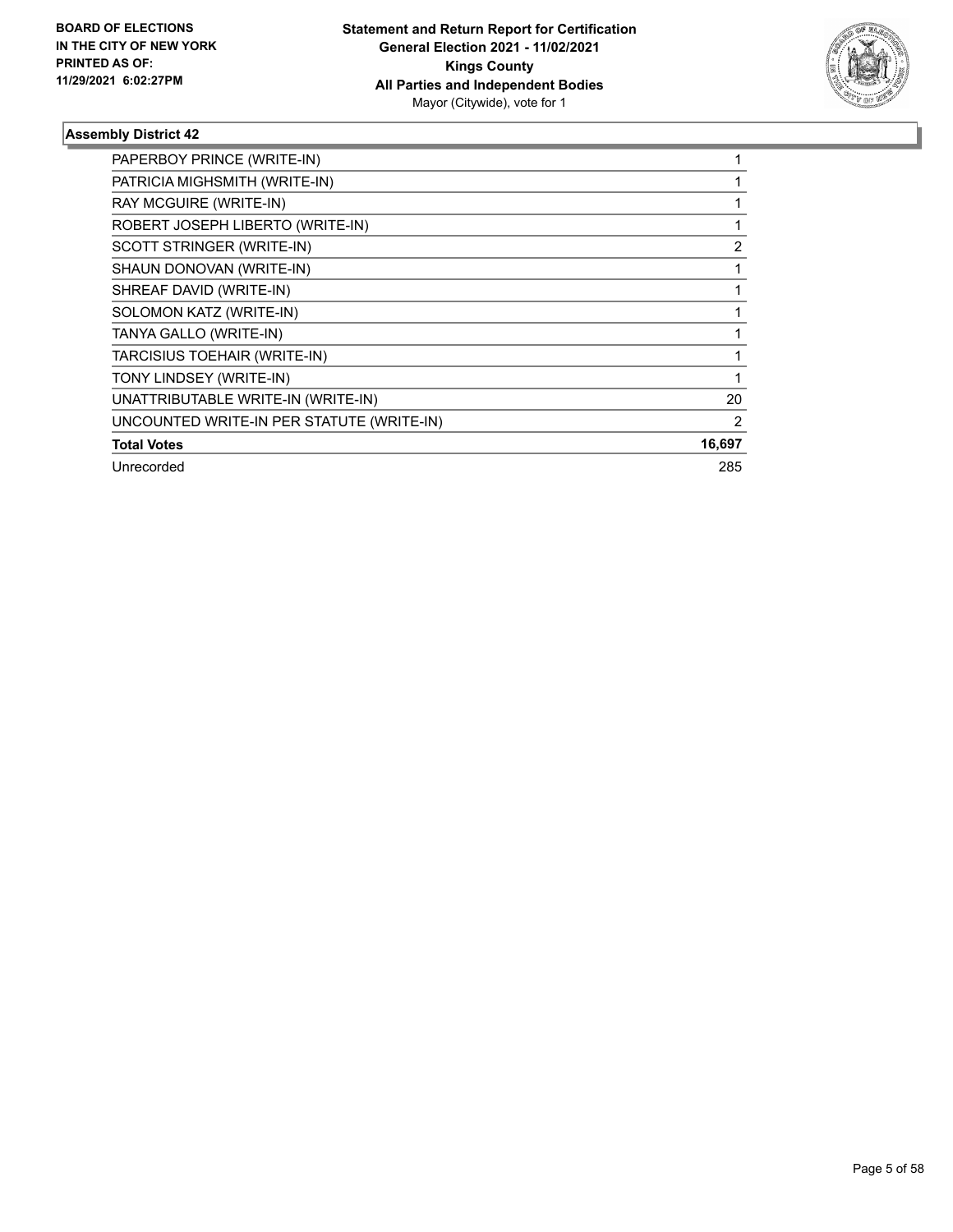

| PUBLIC COUNTER                                           | 18,497                  |
|----------------------------------------------------------|-------------------------|
| MANUALLY COUNTED EMERGENCY                               | 0                       |
| <b>ABSENTEE / MILITARY</b>                               | 1,043                   |
| AFFIDAVIT                                                | 130                     |
| <b>Total Ballots</b>                                     | 19,670                  |
| Less - Inapplicable Federal/Special Presidential Ballots | 0                       |
| <b>Total Applicable Ballots</b>                          | 19,670                  |
| ERIC L. ADAMS (DEMOCRATIC)                               | 16,327                  |
| CURTIS A. SLIWA (REPUBLICAN)                             | 1,545                   |
| WILLIAM A. PEPITONE (CONSERVATIVE)                       | 115                     |
| CATHERINE ROJAS (SOCIALISM & LIB)                        | 930                     |
| STACEY H. PRUSSMAN (LIBERTARIAN)                         | 39                      |
| FERNANDO MATEO (SAVE OUR CITY)                           | 17                      |
| CURTIS A. SLIWA (INDEPENDENT)                            | 67                      |
| RAJA MICHAEL FLORES (HUMANITY UNITED)                    | 52                      |
| SKIBOKY STORA (OUT LAWBREAKER)                           | 15                      |
| QUANDA S. FRANCIS (EMPOWERMENT)                          | 98                      |
| ALEXANDRIA OCASIO CORTEZ (WRITE-IN)                      | 1                       |
| ANDREW YANG (WRITE-IN)                                   | 4                       |
| ANGELA DAVIS (WRITE-IN)                                  | $\overline{\mathbf{c}}$ |
| ART CHANG (WRITE-IN)                                     | 1                       |
| BILL DE BLASIO (WRITE-IN)                                | 2                       |
| BILL DEBLASIO (WRITE-IN)                                 | 1                       |
| <b>BRIAN LEHRER (WRITE-IN)</b>                           | 1                       |
| DANIEL MONTGOMERY (WRITE-IN)                             | $\mathbf{1}$            |
| DESMOND MICHAEL ATKINS (WRITE-IN)                        | 1                       |
| DIANA RICHARDSON (WRITE-IN)                              | 1                       |
| DIANNE MORALES (WRITE-IN)                                | 1                       |
| DOV ZACTZ (WRITE-IN)                                     | 1                       |
| FIORELLO LAGUARDIA (WRITE-IN)                            | 1                       |
| <b>GAYE SEALE (WRITE-IN)</b>                             | $\mathbf{1}$            |
| <b>GOLDIE GROSS (WRITE-IN)</b>                           | $\mathbf{1}$            |
| HILARY CLINTON (WRITE-IN)                                | 1                       |
| HUNTER BIDEN (WRITE-IN)                                  | 1                       |
| IGENIE F. HARRIS BLENMAN (WRITE-IN)                      | 1                       |
| INDA WALTON (WRITE-IN)                                   | 1                       |
| INDIA WALTON (WRITE-IN)                                  | 4                       |
| JABARI BRISPORT (WRITE-IN)                               | 1                       |
| JEAN CLAUDE LOMINY (WRITE-IN)                            | 1                       |
| JIMMY MCMILLAN (WRITE-IN)                                | 1                       |
| JOHN LUKE PICARD (WRITE-IN)                              | 1                       |
| JULIUS RANDLE (WRITE-IN)                                 | 1                       |
| JUMAANE WILLIAMS (WRITE-IN)                              | 1                       |
| KARL HAVOC (WRITE-IN)                                    | 1                       |
| KATHERINE GARCIA (WRITE-IN)                              | 3                       |
| KATHRYN GARCIA (WRITE-IN)                                | 12                      |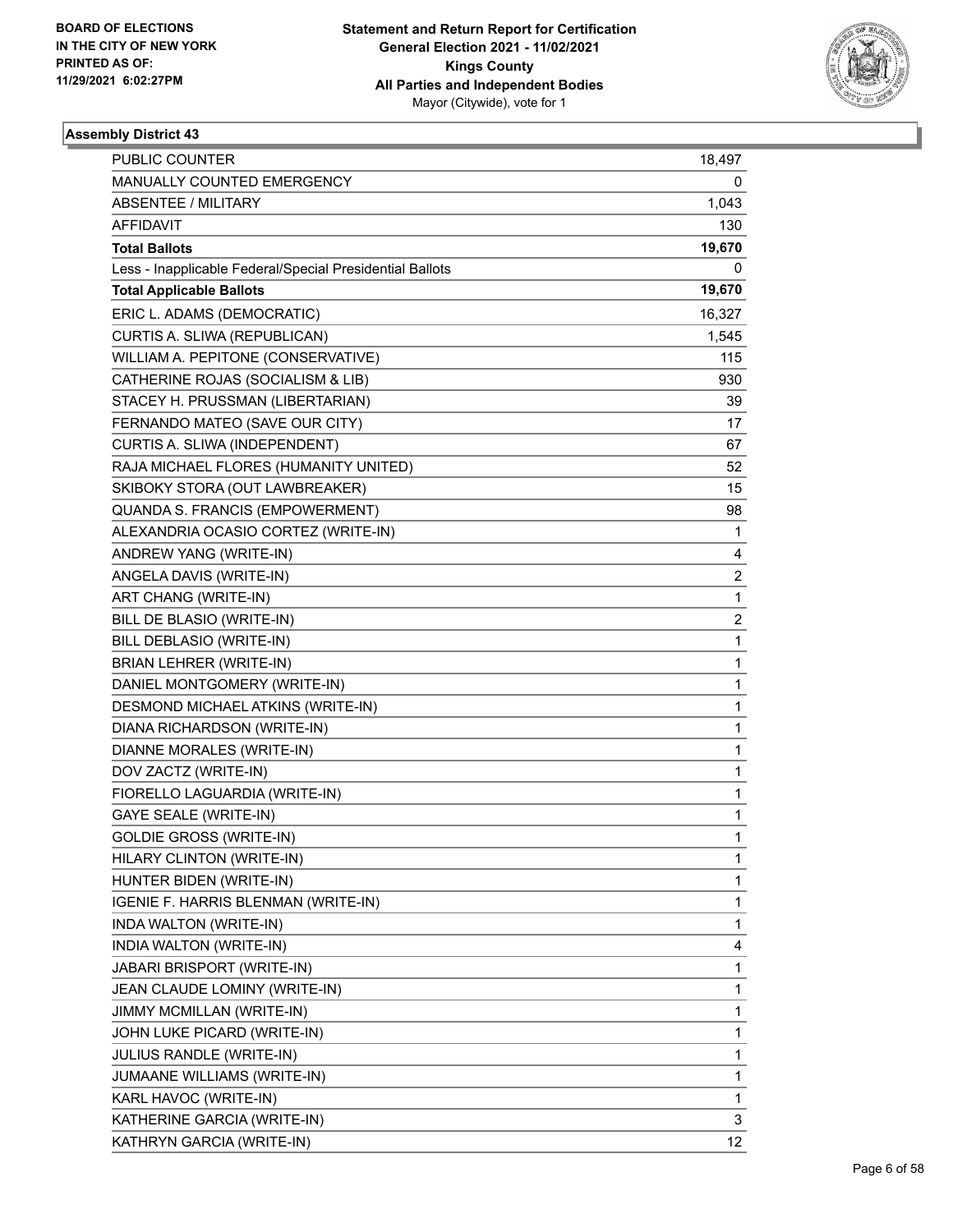

| KATHRYN GARICA (WRITE-IN)                 | 5      |
|-------------------------------------------|--------|
| KATRYN GARCIA (WRITE-IN)                  | 2      |
| KEMBA WALKER (WRITE-IN)                   | 1      |
| LAURA DUKHON (WRITE-IN)                   | 1      |
| LETITIA JAMES (WRITE-IN)                  | 1      |
| LINDA ALTIDOR (WRITE-IN)                  | 1      |
| LIZ GOETZ (WRITE-IN)                      | 2      |
| MAC ROSENFIELD (WRITE-IN)                 | 1      |
| MAGGIE CASS (WRITE-IN)                    | 1      |
| MARIAH CAREY (WRITE-IN)                   | 1      |
| MAYA WALEY (WRITE-IN)                     | 1      |
| MAYA WIELY (WRITE-IN)                     | 1      |
| MAYA WILEY (WRITE-IN)                     | 62     |
| MEIR KIRSH (WRITE-IN)                     | 2      |
| MEL BROOKS (WRITE-IN)                     | 1      |
| MICHAEL SANDMEL (WRITE-IN)                | 1      |
| MICHEAL HOLLINSWORTH (WRITE-IN)           | 1      |
| MOLLY GUILLERMO (WRITE-IN)                | 1      |
| PAPAER BOY PRINCE (WRITE-IN)              | 1      |
| PAPER BOY PRINCE (WRITE-IN)               | 1      |
| PAPERBOY PRINCE (WRITE-IN)                | 3      |
| PAPPERBOY LOVE PRINCE (WRITE-IN)          | 1      |
| PATRICIA PATTERSON (WRITE-IN)             | 1      |
| RAYMOND MCGULRRE (WRITE-IN)               | 1      |
| RENEE CASSELL (WRITE-IN)                  | 1      |
| REVEREND BILL TALEN (WRITE-IN)            | 1      |
| ROBERT CORNEGY JR. (WRITE-IN)             | 1      |
| SCOTT STRINGER (WRITE-IN)                 | 7      |
| SHAUN DONOVAN (WRITE-IN)                  | 1      |
| SHRLEY CHILOSM (WRITE-IN)                 | 1      |
| TIFFANY K NOEL (WRITE-IN)                 | 1      |
| TIM THOMAS (WRITE-IN)                     | 1      |
| TISH JAMES (WRITE-IN)                     | 2      |
| TOM THIBODEAU (WRITE-IN)                  | 1      |
| <b>UMAIR KAZI (WRITE-IN)</b>              | 1      |
| UNATTRIBUTABLE WRITE-IN (WRITE-IN)        | 29     |
| UNCOUNTED WRITE-IN PER STATUTE (WRITE-IN) | 1      |
| VICTOR A KONNER (WRITE-IN)                | 1      |
| WILLIAM THOMPSON (WRITE-IN)               | 1      |
| YOSEF KIRSH (WRITE-IN)                    | 2      |
| <b>Total Votes</b>                        | 19,401 |
| Unrecorded                                | 269    |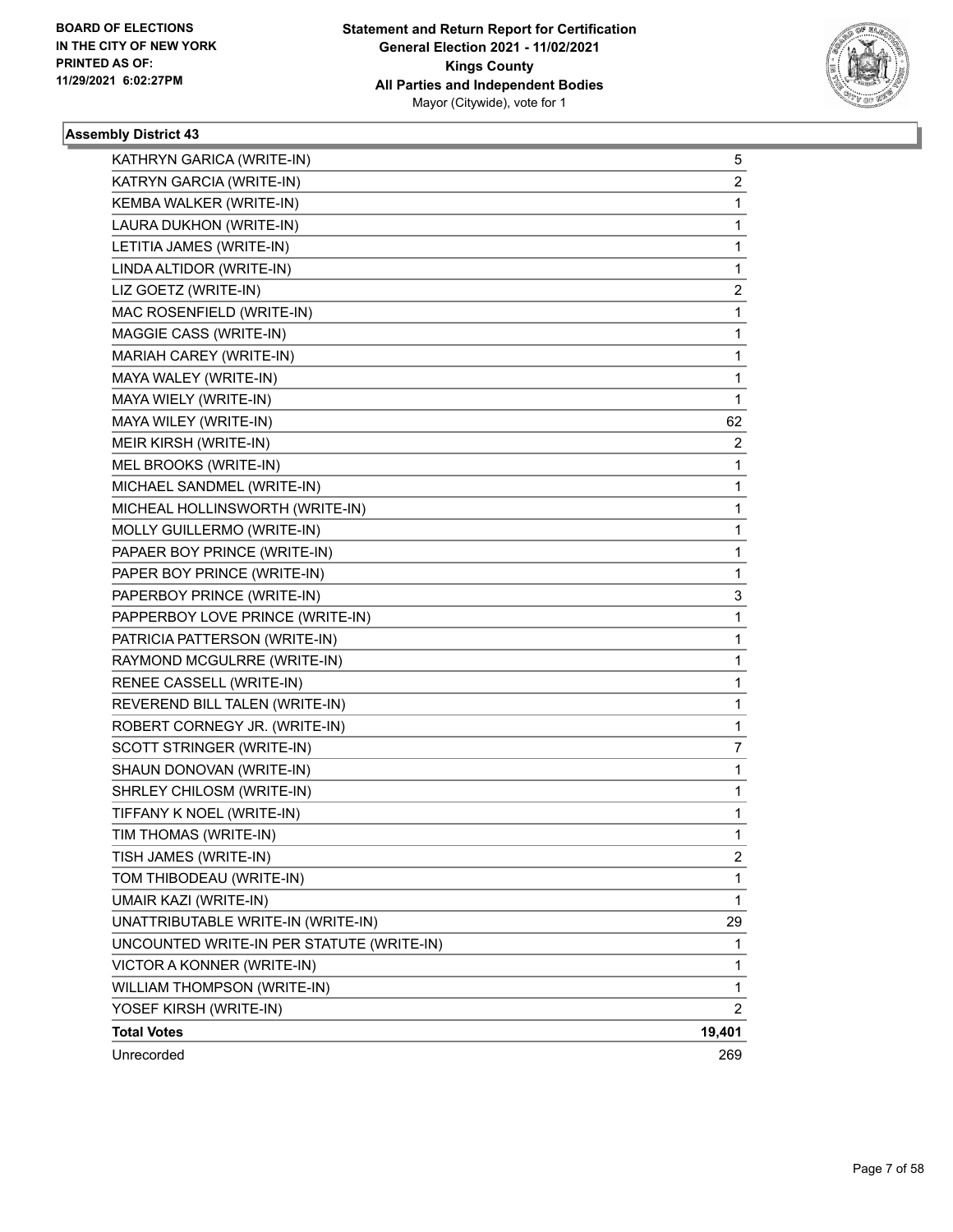

| <b>PUBLIC COUNTER</b>                                    | 21,427       |
|----------------------------------------------------------|--------------|
| MANUALLY COUNTED EMERGENCY                               | 1            |
| <b>ABSENTEE / MILITARY</b>                               | 1,126        |
| <b>AFFIDAVIT</b>                                         | 202          |
| <b>Total Ballots</b>                                     | 22,756       |
| Less - Inapplicable Federal/Special Presidential Ballots | 0            |
| <b>Total Applicable Ballots</b>                          | 22,756       |
| ERIC L. ADAMS (DEMOCRATIC)                               | 16,260       |
| CURTIS A. SLIWA (REPUBLICAN)                             | 3,957        |
| WILLIAM A. PEPITONE (CONSERVATIVE)                       | 210          |
| CATHERINE ROJAS (SOCIALISM & LIB)                        | 1,072        |
| STACEY H. PRUSSMAN (LIBERTARIAN)                         | 82           |
| FERNANDO MATEO (SAVE OUR CITY)                           | 33           |
| CURTIS A. SLIWA (INDEPENDENT)                            | 135          |
| RAJA MICHAEL FLORES (HUMANITY UNITED)                    | 81           |
| SKIBOKY STORA (OUT LAWBREAKER)                           | 6            |
| QUANDA S. FRANCIS (EMPOWERMENT)                          | 74           |
| ABIR HOSSAIN (WRITE-IN)                                  | 1            |
| AL FRANKEN (WRITE-IN)                                    | 1            |
| ALEXANDRA OCASIO CORTES (WRITE-IN)                       | 1            |
| ALEXANDRIA OCASIO CORTEZ (WRITE-IN)                      | 1            |
| AMY KEYS (WRITE-IN)                                      | 1            |
| ANDREI BERMAN (WRITE-IN)                                 | 1            |
| ANDREW YANG (WRITE-IN)                                   | 6            |
| ANN COOK (WRITE-IN)                                      | 1            |
| ANTHONY M. SHULTS (WRITE-IN)                             | 1            |
| ARI FRIEDMAN (WRITE-IN)                                  | 1            |
| ART CHANG (WRITE-IN)                                     | 1            |
| ATHENA RUNXI GULICK (WRITE-IN)                           | 1            |
| AVI GALINSKY (WRITE-IN)                                  | 1            |
| <b>BASHIE BUNNY (WRITE-IN)</b>                           | 2            |
| BENJAMIN L NAGER (WRITE-IN)                              | $\mathbf{1}$ |
| BILL DEBLASIO (WRITE-IN)                                 | 1            |
| BRAD LANDER (WRITE-IN)                                   | 1            |
| BRAIN LENRER (WRITE-IN)                                  | 1            |
| BRIAN LEHNER (WRITE-IN)                                  | 1            |
| BRIAN LEHRER (WRITE-IN)                                  | 1            |
| CATHERINE GARCIA (WRITE-IN)                              | 2            |
| CHARLES BENNETT (WRITE-IN)                               | 1            |
| CHASKEL BENNETT (WRITE-IN)                               | 1            |
| CHRIS HAYES (WRITE-IN)                                   | 1            |
| CHRISTINA DAS (WRITE-IN)                                 | 1            |
| CHRISTINA PIAIA (WRITE-IN)                               | 1            |
| CHRISTINE QUINN (WRITE-IN)                               | 1            |
| CLIO CHANG (WRITE-IN)                                    | 1            |
| CYNTHIA NIXON (WRITE-IN)                                 | 1            |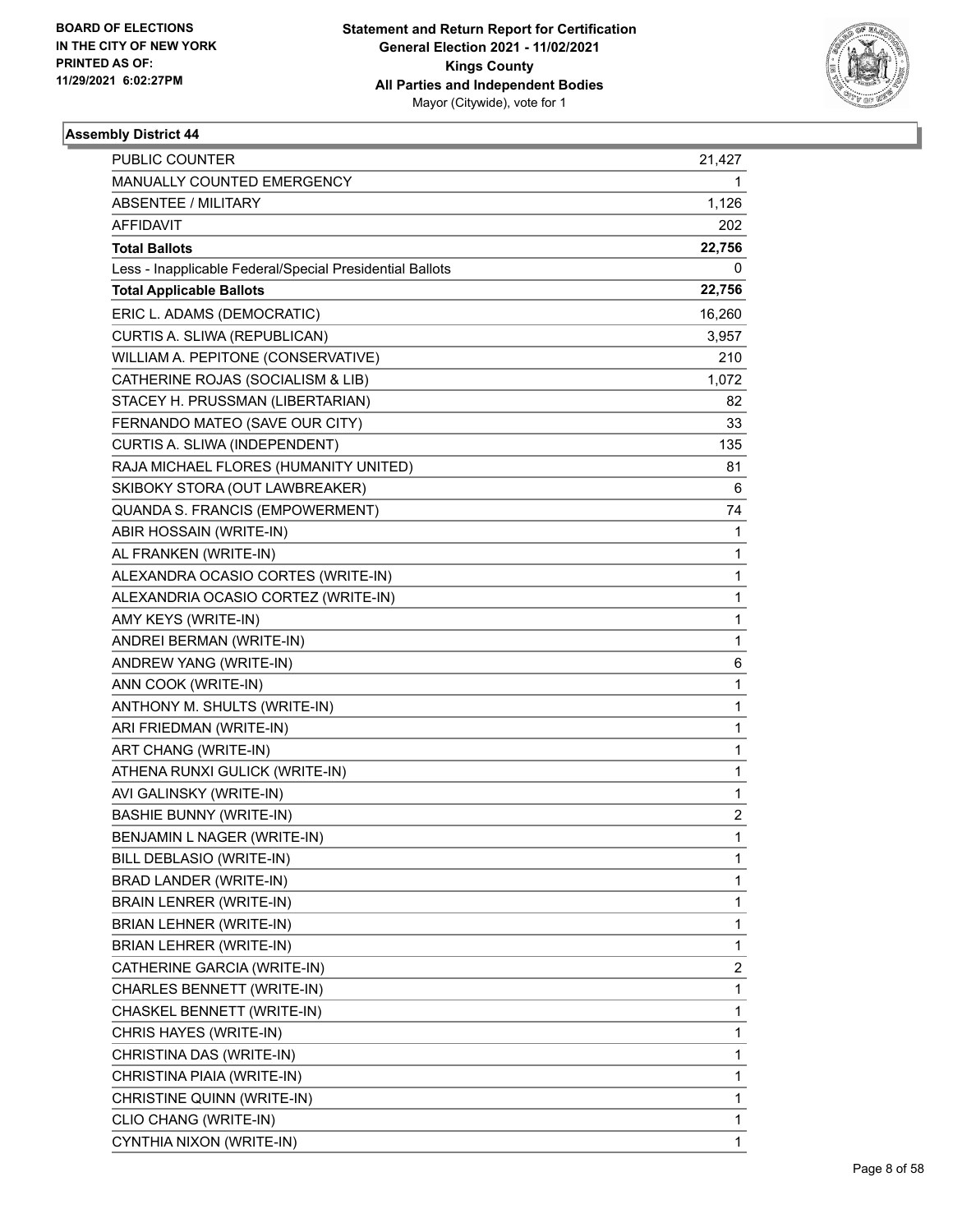

| DANA RAPPAPORT (WRITE-IN)        | $\mathbf{1}$ |
|----------------------------------|--------------|
| DANIEL ABRAMSON (WRITE-IN)       | 1            |
| DAVE COLAN (WRITE-IN)            | 1            |
| DAVID K BRAWLEY (WRITE-IN)       | 1            |
| DIVYA SUNDARAM (WRITE-IN)        | 2            |
| DODGER HORNBACH (WRITE-IN)       | 1            |
| DONALD J. TRUMP (WRITE-IN)       | 1            |
| DROV LEDIN (WRITE-IN)            | 1            |
| DUNCAN IDAHO (WRITE-IN)          | 1            |
| ERIC MCCLURE (WRITE-IN)          | 1            |
| ESTHER JAROSKWICZ (WRITE-IN)     | 1            |
| EZRIEL STERN (WRITE-IN)          | 1            |
| <b>GAVIN MCCARTHY (WRITE-IN)</b> | 1            |
| <b>GREGORY MILLER (WRITE-IN)</b> | 1            |
| HANA EICHENSTEIN (WRITE-IN)      | 1            |
| HILARY CLINTON (WRITE-IN)        | 1            |
| HILLARY CLINTON (WRITE-IN)       | 1            |
| INDIA WALTON (WRITE-IN)          | 2            |
| <b>ISAK SJURSEN (WRITE-IN)</b>   | 1            |
| JAIME HARRISON (WRITE-IN)        | 1            |
| JERONIMO SALDANA (WRITE-IN)      | 1            |
| JERRY SILVER (WRITE-IN)          | 1            |
| JIMMY MCMILLAN (WRITE-IN)        | 2            |
| JOEL SCHMIDT (WRITE-IN)          | 2            |
| JOHNY ONTIBEROS (WRITE-IN)       | 1            |
| JULIA R DAVIS (WRITE-IN)         | 1            |
| JULIA SALAZAR (WRITE-IN)         | 1            |
| JULIE DAVIS (WRITE-IN)           | 2            |
| JULISSA PONCE (WRITE-IN)         | 1            |
| JUMAANE D WILLIAMS (WRITE-IN)    | 1            |
| JUMAANE WILLIAMS (WRITE-IN)      | 1            |
| KAREN MILER (WRITE-IN)           | 1            |
| KATHERINE GARCIA (WRITE-IN)      | 4            |
| KATHRYN A. GARCIA (WRITE-IN)     | 1            |
| KATHRYN GARCIA (WRITE-IN)        | 61           |
| KATHRYN GARICA (WRITE-IN)        | 7            |
| KATHRYU GARCIA (WRITE-IN)        | 1            |
| KATHYRN GARCIA (WRITE-IN)        | 1            |
| KEVIN EPSTEIN (WRITE-IN)         | 2            |
| LAURA WOLF-POWERS (WRITE-IN)     | 1            |
| LOREN GANOE (WRITE-IN)           | 1            |
| MARIO CUOMO (WRITE-IN)           | 1            |
| MARK WHALEN (WRITE-IN)           | 1            |
| MAY WILEY (WRITE-IN)             | 1            |
| MAYA RILEY (WRITE-IN)            | 2            |
| MAYA WILEY (WRITE-IN)            | 60           |
|                                  |              |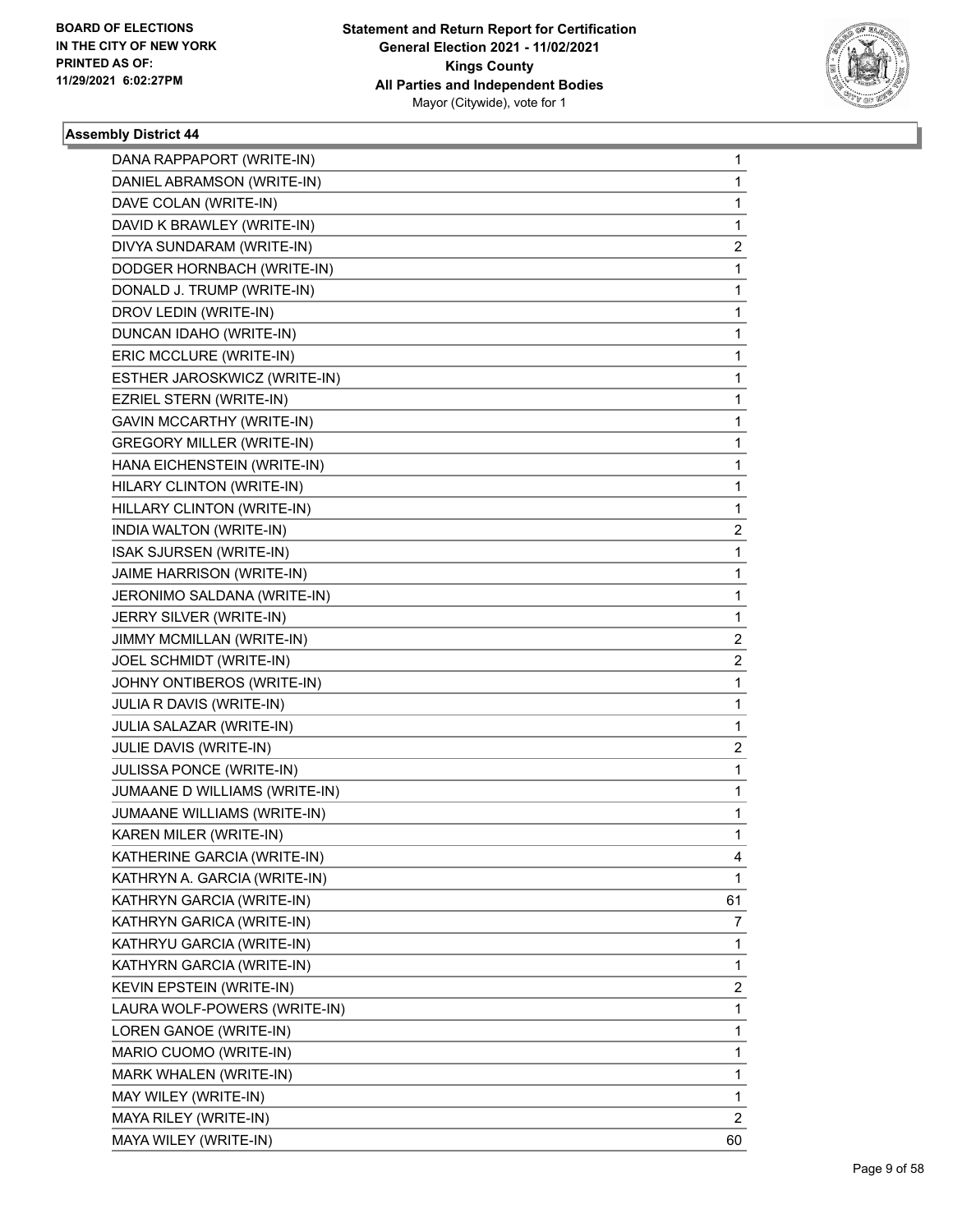

| MEGHAN JACOBS (WRITE-IN)            | 1      |
|-------------------------------------|--------|
| MEILICH RUBIN (WRITE-IN)            | 1      |
| MERYL GLICKSMAN (WRITE-IN)          | 1      |
| MICHAEL HERMELEE (WRITE-IN)         | 1      |
| MICHAEL RACIOPPO (WRITE-IN)         | 1      |
| MS. CATHERINE GARICA (WRITE-IN)     | 1      |
| NEAL ROSENSTEIN (WRITE-IN)          | 1      |
| NEAM J DUGAN (WRITE-IN)             | 1      |
| <b>NELSON THEN (WRITE-IN)</b>       | 1      |
| PAPER BOY PRINCE (WRITE-IN)         | 1      |
| PAUL MAJOR (WRITE-IN)               | 1      |
| PETE CULLIM (WRITE-IN)              | 1      |
| PETER GUIGURIS (WRITE-IN)           | 1      |
| PRESTON ROBERSON CHARLES (WRITE-IN) | 1      |
| RICH POOK (WRITE-IN)                | 1      |
| ROBERT CARROLL (WRITE-IN)           | 1      |
| ROGER CALERO (WRITE-IN)             | 2      |
| RUBEN DIAZ JR. (WRITE-IN)           | 1      |
| RUCHY HEMLICK (WRITE-IN)            | 1      |
| RUDY GIULIANI (WRITE-IN)            | 1      |
| SAMANTHA NATHAN (WRITE-IN)          | 1      |
| SAMUEL BENCIVENGO (WRITE-IN)        | 1      |
| SARAH PARKER GREEN (WRITE-IN)       | 1      |
| SCOTT M STRINGER (WRITE-IN)         | 1      |
| SCOTT STRINGER (WRITE-IN)           | 5      |
| SHARA WARSHENNER (WRITE-IN)         | 1      |
| SIMCHA FELDER (WRITE-IN)            | 1      |
| SOLOMON FREIER (WRITE-IN)           | 1      |
| SOPHIE DALSIMER (WRITE-IN)          | 1      |
| STEVE BUSCIAMI (WRITE-IN)           | 1      |
| STUART MILLER (WRITE-IN)            | 2      |
| SUYANA HANDMAN (WRITE-IN)           | 1      |
| TIFFANY CABAN (WRITE-IN)            | 1      |
| UNATTRIBUTABLE WRITE-IN (WRITE-IN)  | 46     |
| WILLIAM SULLIVAN (WRITE-IN)         | 1      |
| YANG ANDREW (WRITE-IN)              | 1      |
| YERUCHIM SILBER (WRITE-IN)          | 1      |
| YOCHANAN KRAMER (WRITE-IN)          | 1      |
| YOSSI GESTETNER (WRITE-IN)          | 1      |
| ZIGGY DAY GOLDSTEIN (WRITE-IN)      | 1      |
| <b>Total Votes</b>                  | 22,218 |
| Unrecorded                          | 538    |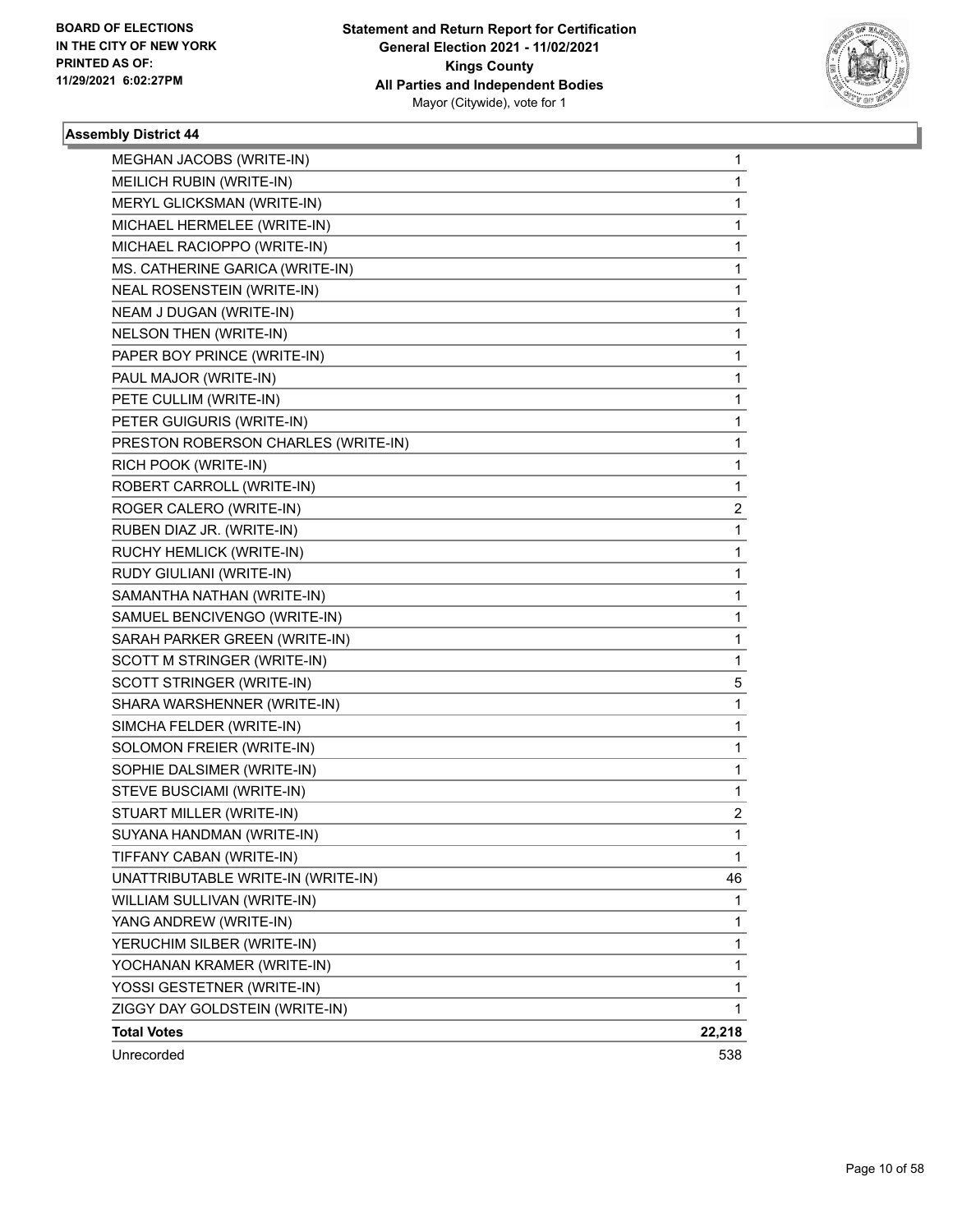

| PUBLIC COUNTER                                           | 12,692 |
|----------------------------------------------------------|--------|
| MANUALLY COUNTED EMERGENCY                               | 0      |
| <b>ABSENTEE / MILITARY</b>                               | 787    |
| AFFIDAVIT                                                | 79     |
| <b>Total Ballots</b>                                     | 13,558 |
| Less - Inapplicable Federal/Special Presidential Ballots | 0      |
| <b>Total Applicable Ballots</b>                          | 13,558 |
| ERIC L. ADAMS (DEMOCRATIC)                               | 4,620  |
| CURTIS A. SLIWA (REPUBLICAN)                             | 7,848  |
| WILLIAM A. PEPITONE (CONSERVATIVE)                       | 256    |
| CATHERINE ROJAS (SOCIALISM & LIB)                        | 117    |
| STACEY H. PRUSSMAN (LIBERTARIAN)                         | 32     |
| FERNANDO MATEO (SAVE OUR CITY)                           | 16     |
| CURTIS A. SLIWA (INDEPENDENT)                            | 124    |
| RAJA MICHAEL FLORES (HUMANITY UNITED)                    | 16     |
| SKIBOKY STORA (OUT LAWBREAKER)                           | 3      |
| QUANDA S. FRANCIS (EMPOWERMENT)                          | 28     |
| ALEC EIFFEL (WRITE-IN)                                   | 1      |
| ANDREW YANG (WRITE-IN)                                   | 1      |
| ARYEH ROTHMAN (WRITE-IN)                                 | 1      |
| AVIGDOR KITEVITS (WRITE-IN)                              | 1      |
| <b>BASY PRICE (WRITE-IN)</b>                             | 1      |
| BERISH BRAUNSTEIN (WRITE-IN)                             | 1      |
| BILL PEPITONE (WRITE-IN)                                 | 1      |
| CHAIM ZIDELE (WRITE-IN)                                  | 1      |
| DAND GREENFIRLD (WRITE-IN)                               | 1      |
| DAVID GREENFIELD (WRITE-IN)                              | 1      |
| DAVID M. OZAINY (WRITE-IN)                               | 1      |
| DONALD TRUMP (WRITE-IN)                                  | 1      |
| ERCAN NURI AYBASTI (WRITE-IN)                            | 1      |
| JASON B TEAGUE (WRITE-IN)                                | 1      |
| KATHRYN GARCIA (WRITE-IN)                                | 5      |
| MARTY MARKOWITZ (WRITE-IN)                               | 1      |
| MAYA WILEY (WRITE-IN)                                    | 2      |
| PAPER BOY PRINCE (WRITE-IN)                              | 1      |
| ROB ZWICK (WRITE-IN)                                     | 1      |
| RUDY GULIANNI (WRITE-IN)                                 | 1      |
| RUDY GULIANO (WRITE-IN)                                  | 1      |
| UNATTRIBUTABLE WRITE-IN (WRITE-IN)                       | 9      |
| UNCOUNTED WRITE-IN PER STATUTE (WRITE-IN)                | 1      |
| YERACHMIEL DICKSTEIN (WRITE-IN)                          | 1      |
| <b>Total Votes</b>                                       | 13,097 |
| Unrecorded                                               | 461    |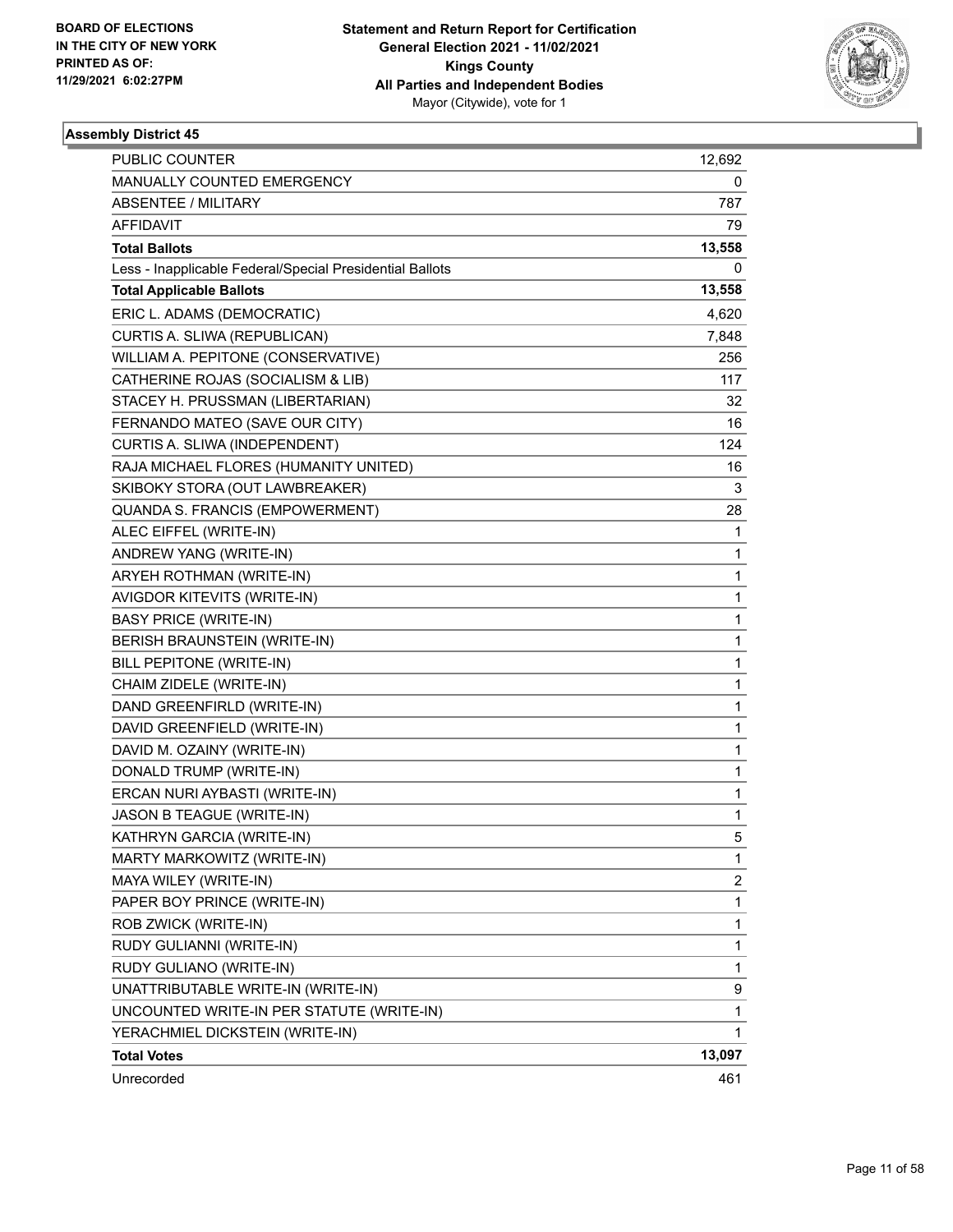

| PUBLIC COUNTER                                           | 19,198                  |
|----------------------------------------------------------|-------------------------|
| MANUALLY COUNTED EMERGENCY                               | 0                       |
| <b>ABSENTEE / MILITARY</b>                               | 1,186                   |
| AFFIDAVIT                                                | 132                     |
| <b>Total Ballots</b>                                     | 20,516                  |
| Less - Inapplicable Federal/Special Presidential Ballots | 0                       |
| <b>Total Applicable Ballots</b>                          | 20,516                  |
| ERIC L. ADAMS (DEMOCRATIC)                               | 8,025                   |
| CURTIS A. SLIWA (REPUBLICAN)                             | 10,716                  |
| WILLIAM A. PEPITONE (CONSERVATIVE)                       | 429                     |
| CATHERINE ROJAS (SOCIALISM & LIB)                        | 272                     |
| STACEY H. PRUSSMAN (LIBERTARIAN)                         | 58                      |
| FERNANDO MATEO (SAVE OUR CITY)                           | 24                      |
| CURTIS A. SLIWA (INDEPENDENT)                            | 239                     |
| RAJA MICHAEL FLORES (HUMANITY UNITED)                    | 32                      |
| SKIBOKY STORA (OUT LAWBREAKER)                           | 4                       |
| QUANDA S. FRANCIS (EMPOWERMENT)                          | 54                      |
| ALAN AJA (WRITE-IN)                                      | 1                       |
| ANDREW YANG (WRITE-IN)                                   | 3                       |
| ASHLEY E. SMITH (WRITE-IN)                               | $\mathbf{1}$            |
| ASHLEY G. SMITH (WRITE-IN)                               | $\mathbf{1}$            |
| CATHERINE GARCIA (WRITE-IN)                              | $\mathbf{1}$            |
| CATHERINE HERNANDEZ (WRITE-IN)                           | $\mathbf{1}$            |
| CINDY HARDEN (WRITE-IN)                                  | $\mathbf{1}$            |
| DAVID BOWIE (WRITE-IN)                                   | $\mathbf{1}$            |
| DIANNE MORALES (WRITE-IN)                                | $\mathbf{1}$            |
| HUNTER BIDEN (WRITE-IN)                                  | $\mathbf{1}$            |
| JOSEPH MAGIDSON (WRITE-IN)                               | $\mathbf{1}$            |
| KATHRY GARCIA (WRITE-IN)                                 | $\mathbf{1}$            |
| KATHRYN A GARCIA (WRITE-IN)                              | $\mathbf{1}$            |
| KATHRYN GARCIA (WRITE-IN)                                | 8                       |
| MARSHALL MATHERS (WRITE-IN)                              | $\mathbf{1}$            |
| MAYA RUDOLPH (WRITE-IN)                                  | 1                       |
| MAYA WILEY (WRITE-IN)                                    | 3                       |
| MICHAEL BLOOMBERG (WRITE-IN)                             | $\overline{\mathbf{c}}$ |
| MICHAEL EMPEROR (WRITE-IN)                               | $\mathbf{1}$            |
| MICHEAL BLOOMBERG (WRITE-IN)                             | $\mathbf{1}$            |
| NANCY SALASTA (WRITE-IN)                                 | $\mathbf{1}$            |
| NORMAN FINKELSTEIN (WRITE-IN)                            | 1                       |
| PAPERBOY PRINCE (WRITE-IN)                               | $\mathbf{1}$            |
| PATRICK FINNEN (WRITE-IN)                                | $\mathbf{1}$            |
| PETER MCCULLOUGH (WRITE-IN)                              | $\mathbf{1}$            |
| RANDY KAMINSKY (WRITE-IN)                                | 2                       |
| ROBERT BEYKIN (WRITE-IN)                                 | $\mathbf{1}$            |
| SCOTT STINGER (WRITE-IN)                                 | 1                       |
| SCOTT STRINGER (WRITE-IN)                                | $\overline{2}$          |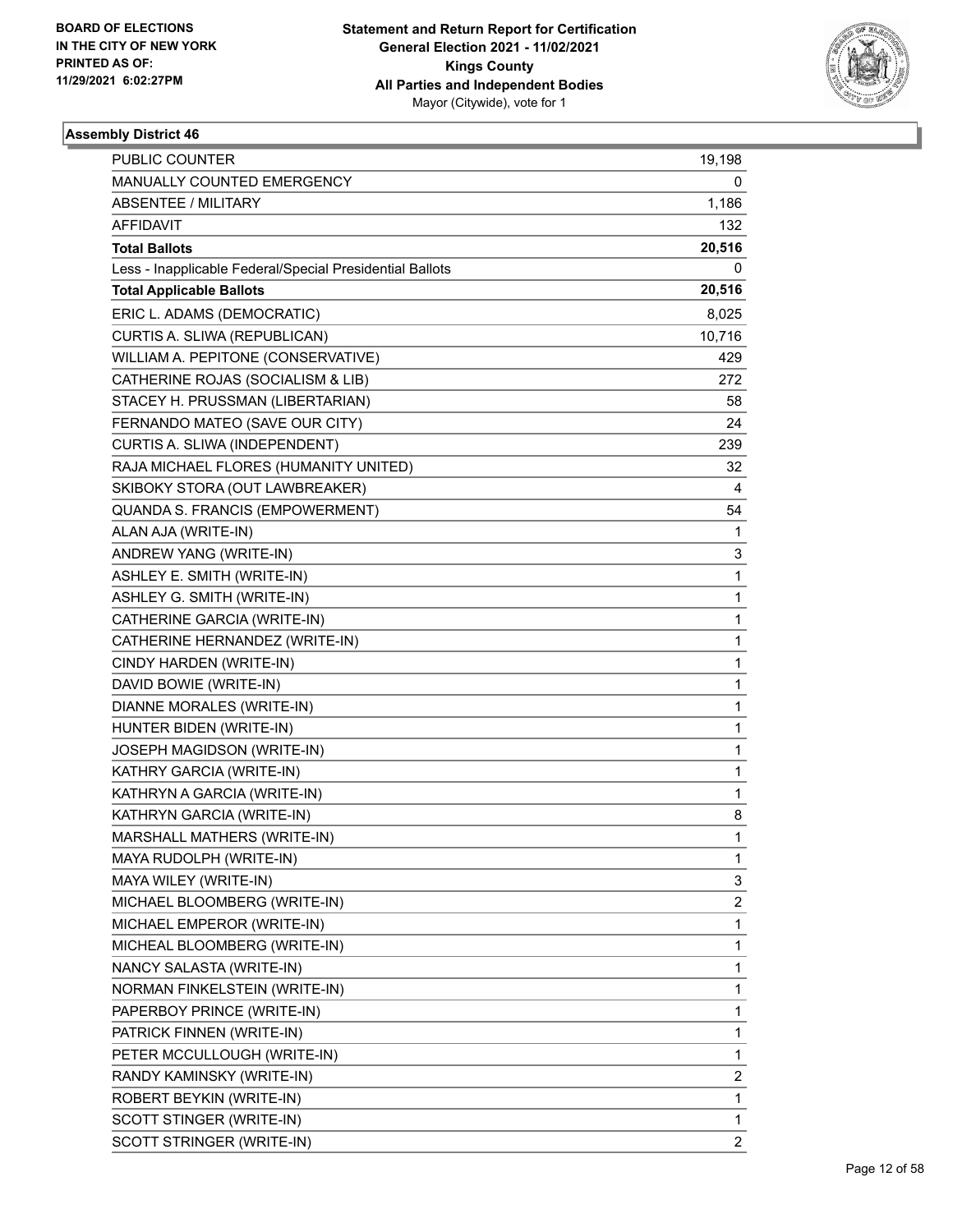

| SEAN G. MEEHAN (WRITE-IN)                 |        |
|-------------------------------------------|--------|
| STEVEN DE LORENZO (WRITE-IN)              |        |
| THOMAS A ZMUDA (WRITE-IN)                 |        |
| UNATTRIBUTABLE WRITE-IN (WRITE-IN)        | 11     |
| UNCOUNTED WRITE-IN PER STATUTE (WRITE-IN) | 2      |
| <b>Total Votes</b>                        | 19.912 |
| Unrecorded                                | 604    |

| PUBLIC COUNTER                                           | 10,459 |
|----------------------------------------------------------|--------|
| <b>MANUALLY COUNTED EMERGENCY</b>                        | 0      |
| <b>ABSENTEE / MILITARY</b>                               | 712    |
| <b>AFFIDAVIT</b>                                         | 58     |
| <b>Total Ballots</b>                                     | 11,229 |
| Less - Inapplicable Federal/Special Presidential Ballots | 0      |
| <b>Total Applicable Ballots</b>                          | 11,229 |
| ERIC L. ADAMS (DEMOCRATIC)                               | 3,699  |
| CURTIS A. SLIWA (REPUBLICAN)                             | 6,567  |
| WILLIAM A. PEPITONE (CONSERVATIVE)                       | 245    |
| CATHERINE ROJAS (SOCIALISM & LIB)                        | 143.   |
| STACEY H. PRUSSMAN (LIBERTARIAN)                         | 42     |
| FERNANDO MATEO (SAVE OUR CITY)                           | 19     |
| CURTIS A. SLIWA (INDEPENDENT)                            | 141    |
| RAJA MICHAEL FLORES (HUMANITY UNITED)                    | 13     |
| SKIBOKY STORA (OUT LAWBREAKER)                           | 4      |
| QUANDA S. FRANCIS (EMPOWERMENT)                          | 27     |
| ANDREW LACHOK (WRITE-IN)                                 | 1      |
| ANDREW LEE (WRITE-IN)                                    | 1      |
| ANDREW MARK CUOMO (WRITE-IN)                             | 1      |
| ANDREW YANG (WRITE-IN)                                   | 4      |
| ANDY YANG (WRITE-IN)                                     | 1      |
| <b>BILL GATES (WRITE-IN)</b>                             | 1      |
| CHRISTOPHER ROBERTO (WRITE-IN)                           | 1      |
| EMMA GOLDMAN (WRITE-IN)                                  | 1      |
| FIORELL H. LA GUARDIA (WRITE-IN)                         | 1      |
| KATHRYN GARCIA (WRITE-IN)                                | 5      |
| LONG GAR CHAN (WRITE-IN)                                 | 1      |
| MAYA WILEY (WRITE-IN)                                    | 1      |
| MICHAEL BLOOMBERG (WRITE-IN)                             | 1      |
| OSCAR H. ATEHOTOTUA (WRITE-IN)                           | 1      |
| RAY KELLY (WRITE-IN)                                     | 1      |
| ROBERT CALERO (WRITE-IN)                                 | 1      |
| THOMAS BURKE (WRITE-IN)                                  | 1      |
| UNATTRIBUTABLE WRITE-IN (WRITE-IN)                       | 5      |
| WILLIAM COTTON (WRITE-IN)                                | 1      |
| <b>Total Votes</b>                                       | 10,930 |
| Unrecorded                                               | 299    |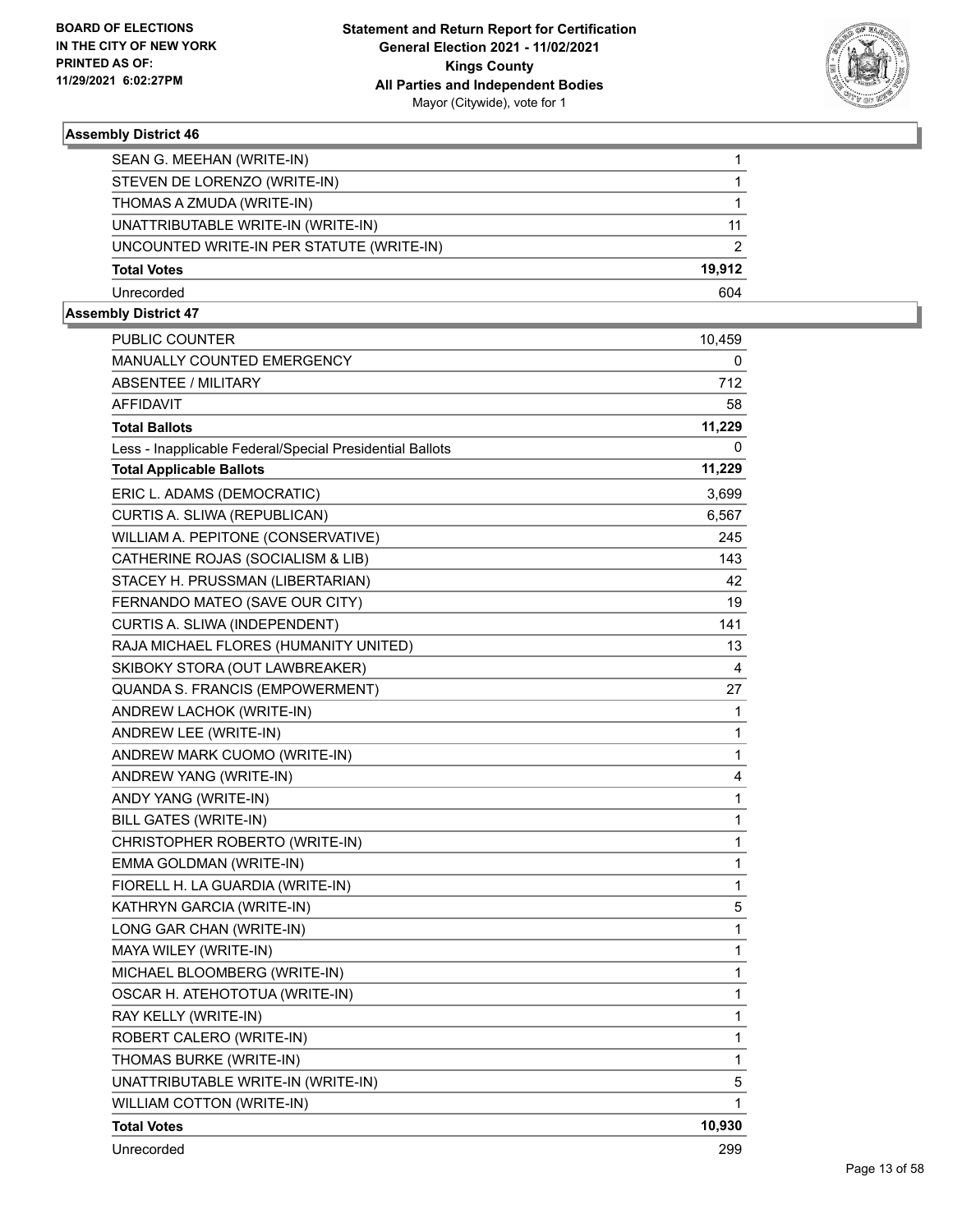

| <b>PUBLIC COUNTER</b>                                    | 11,155                  |
|----------------------------------------------------------|-------------------------|
| MANUALLY COUNTED EMERGENCY                               | 1                       |
| <b>ABSENTEE / MILITARY</b>                               | 474                     |
| AFFIDAVIT                                                | 52                      |
| <b>Total Ballots</b>                                     | 11,682                  |
| Less - Inapplicable Federal/Special Presidential Ballots | 0                       |
| <b>Total Applicable Ballots</b>                          | 11,682                  |
| ERIC L. ADAMS (DEMOCRATIC)                               | 4,545                   |
| CURTIS A. SLIWA (REPUBLICAN)                             | 6,077                   |
| WILLIAM A. PEPITONE (CONSERVATIVE)                       | 283                     |
| CATHERINE ROJAS (SOCIALISM & LIB)                        | 74                      |
| STACEY H. PRUSSMAN (LIBERTARIAN)                         | 16                      |
| FERNANDO MATEO (SAVE OUR CITY)                           | 20                      |
| CURTIS A. SLIWA (INDEPENDENT)                            | 86                      |
| RAJA MICHAEL FLORES (HUMANITY UNITED)                    | 15                      |
| SKIBOKY STORA (OUT LAWBREAKER)                           | 1                       |
| QUANDA S. FRANCIS (EMPOWERMENT)                          | 19                      |
| ABE KATZ (WRITE-IN)                                      | 1                       |
| <b>AGENES KONIG (WRITE-IN)</b>                           | 1                       |
| AHARON DAVID FRIED (WRITE-IN)                            | 1                       |
| ANDREW YANG (WRITE-IN)                                   | 6                       |
| ARIGDOR MILLER (WRITE-IN)                                | 1                       |
| AVRAHAM NUSSBAUM (WRITE-IN)                              | 1                       |
| <b>BAILA STROM (WRITE-IN)</b>                            | 1                       |
| BENZON WEINFELD (WRITE-IN)                               | 1                       |
| <b>BERIEL FREID (WRITE-IN)</b>                           | 1                       |
| BINYEMIN WOSNER (WRITE-IN)                               | 1                       |
| CARLOS ROY NORRIS (WRITE-IN)                             | 1                       |
| CHAIM SHLOMO RUTTNER (WRITE-IN)                          | 1                       |
| DAVID FREUND (WRITE-IN)                                  | 2                       |
| DAVID GREENFELD (WRITE-IN)                               | $\mathbf{1}$            |
| DAVID HOROWITZ (WRITE-IN)                                | $\mathbf{1}$            |
| DAVID ISRULI (WRITE-IN)                                  | 1                       |
| DAVID JAHEUL MICHAELSON (WRITE-IN)                       | 1                       |
| DAVID ROYDE (WRITE-IN)                                   | 1                       |
| DONALD J TRUMP (WRITE-IN)                                | 4                       |
| DONALD J. TRUMP (WRITE-IN)                               | $\overline{\mathbf{c}}$ |
| DONALD TRUMP (WRITE-IN)                                  | 9                       |
| DOV HIKIND (WRITE-IN)                                    | 2                       |
| EFRAIM FELDMAN (WRITE-IN)                                | 1                       |
| ESRA FRIED (WRITE-IN)                                    | 1                       |
| FAIGY MARCIS (WRITE-IN)                                  | 1                       |
| FAISY SEULOVIC (WRITE-IN)                                | 1                       |
| FAVIAN RODRIGUEZ (WRITE-IN)                              | 1                       |
| <b>GARY JOHNSON (WRITE-IN)</b>                           | 1                       |
| <b>GERSHON T KISS (WRITE-IN)</b>                         | 1                       |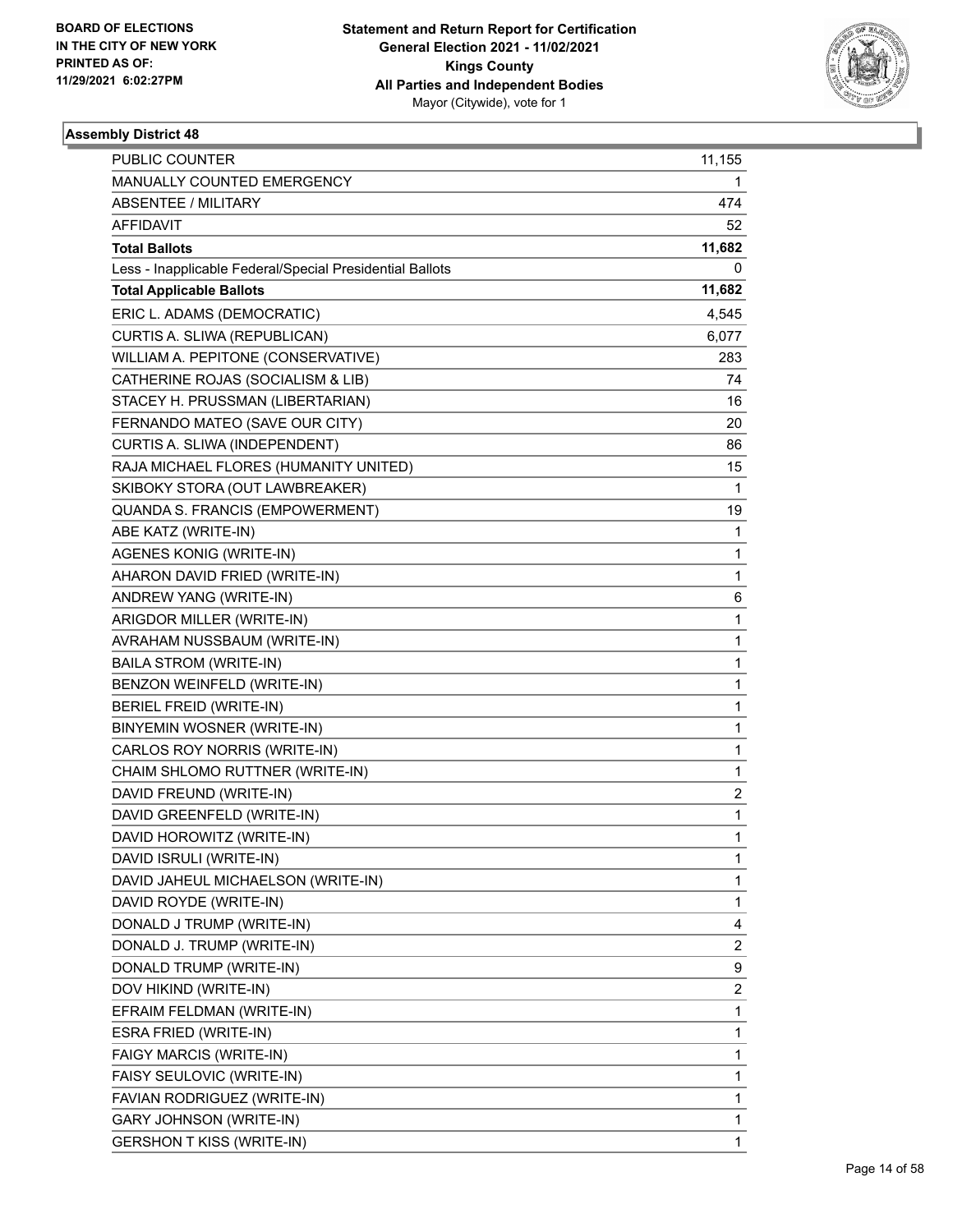

| <b>GLENN YOUNGKIN (WRITE-IN)</b>   | 1  |
|------------------------------------|----|
| HAROLD TISCHLER (WRITE-IN)         | 1  |
| HASKEL KLEIN (WRITE-IN)            | 1  |
| HERSHY TESHLER (WRITE-IN)          | 1  |
| HESHY TISCHLER (WRITE-IN)          | 3  |
| HESY TISCHLER (WRITE-IN)           | 1  |
| <b>ISAAC ROTH (WRITE-IN)</b>       | 1  |
| ISAAC SPITZER (WRITE-IN)           | 1  |
| JOEL REISMAN (WRITE-IN)            | 1  |
| JOEL ROSENFEILD (WRITE-IN)         | 1  |
| JONATHAN LAM (WRITE-IN)            | 1  |
| JULIES FLEISCHER (WRITE-IN)        | 1  |
| KATHRYN GARCIA (WRITE-IN)          | 5  |
| KELMEL WEISS (WRITE-IN)            | 1  |
| KIRTES LEEA (WRITE-IN)             | 1  |
| LAVIE SILBER (WRITE-IN)            | 1  |
| LAZER DIAMANT (WRITE-IN)           | 1  |
| LEON FRAND (WRITE-IN)              | 1  |
| LEON KLEINBANT (WRITE-IN)          | 1  |
| MATTHEW ROSENBLOOM (WRITE-IN)      | 1  |
| MAYA RILEY (WRITE-IN)              | 1  |
| MAYA WILEY (WRITE-IN)              | 2  |
| MICHAEL OSING (WRITE-IN)           | 1  |
| MIRIAM SPREI (WRITE-IN)            | 1  |
| MIRIAN COHEN (WRITE-IN)            | 1  |
| MOISHY PEARLSTEIN (WRITE-IN)       | 1  |
| MOSES FREIER (WRITE-IN)            | 1  |
| MOSHE WEISSMAN (WRITE-IN)          | 1  |
| NACHMAN HEINFELD (WRITE-IN)        | 1  |
| PINCHAS MILLER (WRITE-IN)          | 1  |
| PINCHOS GARCFRIED (WRITE-IN)       | 1  |
| PINNY RINGEL (WRITE-IN)            | 1  |
| PUPA REBBA (WRITE-IN)              | 1  |
| RACHEL GRUEN (WRITE-IN)            | 1  |
| RACHEL LANDSBERG (WRITE-IN)        | 1  |
| RAY KELLY (WRITE-IN)               | 1  |
| ROBERT LIEBOWITZ (WRITE-IN)        | 1  |
| RON DESANTIS (WRITE-IN)            | 1  |
| RUDI GIULIANI (WRITE-IN)           | 1  |
| RUDY GULLIANI (WRITE-IN)           | 1  |
| RUDY JUILIANY (WRITE-IN)           | 1  |
| SARA ROTH (WRITE-IN)               | 1  |
| SARRAH MANN (WRITE-IN)             | 1  |
| SHLOMO KUZLIK (WRITE-IN)           | 1  |
| SHMUEL PERLMAN (WRITE-IN)          | 1  |
| UNATTRIBUTABLE WRITE-IN (WRITE-IN) | 31 |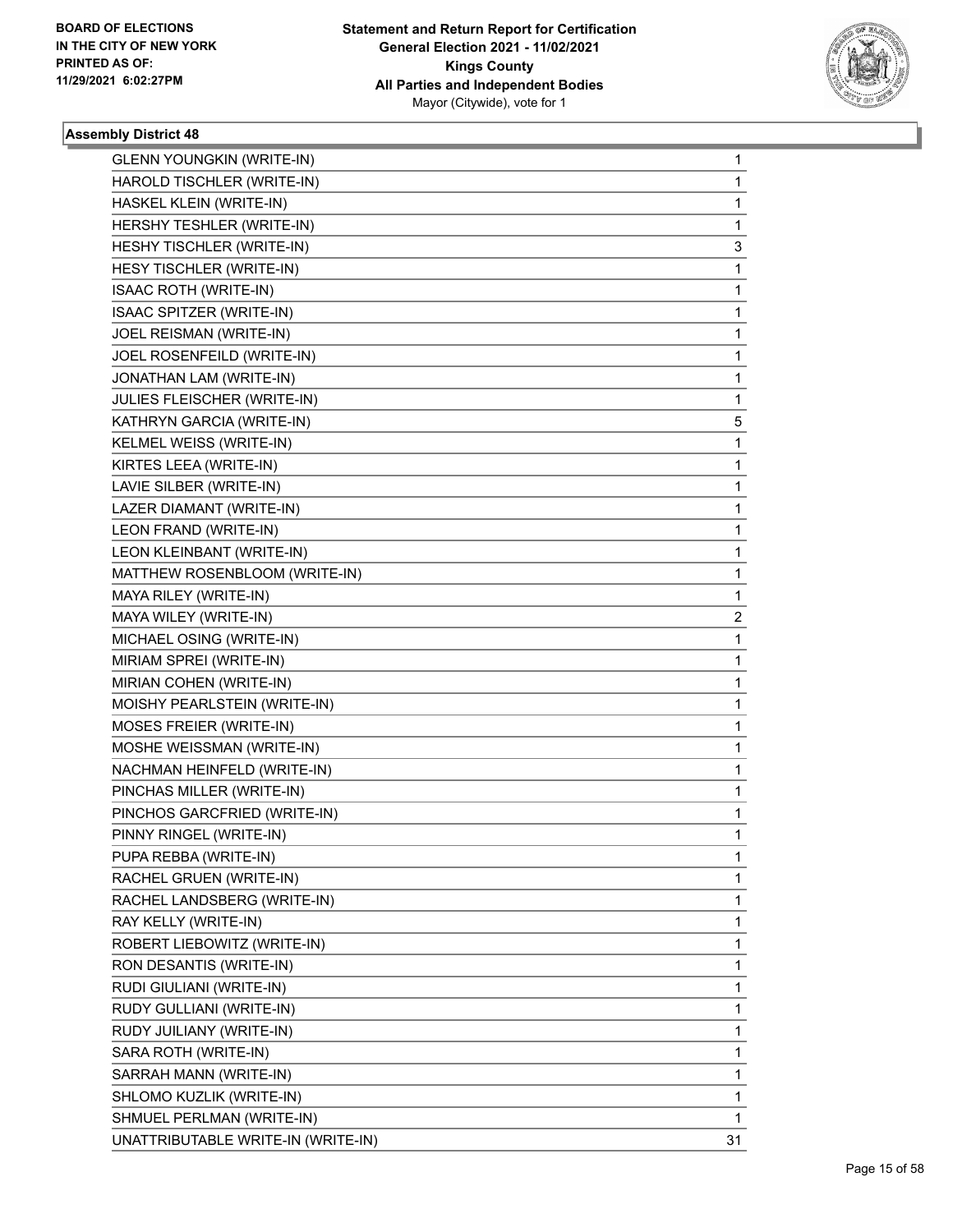

| <b>VERS BESHOL (WRITE-IN)</b>    |        |
|----------------------------------|--------|
| VIFZY SOBEL (WRITE-IN)           |        |
| YITZCHOK RINGEL (WRITE-IN)       |        |
| YOEL ALBER GOLDBERGER (WRITE-IN) |        |
| YONI HIKIND (WRITE-IN)           |        |
| YOSSI GESTETNER (WRITE-IN)       |        |
| YOSSIE BEAR (WRITE-IN)           |        |
| <b>Total Votes</b>               | 11,274 |
| Unrecorded                       | 408    |

| PUBLIC COUNTER                                           | 8,565          |
|----------------------------------------------------------|----------------|
| MANUALLY COUNTED EMERGENCY                               | 2              |
| ABSENTEE / MILITARY                                      | 592            |
| <b>AFFIDAVIT</b>                                         | 60             |
| <b>Total Ballots</b>                                     | 9,219          |
| Less - Inapplicable Federal/Special Presidential Ballots | 0              |
| <b>Total Applicable Ballots</b>                          | 9,219          |
| ERIC L. ADAMS (DEMOCRATIC)                               | 3,144          |
| CURTIS A. SLIWA (REPUBLICAN)                             | 5,342          |
| WILLIAM A. PEPITONE (CONSERVATIVE)                       | 196            |
| CATHERINE ROJAS (SOCIALISM & LIB)                        | 148            |
| STACEY H. PRUSSMAN (LIBERTARIAN)                         | 21             |
| FERNANDO MATEO (SAVE OUR CITY)                           | 6              |
| CURTIS A. SLIWA (INDEPENDENT)                            | 95             |
| RAJA MICHAEL FLORES (HUMANITY UNITED)                    | 9              |
| SKIBOKY STORA (OUT LAWBREAKER)                           | 3              |
| QUANDA S. FRANCIS (EMPOWERMENT)                          | 25             |
| ANDREW YANG (WRITE-IN)                                   | $\overline{7}$ |
| BILL PEPITONE (WRITE-IN)                                 | 1              |
| <b>BRAINDY FISCH (WRITE-IN)</b>                          | $\mathbf{1}$   |
| CLAUDIO PUGLIESE (WRITE-IN)                              | 1              |
| DIANE MORALES (WRITE-IN)                                 | 1              |
| <b>IXDREL HADLETT (WRITE-IN)</b>                         | 1              |
| JACK S. CHRISOMALIS (WRITE-IN)                           | 1              |
| JEFF SMITH (WRITE-IN)                                    | $\mathbf 1$    |
| KATHRYN GARCIA (WRITE-IN)                                | 4              |
| MAYA WILEY (WRITE-IN)                                    | 3              |
| RICH VILLAR (WRITE-IN)                                   | $\mathbf{1}$   |
| UNATTRIBUTABLE WRITE-IN (WRITE-IN)                       | 11             |
| VILMA A REINHARDT (WRITE-IN)                             | 1              |
| YIMIN KEVIN ZHAO (WRITE-IN)                              | 1              |
| <b>Total Votes</b>                                       | 9,024          |
| Unrecorded                                               | 195            |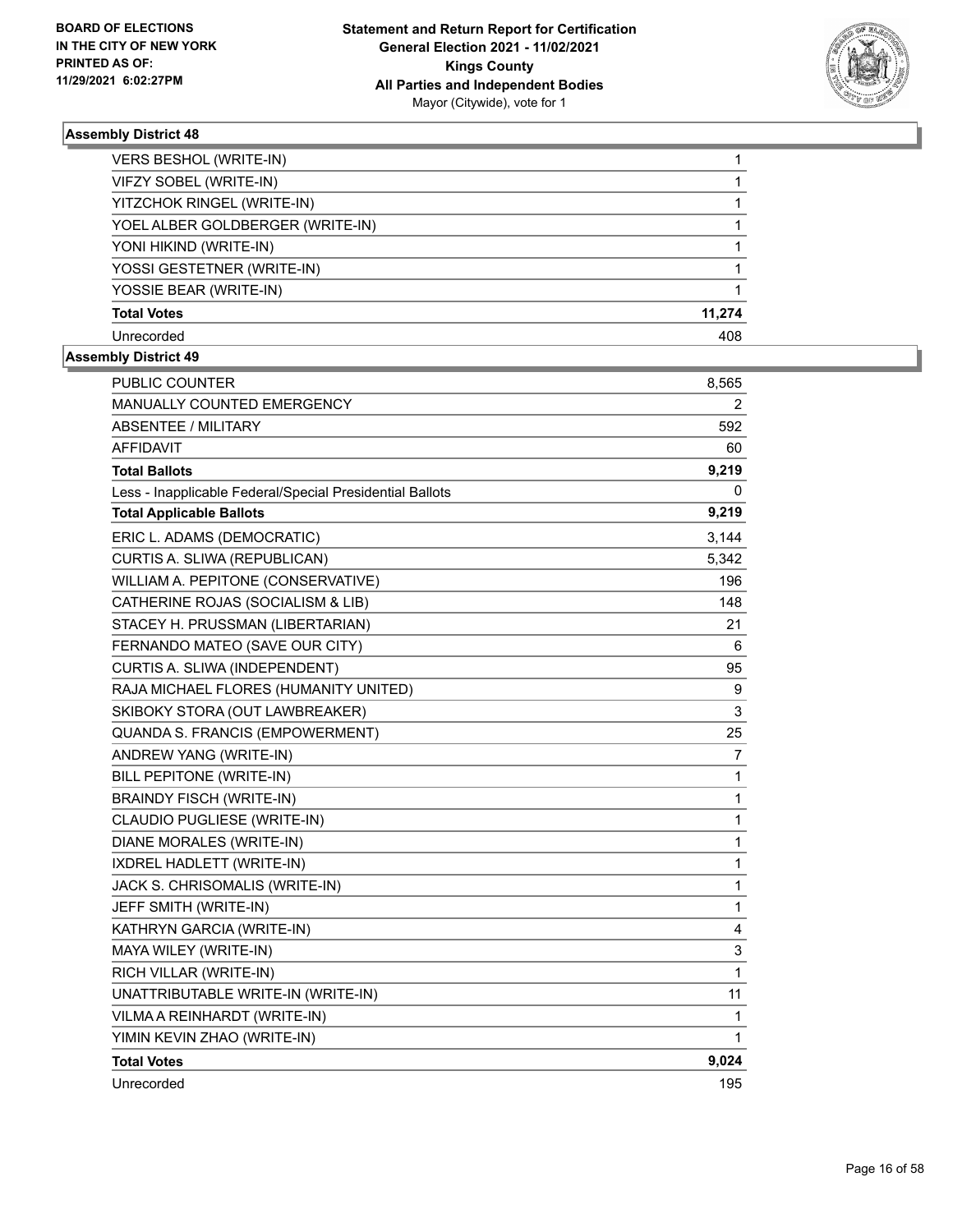

| PUBLIC COUNTER                                           | 14,567       |
|----------------------------------------------------------|--------------|
| MANUALLY COUNTED EMERGENCY                               | 0            |
| <b>ABSENTEE / MILITARY</b>                               | 738          |
| AFFIDAVIT                                                | 157          |
| <b>Total Ballots</b>                                     | 15,462       |
| Less - Inapplicable Federal/Special Presidential Ballots | 0            |
| <b>Total Applicable Ballots</b>                          | 15,462       |
| ERIC L. ADAMS (DEMOCRATIC)                               | 10,702       |
| CURTIS A. SLIWA (REPUBLICAN)                             | 2,873        |
| WILLIAM A. PEPITONE (CONSERVATIVE)                       | 115          |
| CATHERINE ROJAS (SOCIALISM & LIB)                        | 911          |
| STACEY H. PRUSSMAN (LIBERTARIAN)                         | 55           |
| FERNANDO MATEO (SAVE OUR CITY)                           | 18           |
| CURTIS A. SLIWA (INDEPENDENT)                            | 109          |
| RAJA MICHAEL FLORES (HUMANITY UNITED)                    | 56           |
| SKIBOKY STORA (OUT LAWBREAKER)                           | 5            |
| QUANDA S. FRANCIS (EMPOWERMENT)                          | 62           |
| ABRAHM PHILIPSON (WRITE-IN)                              | 1            |
| ALEXANDER CAYANNI (WRITE-IN)                             | 1            |
| ALEXANDRIA OCASIO CORTEZ (WRITE-IN)                      | 1            |
| AMNA SIDDIZUI (WRITE-IN)                                 | 1            |
| ANDREW LUNDWALL (WRITE-IN)                               | 2            |
| ANDREW YANG (WRITE-IN)                                   | 4            |
| ANJELICA CAPPELLINO (WRITE-IN)                           | 1            |
| ANTONIO REYNOSO (WRITE-IN)                               | 1            |
| AVIGDER MILLER (WRITE-IN)                                | 1            |
| AVIGDOR MILLER (WRITE-IN)                                | 1            |
| BERNIE SANDERS (WRITE-IN)                                | 3            |
| BETTE MIDLER (WRITE-IN)                                  | 1            |
| <b>BORDEN CAPACINO (WRITE-IN)</b>                        | 1            |
| <b>BRIAN LEHRER (WRITE-IN)</b>                           | 1            |
| CATHERINE GARCIA (WRITE-IN)                              | $\mathbf{1}$ |
| CHRISTINE MURRAY (WRITE-IN)                              | 1            |
| CYNTHIA NIXON (WRITE-IN)                                 | 3            |
| DAVID NEIDERMAN (WRITE-IN)                               | 1            |
| DENIS LOOF (WRITE-IN)                                    | 1            |
| DIANE MORALES (WRITE-IN)                                 | 1            |
| DIANE MORALOS (WRITE-IN)                                 | 1            |
| DIANNA PENA (WRITE-IN)                                   | 1            |
| DIANNE MORALES (WRITE-IN)                                | 2            |
| DICK WHITMAN (WRITE-IN)                                  | 1            |
| DONALD J TRUMP (WRITE-IN)                                | 1            |
| DONALD TRUMP (WRITE-IN)                                  | 2            |
| ELIOT SPITZER (WRITE-IN)                                 | 1            |
| ELIZABETH ADAMS (WRITE-IN)                               | 1            |
| ELLIE LEVINE BELLAS (WRITE-IN)                           | 1            |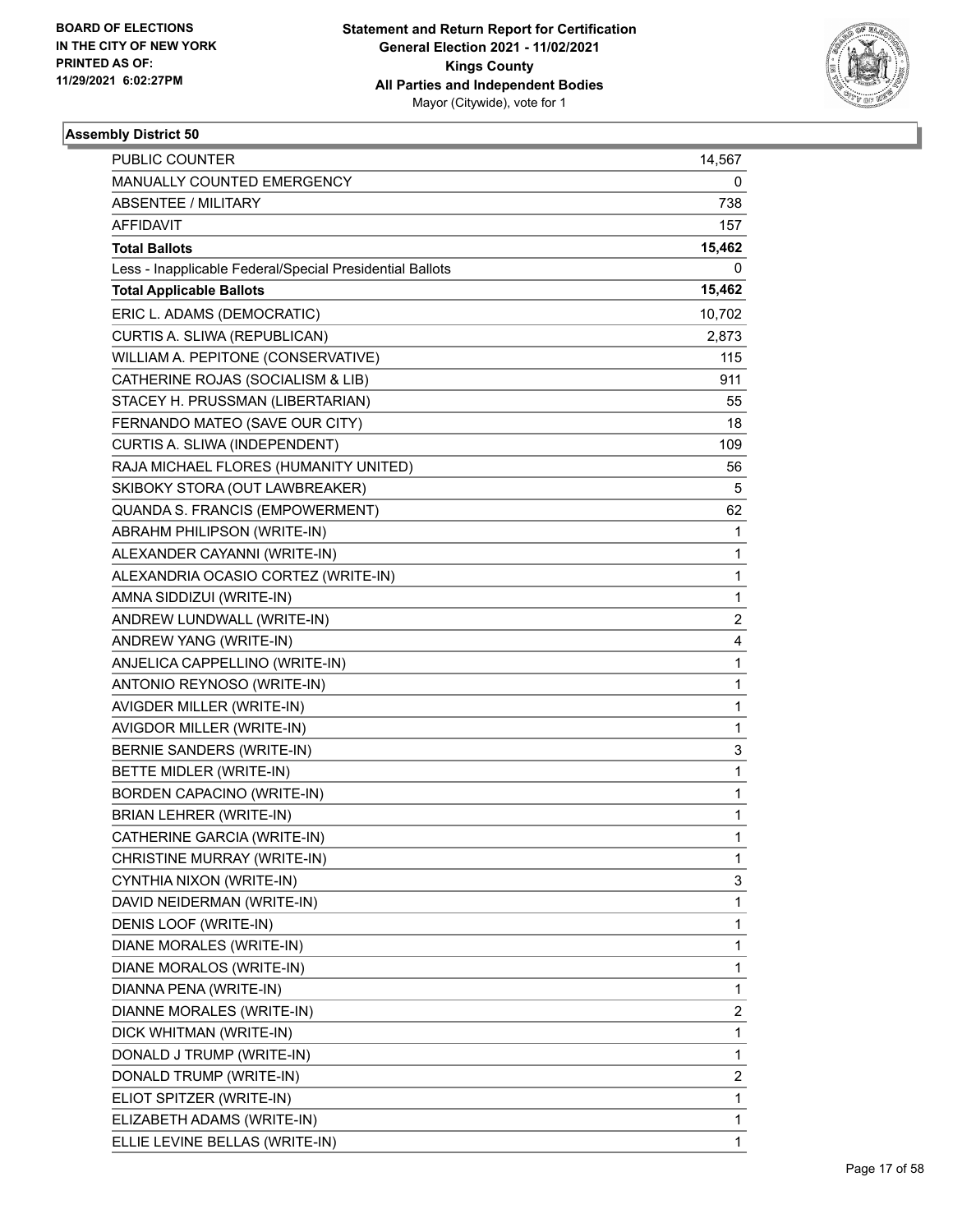

| ELLIE LEVINE-BELLS (WRITE-IN)    | $\mathbf{1}$   |
|----------------------------------|----------------|
| FRANCIS MARIE NEELY (WRITE-IN)   | 1              |
| <b>GAY TALESE (WRITE-IN)</b>     | 1              |
| <b>GEROGE PATAKI (WRITE-IN)</b>  | 1              |
| GLORIA MATTERA (WRITE-IN)        | 1              |
| INDIA B WALTON (WRITE-IN)        | 1              |
| JACKIE DAYTONA (WRITE-IN)        | 1              |
| <b>JIM MORRISON (WRITE-IN)</b>   | 1              |
| JOHN WRIGHT (WRITE-IN)           | 1              |
| JOSEPH R LENTOR (WRITE-IN)       | 1              |
| JULIAN CASABLANCAS (WRITE-IN)    | 1              |
| JUMAANE WILLIAMS (WRITE-IN)      | 1              |
| KATHERINE GARCIA (WRITE-IN)      | 1              |
| KATHLEEN GARCIA (WRITE-IN)       | 1              |
| KATHRYN GARCIA (WRITE-IN)        | 32             |
| KATHRYN MCGUIRE (WRITE-IN)       | 1              |
| KATRYN GARCIA (WRITE-IN)         | 2              |
| KELLEN GOLD (WRITE-IN)           | 1              |
| KENNETH BERNARD (WRITE-IN)       | 1              |
| KEVIA DURANT (WRITE-IN)          | 1              |
| KEVIN LA CHERRA (WRITE-IN)       | 1              |
| KRISTINA SAULVEDA (WRITE-IN)     | 1              |
| MADDY LIEBERMAN (WRITE-IN)       | 1              |
| MARCOS MASRI (WRITE-IN)          | 1              |
| MAYA WILEY (WRITE-IN)            | 38             |
| MEREDITH CHESNEY (WRITE-IN)      | 2              |
| MORTY MARKOWITZ (WRITE-IN)       | 1              |
| NIA CAMPBELL (WRITE-IN)          | 1              |
| NINA CAMPBELL (WRITE-IN)         | 1              |
| NOACH KLEIN (WRITE-IN)           | 1              |
| PAPAERBOY PRINCE (WRITE-IN)      | 1              |
| PAPER BOY PRINCE (WRITE-IN)      | $\overline{2}$ |
| PAPERBOY LOVE PRINCE (WRITE-IN)  | 1              |
| PAPERBOY PRINCE (WRITE-IN)       | 1              |
| RABBI ABE MILLER (WRITE-IN)      | 1              |
| RABBI AVIGDER MILLER (WRITE-IN)  | 1              |
| RABBI AVIGDOR MILLER (WRITE-IN)  | 1              |
| RAY MCGUIRE (WRITE-IN)           | 1              |
| RAYNE DAKOTA PRESCOTT (WRITE-IN) | 1              |
| SANDY NURSE (WRITE-IN)           | 1              |
| SCOTT STRINGER (WRITE-IN)        | 4              |
| SEBASTIANO N.RUSSO (WRITE-IN)    | 1              |
| SHULEM WIEDER (WRITE-IN)         | 1              |
| SOLOMON SCHIMER (WRITE-IN)       | 1              |
| STEVE LEVIN (WRITE-IN)           | 1              |
| STEVEN MIOSKV (WRITE-IN)         | 1              |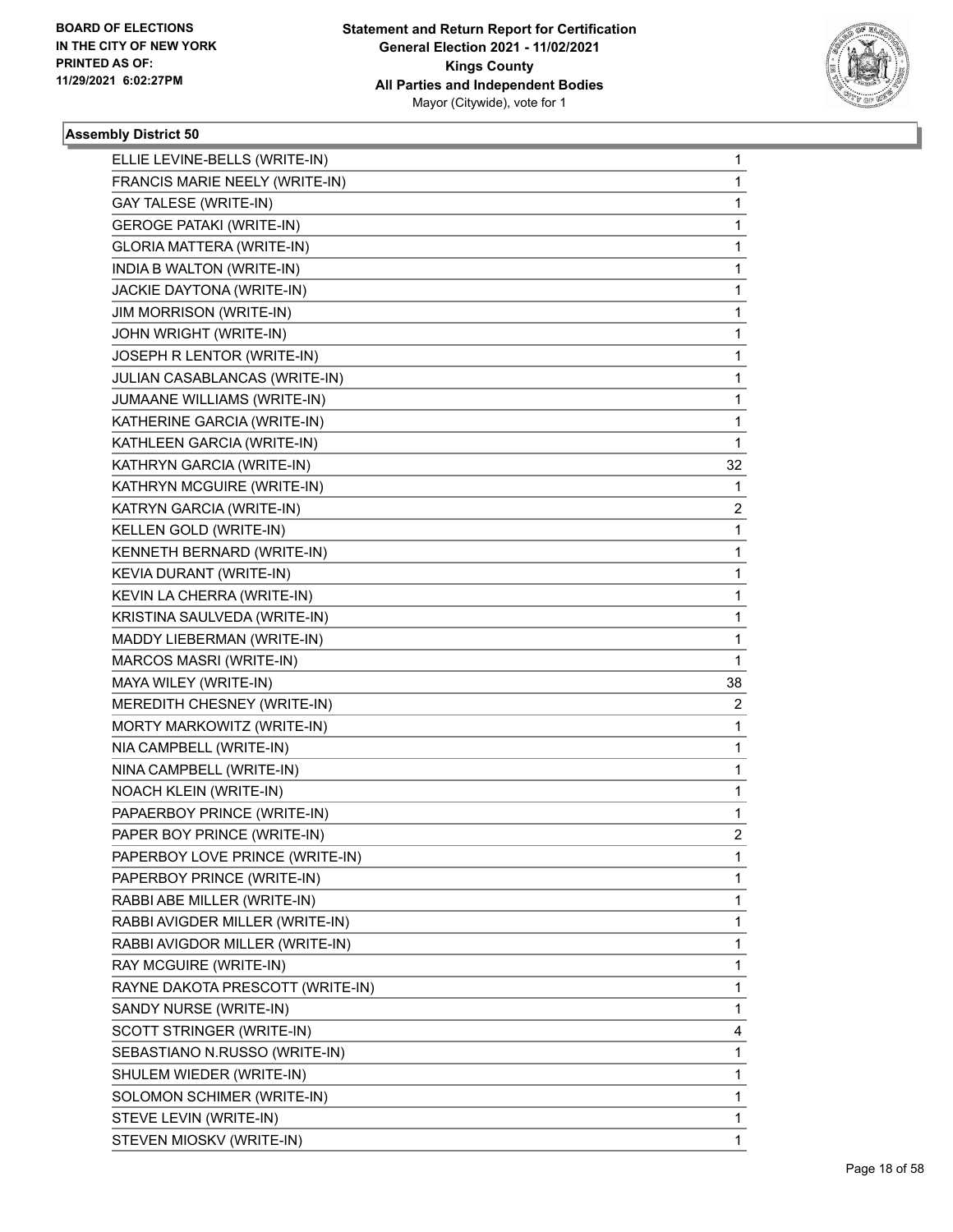

| TERESA GONZALEZ (WRITE-IN)         |        |
|------------------------------------|--------|
| THEADORA TORINO (WRITE-IN)         |        |
| THEODORE MOORE (WRITE-IN)          |        |
| TIMOTHEE CHALAMET (WRITE-IN)       |        |
| UNATTRIBUTABLE WRITE-IN (WRITE-IN) | 62     |
| UPZONE NYC (WRITE-IN)              |        |
| YEHUDA ORGEL (WRITE-IN)            |        |
| YITEL KOHM (WRITE-IN)              |        |
| YITZCHOK EIZIKAVITS (WRITE-IN)     |        |
| YOSEF OBERLANDER (WRITE-IN)        |        |
| YOSSI GASETIOR (WRITE-IN)          |        |
| ZIGDOR MILLER (WRITE-IN)           |        |
| <b>Total Votes</b>                 | 15,138 |
| Unrecorded                         | 324    |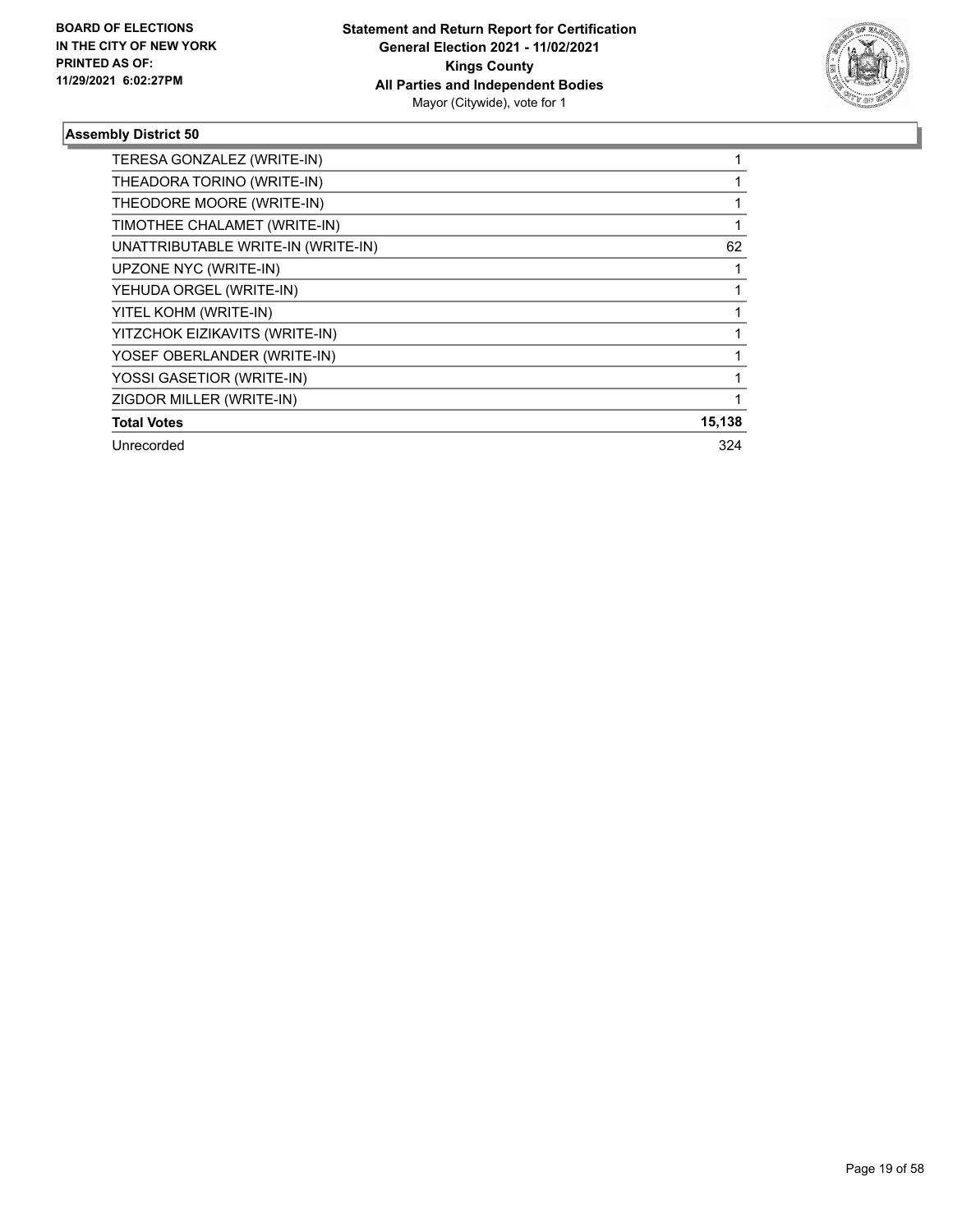

| PUBLIC COUNTER                                           | 11,706       |
|----------------------------------------------------------|--------------|
| MANUALLY COUNTED EMERGENCY                               | 0            |
| <b>ABSENTEE / MILITARY</b>                               | 532          |
| AFFIDAVIT                                                | 97           |
| <b>Total Ballots</b>                                     | 12,335       |
| Less - Inapplicable Federal/Special Presidential Ballots | 0            |
| <b>Total Applicable Ballots</b>                          | 12,335       |
| ERIC L. ADAMS (DEMOCRATIC)                               | 8,027        |
| CURTIS A. SLIWA (REPUBLICAN)                             | 2,848        |
| WILLIAM A. PEPITONE (CONSERVATIVE)                       | 111          |
| CATHERINE ROJAS (SOCIALISM & LIB)                        | 694          |
| STACEY H. PRUSSMAN (LIBERTARIAN)                         | 41           |
| FERNANDO MATEO (SAVE OUR CITY)                           | 27           |
| CURTIS A. SLIWA (INDEPENDENT)                            | 85           |
| RAJA MICHAEL FLORES (HUMANITY UNITED)                    | 37           |
| SKIBOKY STORA (OUT LAWBREAKER)                           | 5            |
| QUANDA S. FRANCIS (EMPOWERMENT)                          | 51           |
| ALEX AVILES (WRITE-IN)                                   | 1            |
| ALEXA AVILES (WRITE-IN)                                  | 1            |
| ALLISON B MORAN (WRITE-IN)                               | 1            |
| AMY GOODMAN (WRITE-IN)                                   | 1            |
| ANDREW YANG (WRITE-IN)                                   | 3            |
| ANTONIO ANTANUCCI (WRITE-IN)                             | 1            |
| ARI KAGAN (WRITE-IN)                                     | 1            |
| BERNIE SANDERS (WRITE-IN)                                | 4            |
| BRIAN LEHNER (WRITE-IN)                                  | 1            |
| CAROLINE GOLUM (WRITE-IN)                                | 1            |
| CHAIM MEIR MARKOWITZ (WRITE-IN)                          | 1            |
| CHRISTINE CRAMER (WRITE-IN)                              | 1            |
| CHRISTOPHE MIHOLE (WRITE-IN)                             | 1            |
| CHRISTOPHER NEFF (WRITE-IN)                              | 1            |
| EUGENE DOBS (WRITE-IN)                                   | $\mathbf{1}$ |
| FELIX W. ORTIZ (WRITE-IN)                                | 1            |
| FIORELLA LAGUADA (WRITE-IN)                              | 1            |
| JAY JONES (WRITE-IN)                                     | 1            |
| KATHERINE GARCIA (WRITE-IN)                              | 12           |
| KATHRYN GARCIA (WRITE-IN)                                | 23           |
| KAY GABRIEL (WRITE-IN)                                   | 1            |
| KEN WALD (WRITE-IN)                                      | 1            |
| LILY BURKHART (WRITE-IN)                                 | 1            |
| LOUIS ROSSMANN (WRITE-IN)                                | 1            |
| MARK WHALEN (WRITE-IN)                                   | 1            |
| MAYA RILEY (WRITE-IN)                                    | 1            |
| MAYA WILEY (WRITE-IN)                                    | 27           |
| MIA EISNER GRYNBERG (WRITE-IN)                           | 1            |
| MICHELLE OBAMA (WRITE-IN)                                | 1            |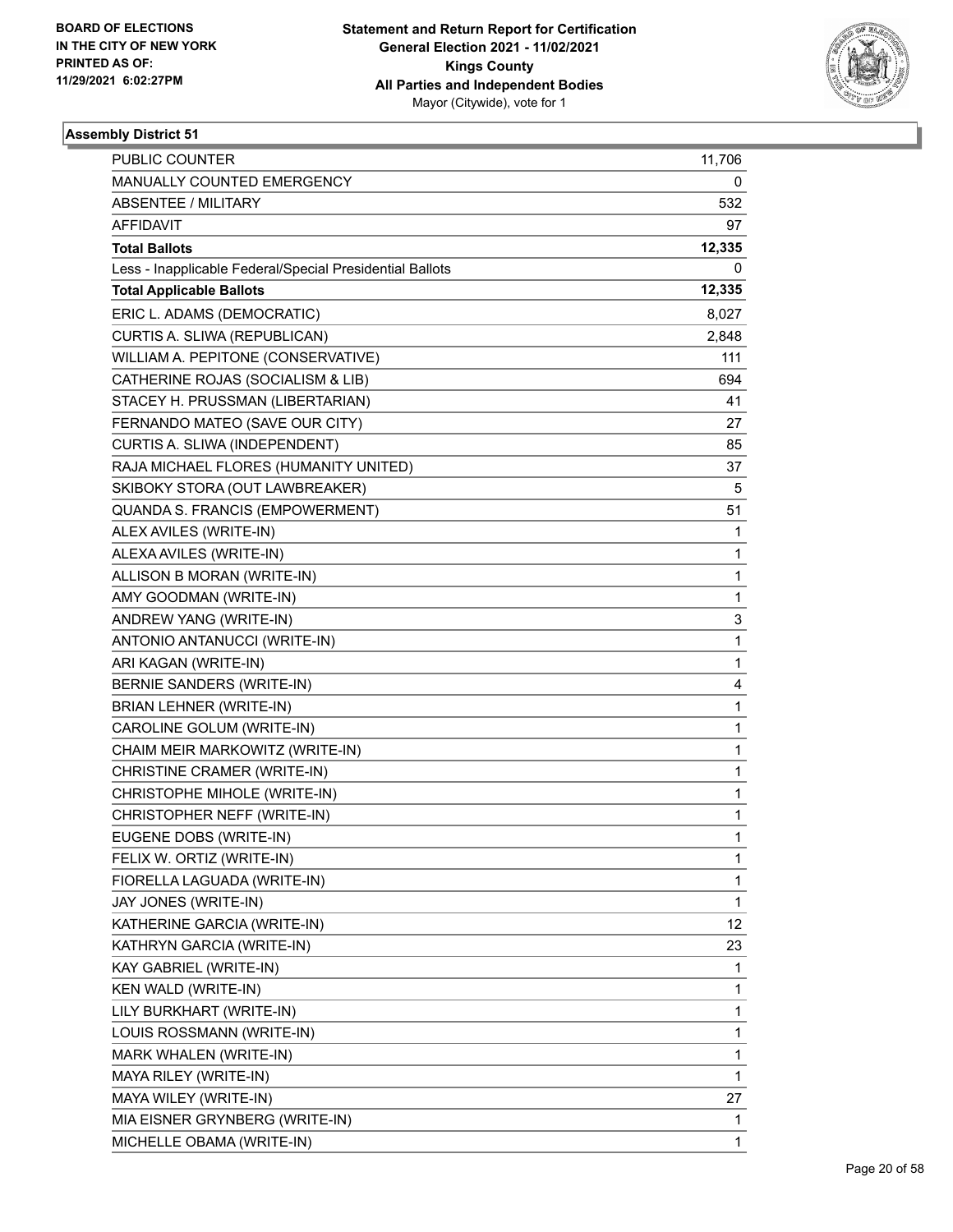

| NIKKI MORSE (WRITE-IN)             |        |
|------------------------------------|--------|
| PAPER BOY PRINCE (WRITE-IN)        |        |
| PAPERBOY LOVE PRINCE (WRITE-IN)    |        |
| PAPERBOY PRINCE (WRITE-IN)         | 2      |
| RABY AVEDA MILLER (WRITE-IN)       |        |
| RAY MCGUIRE (WRITE-IN)             |        |
| ROCHEL GRUEN (WRITE-IN)            |        |
| RUDOLPH GIULIANI (WRITE-IN)        |        |
| SCOTT STRINGER (WRITE-IN)          |        |
| SIMON SANCHEZ (WRITE-IN)           |        |
| SOPHIA GURULE (WRITE-IN)           |        |
| TOM THIBODAU (WRITE-IN)            |        |
| UNATTRIBUTABLE WRITE-IN (WRITE-IN) | 19     |
| VICTOR L. BONINI (WRITE-IN)        |        |
| <b>Total Votes</b>                 | 12,052 |
| Unrecorded                         | 283    |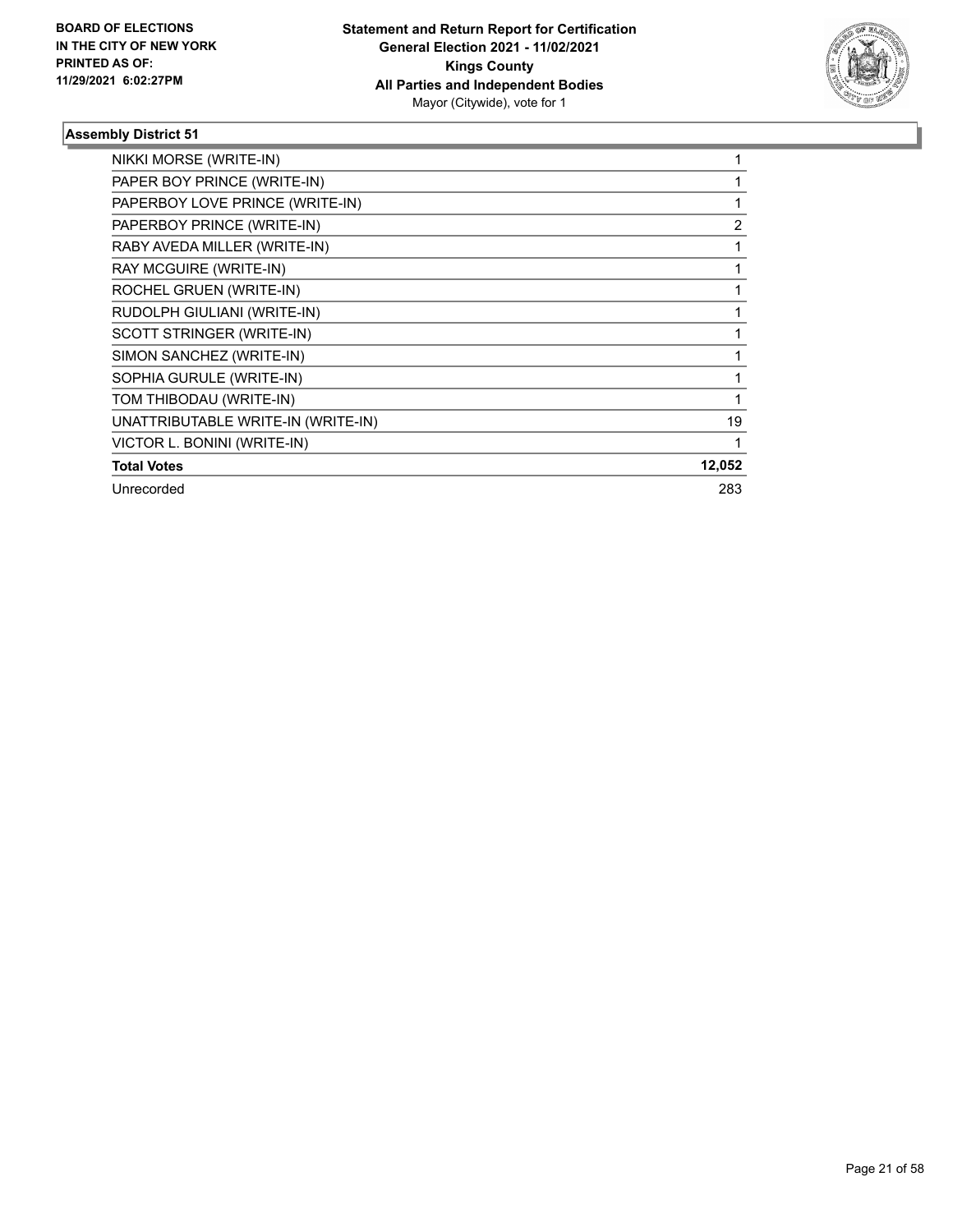

| PUBLIC COUNTER                                           | 31,316                  |
|----------------------------------------------------------|-------------------------|
| MANUALLY COUNTED EMERGENCY                               | 1                       |
| <b>ABSENTEE / MILITARY</b>                               | 2,163                   |
| AFFIDAVIT                                                | 343                     |
| <b>Total Ballots</b>                                     | 33,823                  |
| Less - Inapplicable Federal/Special Presidential Ballots | 0                       |
| <b>Total Applicable Ballots</b>                          | 33,823                  |
| ERIC L. ADAMS (DEMOCRATIC)                               | 28,180                  |
| CURTIS A. SLIWA (REPUBLICAN)                             | 2,195                   |
| WILLIAM A. PEPITONE (CONSERVATIVE)                       | 122                     |
| CATHERINE ROJAS (SOCIALISM & LIB)                        | 1,586                   |
| STACEY H. PRUSSMAN (LIBERTARIAN)                         | 154                     |
| FERNANDO MATEO (SAVE OUR CITY)                           | 36                      |
| CURTIS A. SLIWA (INDEPENDENT)                            | 152                     |
| RAJA MICHAEL FLORES (HUMANITY UNITED)                    | 143                     |
| SKIBOKY STORA (OUT LAWBREAKER)                           | 9                       |
| QUANDA S. FRANCIS (EMPOWERMENT)                          | 134                     |
| AARON JUDGE (WRITE-IN)                                   | 1                       |
| ALEXANDER MARTORE (WRITE-IN)                             | 1                       |
| ALEXANDER OCASIO CORTEZ (WRITE-IN)                       | 1                       |
| ALEXANDRA OCASIO CORTEZ (WRITE-IN)                       | 1                       |
| ALFRED E NEUMAN (WRITE-IN)                               | 1                       |
| ALICE GRITZ (WRITE-IN)                                   | 1                       |
| ALICIA GLEN (WRITE-IN)                                   | 1                       |
| ANASTASIA LEAHY (WRITE-IN)                               | $\overline{\mathbf{c}}$ |
| ANDREW AKASON (WRITE-IN)                                 | 1                       |
| ANDREW CUOMO (WRITE-IN)                                  | 1                       |
| ANDREW YANG (WRITE-IN)                                   | 7                       |
| ANDREW YOUNG (WRITE-IN)                                  | 1                       |
| ANTONIO REYNOSO (WRITE-IN)                               | 1                       |
| ART CHANG (WRITE-IN)                                     | 1                       |
| <b>BARACK OBAMA (WRITE-IN)</b>                           | $\mathbf{1}$            |
| BERNARD SANDERS (WRITE-IN)                               | 1                       |
| BERNIE SANDER (WRITE-IN)                                 | 1                       |
| BILL DEBLASIO (WRITE-IN)                                 | 1                       |
| <b>BOBBY SCHMURDA (WRITE-IN)</b>                         | 1                       |
| BRENDON WEST (WRITE-IN)                                  | 1                       |
| BRIAN LEHRER (WRITE-IN)                                  | 1                       |
| BRIDGET BREEN-RITTER (WRITE-IN)                          | 1                       |
| BYRON BROWN (WRITE-IN)                                   | 1                       |
| CARLEY RONEY (WRITE-IN)                                  | 2                       |
| CARMEN YEPES (WRITE-IN)                                  | 1                       |
| CAROLINE MALONEY (WRITE-IN)                              | 1                       |
| CATHERINE GARCIA (WRITE-IN)                              | 2                       |
| CATHY GARCIA (WRITE-IN)                                  | 1                       |
| CATHY ROJAS (WRITE-IN)                                   | $\mathbf{1}$            |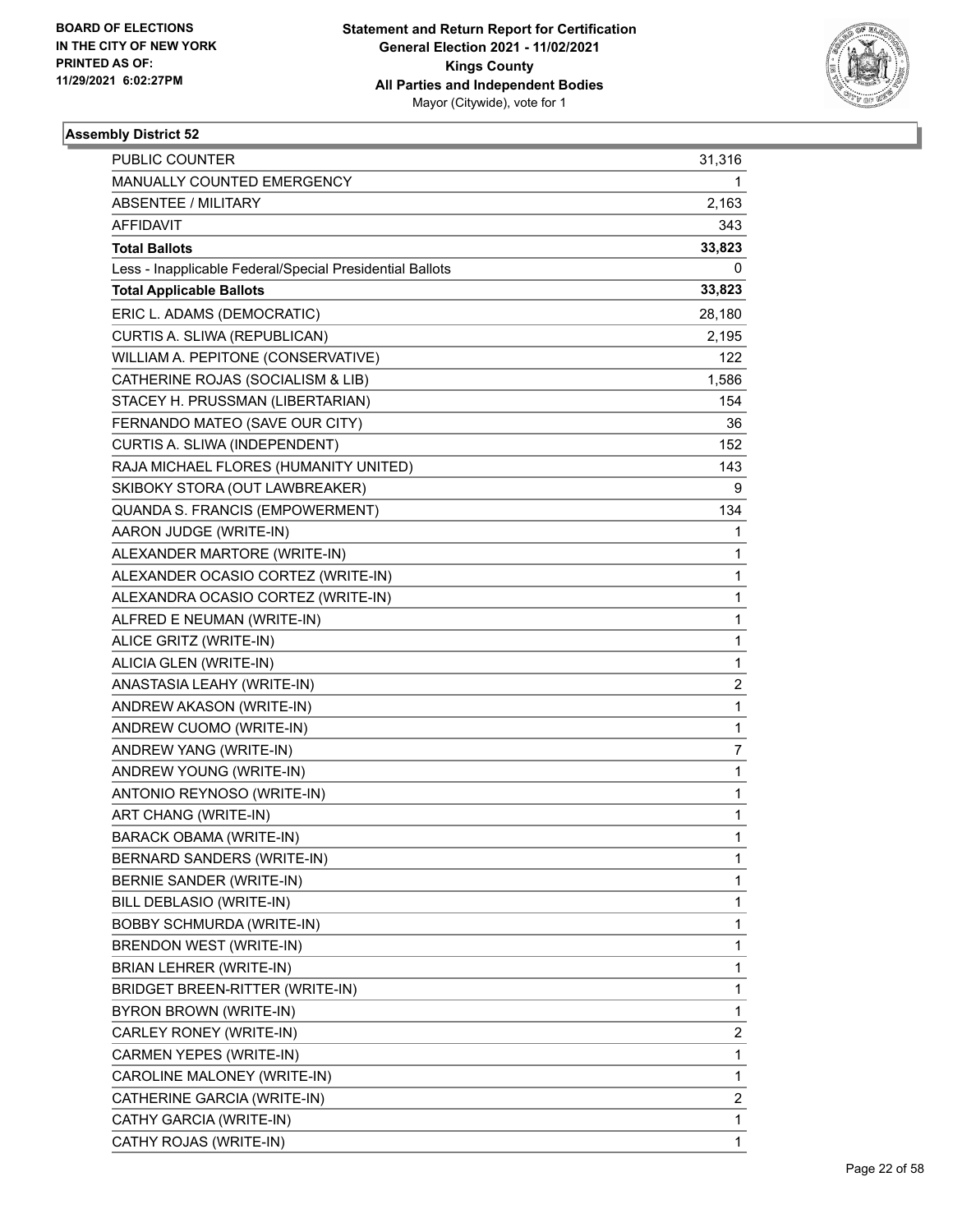

| CHARLIE PRICE (WRITE-IN)           | 1                       |
|------------------------------------|-------------------------|
| CHITRA RAGHAVAR (WRITE-IN)         | $\mathbf{1}$            |
| CHRISTOPHER DUNN (WRITE-IN)        | 1                       |
| CHRISTOPHER SHARPE (WRITE-IN)      | $\mathbf{1}$            |
| COREY JOHNSON (WRITE-IN)           | 2                       |
| COURTNEIGH J SUMMERRISE (WRITE-IN) | 1                       |
| CYNTHIA NIXON (WRITE-IN)           | 5                       |
| DANIEL LABRAMSON (WRITE-IN)        | $\mathbf{1}$            |
| DANIEL RATTNER (WRITE-IN)          | 1                       |
| DANIELLE STOUCK (WRITE-IN)         | $\mathbf{1}$            |
| DAVE COLON (WRITE-IN)              | 2                       |
| DAVID BYRNE (WRITE-IN)             | 1                       |
| DAVID DINKINS (WRITE-IN)           | $\mathbf{1}$            |
| DAVID MANTELL (WRITE-IN)           | 1                       |
| DAVID RATTNER (WRITE-IN)           | 1                       |
| DAVID S. THOMPKINS (WRITE-IN)      | $\mathbf{1}$            |
| DENISE JOHNSON (WRITE-IN)          | 1                       |
| DIANNE MORALES (WRITE-IN)          | 2                       |
| DONALD J TRUMP (WRITE-IN)          | $\mathbf{1}$            |
| DONALD TRUMP (WRITE-IN)            | 1                       |
| DONIELLE STOUCK (WRITE-IN)         | 1                       |
| EDEN KARLIK (WRITE-IN)             | $\mathbf{1}$            |
| ELIZABETH WARREN (WRITE-IN)        | 4                       |
| ELYJAH TAMMAN (WRITE-IN)           | 1                       |
| EMMA GORDON (WRITE-IN)             | $\mathbf{1}$            |
| ENYJAIH FIELDS (WRITE-IN)          | 1                       |
| ERIC ANDRE (WRITE-IN)              | 1                       |
| EUGENE DEBS (WRITE-IN)             | $\mathbf{1}$            |
| FIORELLO LAGUARDIA (WRITE-IN)      | 1                       |
| FRAN LEBOWITZ (WRITE-IN)           | 1                       |
| FRIEDA PREMO (WRITE-IN)            | $\mathbf{1}$            |
| GENE ROSSIANOFF (WRITE-IN)         | 1                       |
| GINA MORROW (WRITE-IN)             | 1                       |
| HILLARY CLINTON (WRITE-IN)         | $\overline{2}$          |
| HONG GYU LEE (WRITE-IN)            | $\mathbf{1}$            |
| HOWARD GRAUBARD (WRITE-IN)         | 1                       |
| JACOB DIAMOND (WRITE-IN)           | $\mathbf{1}$            |
| JACQUELYN COHEN (WRITE-IN)         | 1                       |
| JAMES MCMAHON (WRITE-IN)           | 1                       |
| JAMIE BAKER (WRITE-IN)             | $\mathbf{1}$            |
| JANEANE GAROFALO (WRITE-IN)        | $\mathbf{1}$            |
| JAQI COHEN (WRITE-IN)              | $\overline{\mathbf{c}}$ |
| JEFFERY CUNNINGHAM (WRITE-IN)      | $\mathbf{1}$            |
| JENNIFER COOPER (WRITE-IN)         | 1                       |
| JENNIFER THOMPSON (WRITE-IN)       | 1                       |
| JESSE MYERSON (WRITE-IN)           | $\mathbf{1}$            |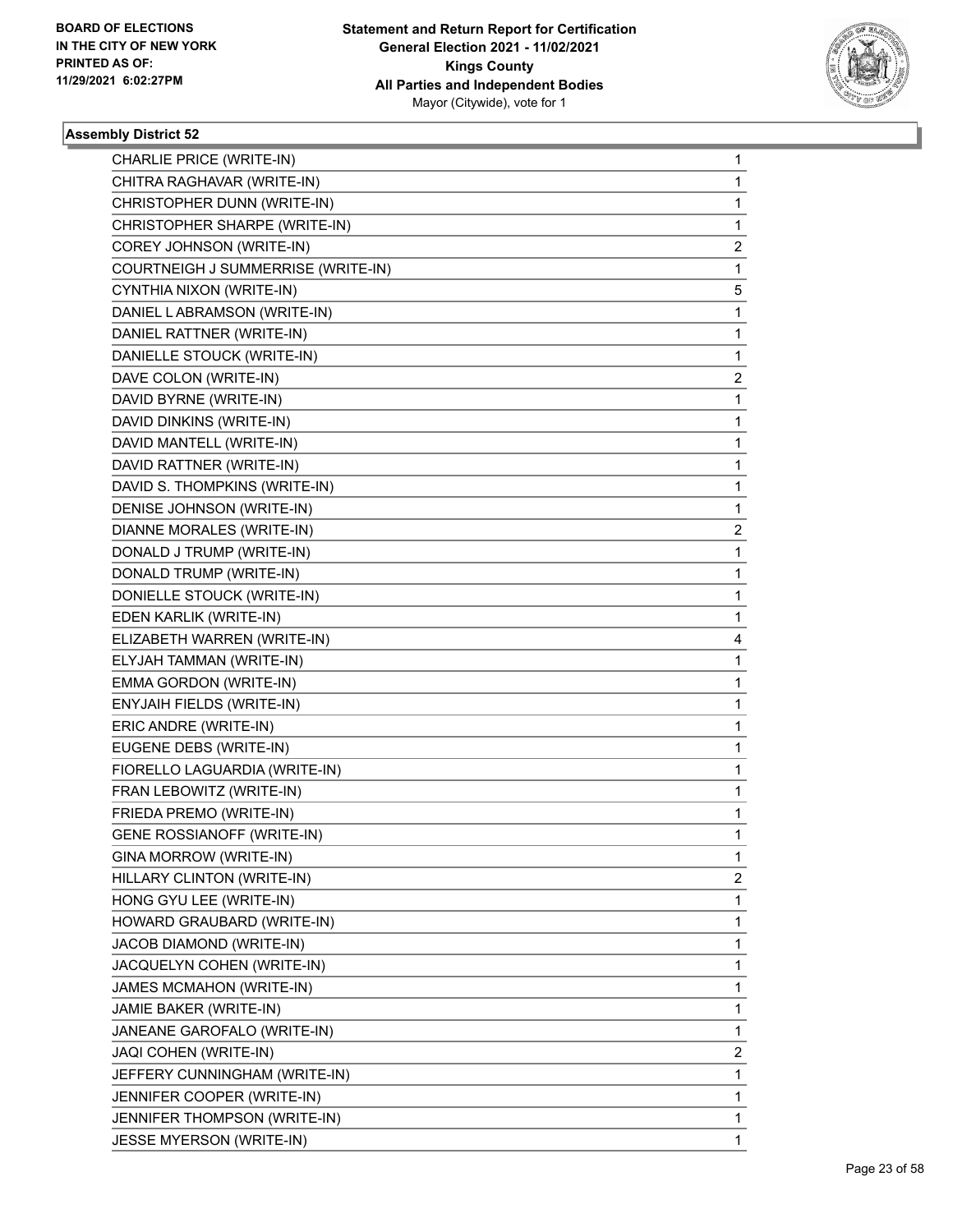

| JOHN STAMOS (WRITE-IN)        | 1                       |
|-------------------------------|-------------------------|
| JON STEWART (WRITE-IN)        | $\overline{c}$          |
| JONATHAN ONTIBEVOS (WRITE-IN) | $\mathbf{1}$            |
| JONATHAN RICHTER (WRITE-IN)   | 1                       |
| JOSHUA FEUER (WRITE-IN)       | 1                       |
| JOSHUA ROTH (WRITE-IN)        | 1                       |
| JULIA R. DAVIS (WRITE-IN)     | 1                       |
| JULIAN M. HILL (WRITE-IN)     | 1                       |
| JUMAANE WILLIAMS (WRITE-IN)   | 3                       |
| JUMANNE WILLIAMS (WRITE-IN)   | $\overline{2}$          |
| JUSTIN KREBS (WRITE-IN)       | $\overline{c}$          |
| JUWAANA WILLIAMS (WRITE-IN)   | $\mathbf{1}$            |
| KARYN RODUS (WRITE-IN)        | 1                       |
| KATHARINE GARCIA (WRITE-IN)   | 1                       |
| KATHERINE GARCIA (WRITE-IN)   | 4                       |
| KATHERINE GARICA (WRITE-IN)   | 1                       |
| KATHLEEN A. WOLF (WRITE-IN)   | 1                       |
| KATHRY GARCIA (WRITE-IN)      | 1                       |
| KATHRYA GARCIA (WRITE-IN)     | 1                       |
| KATHRYN A. GARCIA (WRITE-IN)  | 1                       |
| KATHRYN GARCIA (WRITE-IN)     | 141                     |
| KATHRYN GARICA (WRITE-IN)     | 9                       |
| KATHRYN GASRCIA (WRITE-IN)    | 1                       |
| KATHRYN GOREID (WRITE-IN)     | 1                       |
| KATHRYN GRACIA (WRITE-IN)     | 1                       |
| KATHYRN GARCIA (WRITE-IN)     | $\overline{\mathbf{c}}$ |
| KATHYRYN GARCIA (WRITE-IN)    | 1                       |
| KATIE HONAN (WRITE-IN)        | 1                       |
| KATYRYN GARCIA (WRITE-IN)     | 3                       |
| KENNETH ADAMS (WRITE-IN)      | 1                       |
| LAURA EDIDIN (WRITE-IN)       | 1                       |
| LAURA NAHMIAS (WRITE-IN)      | 1                       |
| LEVI YORK (WRITE-IN)          | 1                       |
| LIONEL KESNER (WRITE-IN)      | 1                       |
| LISA PIKEN KEPER (WRITE-IN)   | 1                       |
| LIZ HOLTZMAN (WRITE-IN)       | 1                       |
| LOREE SUTTON (WRITE-IN)       | 1                       |
| LOREN GANOE (WRITE-IN)        | 1                       |
| MAGGIE MOORE (WRITE-IN)       | 1                       |
| MAJA KLURER (WRITE-IN)        | 1                       |
| MARK CHESTERON (WRITE-IN)     | 1                       |
| MARTIN BISI (WRITE-IN)        | 4                       |
| MAYA D WILEY (WRITE-IN)       | 1                       |
| MAYA WANG-HABIB (WRITE-IN)    | 1                       |
| MAYA WILEY (WRITE-IN)         | 109                     |
| MAYA WYLEY (WRITE-IN)         | 1                       |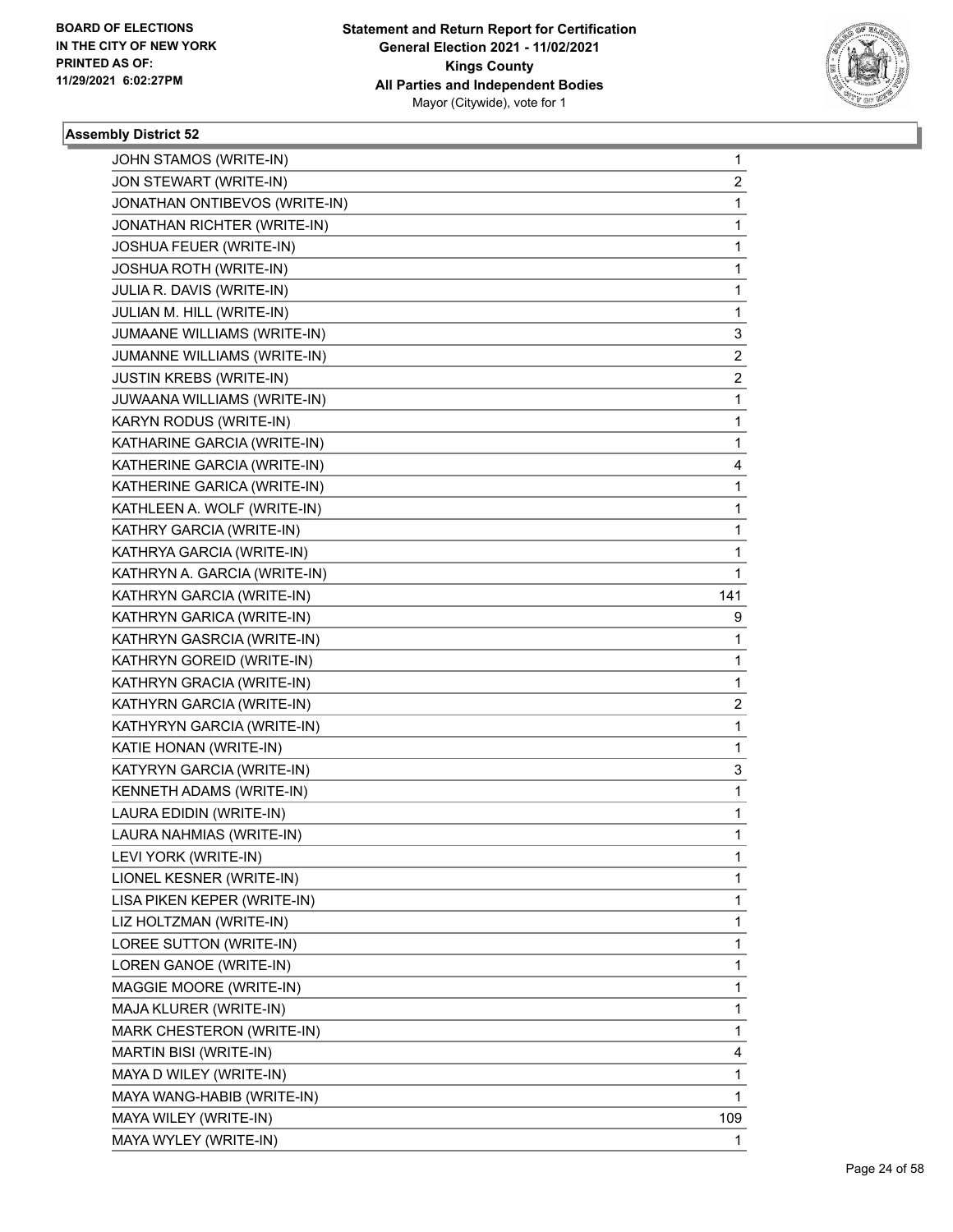

| MICHAEL BLOOMBERG (WRITE-IN)       | 3  |
|------------------------------------|----|
| MIKE AMORY (WRITE-IN)              | 1  |
| MIKE BLOOMBERG (WRITE-IN)          | 2  |
| MONROE PERLIN (WRITE-IN)           | 1  |
| NED PARKER (WRITE-IN)              | 1  |
| NINA SPORN (WRITE-IN)              | 1  |
| OLIVE JOU (WRITE-IN)               | 1  |
| PAPERBOY LOVE PRINCE (WRITE-IN)    | 5  |
| PAPERBOY PRINCE (WRITE-IN)         | 2  |
| PATRICK EWING (WRITE-IN)           | 1  |
| PAUL HILTON (WRITE-IN)             | 1  |
| RACHEL TIMONER (WRITE-IN)          | 1  |
| RAY MCGUIRE (WRITE-IN)             | 3  |
| REBECCA C. SICA (WRITE-IN)         | 1  |
| REGINA LEE (WRITE-IN)              | 1  |
| REX BENINCASA (WRITE-IN)           | 1  |
| RICHARD A LEVY (WRITE-IN)          | 1  |
| ROBERT ANDREW MCRAE (WRITE-IN)     | 1  |
| RUBEN DIAZ JR (WRITE-IN)           | 1  |
| RYAN HANEY (WRITE-IN)              | 1  |
| SAM HUDIS (WRITE-IN)               | 1  |
| SAMUEL P SPORN (WRITE-IN)          | 1  |
| SARAH DURHAM (WRITE-IN)            | 1  |
|                                    |    |
| SCOTT STRINGER (WRITE-IN)          | 24 |
| SCOTT THOMAS (WRITE-IN)            | 1  |
| SETH LEVIN (WRITE-IN)              | 1  |
| SHAMS DABARON (WRITE-IN)           | 1  |
| SHANN DONOVAN (WRITE-IN)           | 1  |
| SHSUNANA BOYKIN (WRITE-IN)         | 1  |
| SONIA SOTOMPROR (WRITE-IN)         | 1  |
| STEPHEN BARTON (WRITE-IN)          | 1  |
| STEPHON COLBERT (WRITE-IN)         | 1  |
| STEVE LEVIN (WRITE-IN)             | 1  |
| STEVEN E SHOVERS (WRITE-IN)        | 1  |
| SUSAN DONOGHUE (WRITE-IN)          | 1  |
| THERESA MANTI` (WRITE-IN)          | 1  |
| THOMAS BOORSTEIN (WRITE-IN)        | 1  |
| THOMAS BUORSTEIN (WRITE-IN)        | 1  |
| UNATTRIBUTABLE WRITE-IN (WRITE-IN) | 47 |
| VALERIE RODMOND (WRITE-IN)         | 1  |
| WALTER T MOSLEY (WRITE-IN)         | 1  |
| WARREN WILHELM JR (WRITE-IN)       | 1  |
| ZEPHYN TEACHOUT (WRITE-IN)         | 1  |
| ZEPHYR TEACHOUT (WRITE-IN)         | 2  |
| ZOPHYR TEACHOUT (WRITE-IN)         | 1  |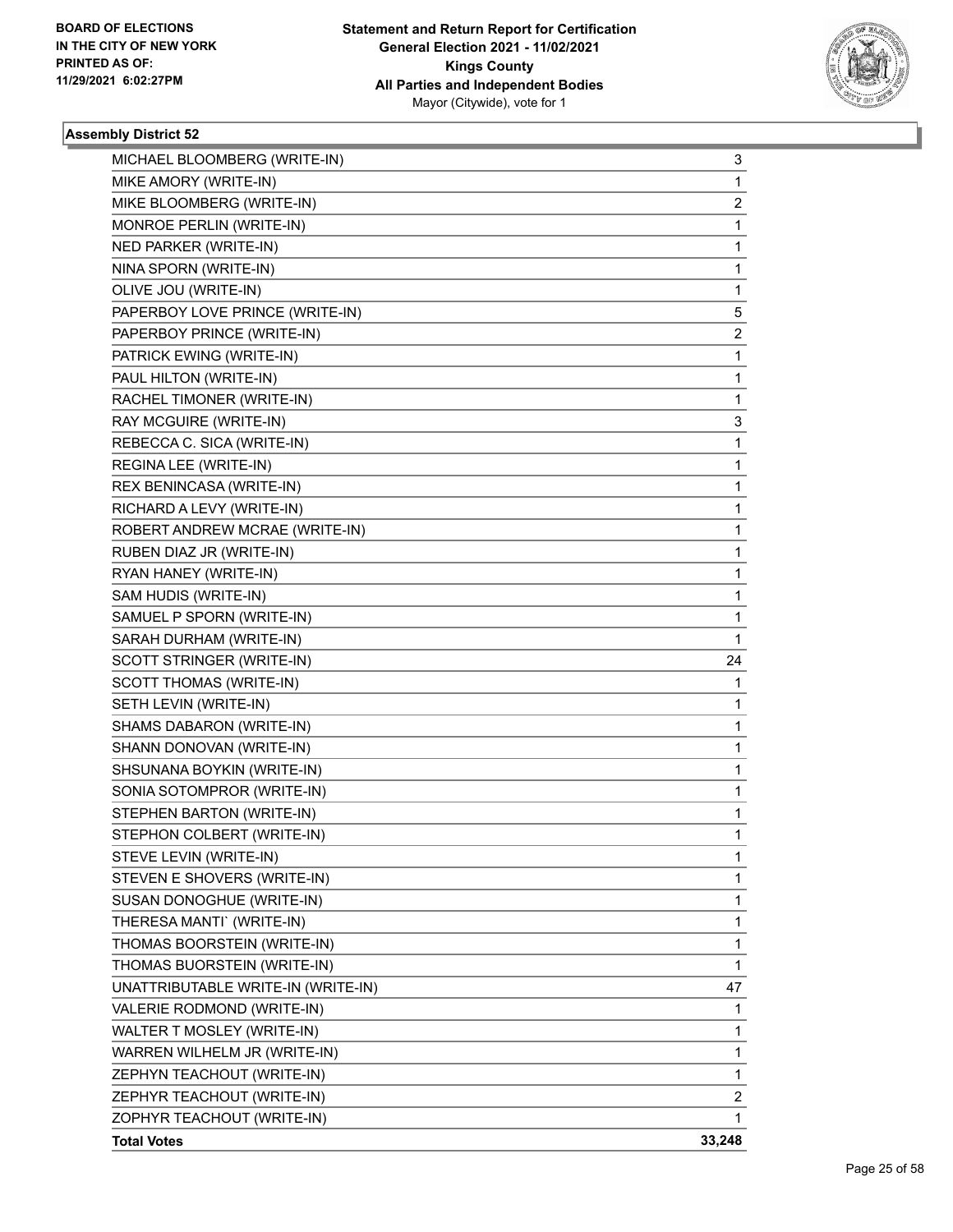Unrecorded 575

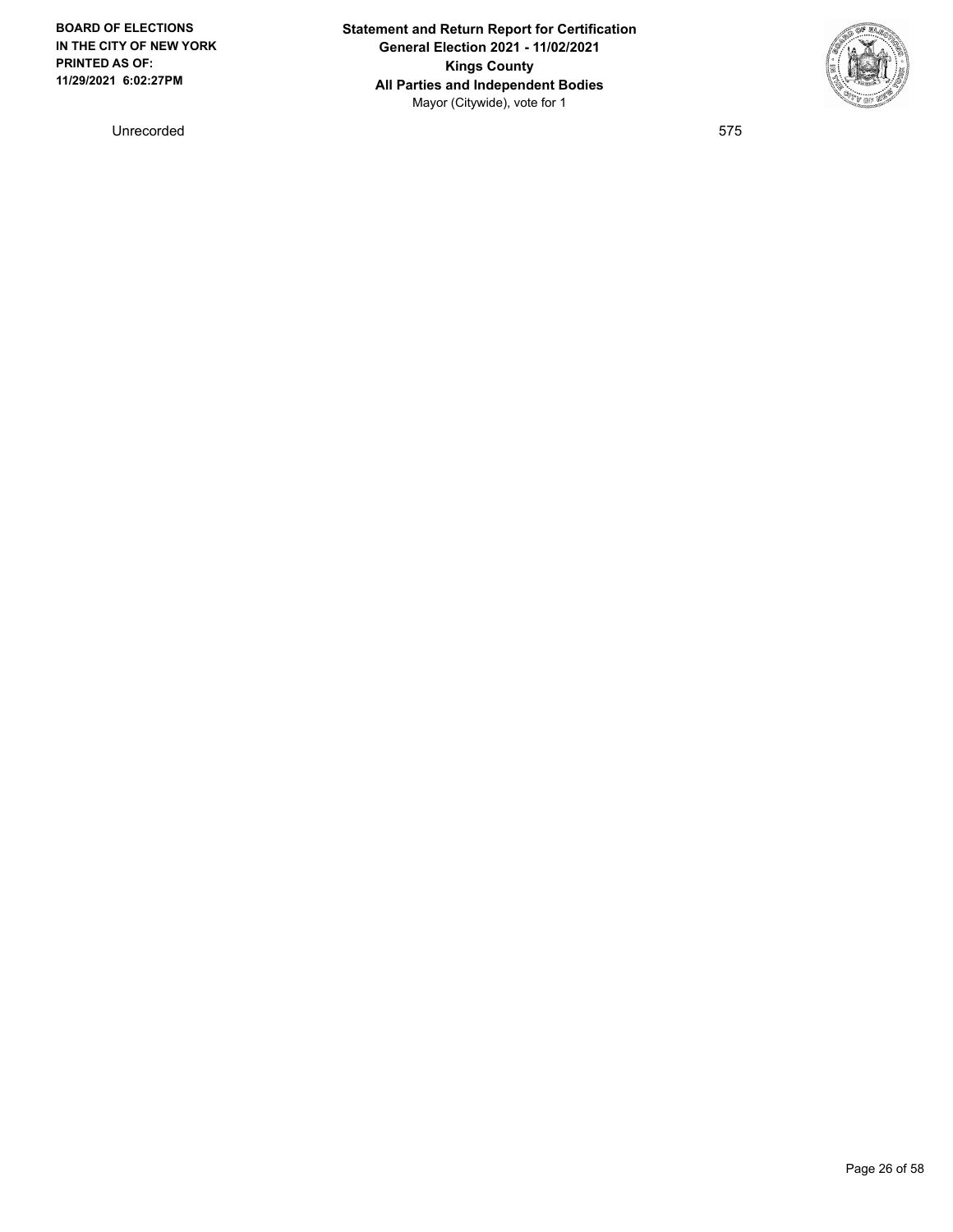

| PUBLIC COUNTER                                           | 12,239       |
|----------------------------------------------------------|--------------|
| MANUALLY COUNTED EMERGENCY                               | 1            |
| <b>ABSENTEE / MILITARY</b>                               | 436          |
| <b>AFFIDAVIT</b>                                         | 127          |
| <b>Total Ballots</b>                                     | 12,803       |
| Less - Inapplicable Federal/Special Presidential Ballots | 0            |
| <b>Total Applicable Ballots</b>                          | 12,803       |
| ERIC L. ADAMS (DEMOCRATIC)                               | 9,275        |
| CURTIS A. SLIWA (REPUBLICAN)                             | 1,796        |
| WILLIAM A. PEPITONE (CONSERVATIVE)                       | 50           |
| CATHERINE ROJAS (SOCIALISM & LIB)                        | 1,001        |
| STACEY H. PRUSSMAN (LIBERTARIAN)                         | 36           |
| FERNANDO MATEO (SAVE OUR CITY)                           | 28           |
| CURTIS A. SLIWA (INDEPENDENT)                            | 66           |
| RAJA MICHAEL FLORES (HUMANITY UNITED)                    | 34           |
| SKIBOKY STORA (OUT LAWBREAKER)                           | 10           |
| QUANDA S. FRANCIS (EMPOWERMENT)                          | 58           |
| AARON JUDGE (WRITE-IN)                                   | 1            |
| ANDREW GIULIANI (WRITE-IN)                               | 1            |
| ANDREW YANG (WRITE-IN)                                   | 4            |
| ANGELA YANG (WRITE-IN)                                   | 1            |
| ANNABELLE MEUZIER (WRITE-IN)                             | 1            |
| ART CHANG (WRITE-IN)                                     | 1            |
| BERNIE SAUDERS (WRITE-IN)                                | 1            |
| CHOIRE SICHA (WRITE-IN)                                  | 1            |
| CHRIS HAGLOCH (WRITE-IN)                                 | 1            |
| CYNTHIA NIXON (WRITE-IN)                                 | 1            |
| DAVID BIRDWELL (WRITE-IN)                                | 1            |
| DAVID BYRNE (WRITE-IN)                                   | 1            |
| DIANNE MORALES (WRITE-IN)                                | $\mathbf{1}$ |
| ELIZABETH WARREN (WRITE-IN)                              | 1            |
| ERIC NEWMAN (WRITE-IN)                                   | 1            |
| FELIX ROBERTS (WRITE-IN)                                 | 1            |
| GIZA KENTLY (WRITE-IN)                                   | 1            |
| <b>JASON BISHOP (WRITE-IN)</b>                           | 1            |
| JOHN SAPONARA (WRITE-IN)                                 | 1            |
| JOO-HYUN KANG (WRITE-IN)                                 | 1            |
| JOSE A.DIAZ (WRITE-IN)                                   | 1            |
| JULIE B DUNN (WRITE-IN)                                  | 1            |
| JUMAANE D. WILLIAMS (WRITE-IN)                           | 1            |
| KANYA WEST (WRITE-IN)                                    | 1            |
| KAREEM ABDUL-JABBAR (WRITE-IN)                           | 1            |
| KATHLEEN GARCIA (WRITE-IN)                               | 1            |
| KATHRINE GARCIA (WRITE-IN)                               | 1            |
| KATHRYN GARCIA (WRITE-IN)                                | 13           |
| KATHRYN GARICA (WRITE-IN)                                | 1            |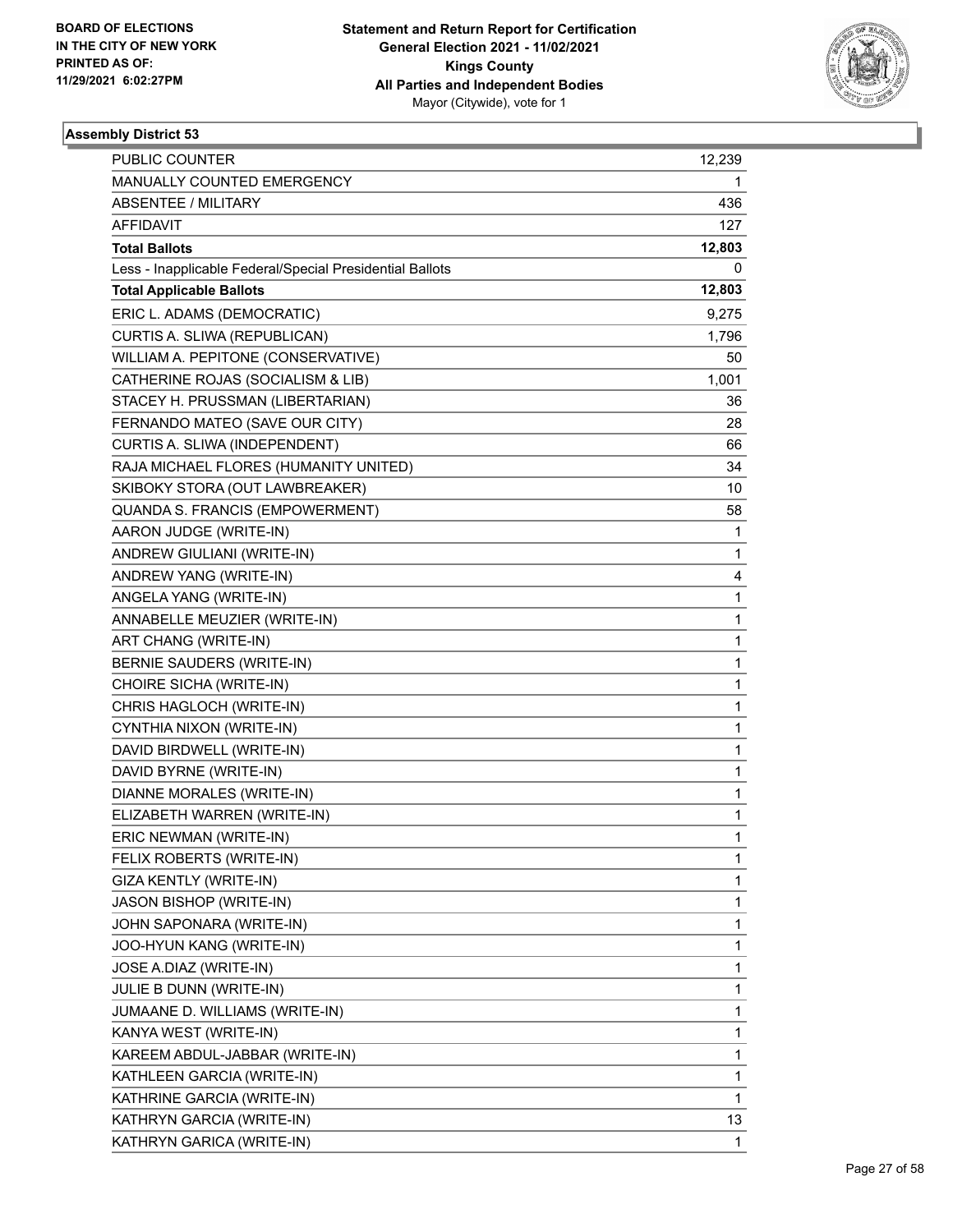

| KATIE PORTER (WRITE-IN)                   | 1              |
|-------------------------------------------|----------------|
| LEROY GREENE (WRITE-IN)                   | 1              |
| LOUREN BILARSZ (WRITE-IN)                 | 1              |
| MAYA D. WILEY (WRITE-IN)                  | 1              |
| MAYA WILEY (WRITE-IN)                     | 37             |
| MICHAEL BLOOMBERG (WRITE-IN)              | 1              |
| MICHELE TAMAGAWA (WRITE-IN)               | 1              |
| NATHAN ALBERT (WRITE-IN)                  | 1              |
| NOEL PATRICK PURCELL (WRITE-IN)           | 1              |
| PAPER BOY PRINCE (WRITE-IN)               | 1              |
| PAPER LOVE PRINCE (WRITE-IN)              | 1              |
| PAPERBOY LOVE PRINCE (WRITE-IN)           | 1              |
| PAPERBOY PRINCE (WRITE-IN)                | 3              |
| PAUL JENSEN (WRITE-IN)                    | 1              |
| RACHEL ROMM-NISSON (WRITE-IN)             | 1              |
| REBECCA FRIDAY (WRITE-IN)                 | 1              |
| ROBERTO SUERO (WRITE-IN)                  | 1              |
| SAMUEL LONG BUDIN (WRITE-IN)              | 1              |
| SCOTT STRINGER (WRITE-IN)                 | $\overline{2}$ |
| UNATTRIBUTABLE WRITE-IN (WRITE-IN)        | 29             |
| UNCOUNTED WRITE-IN PER STATUTE (WRITE-IN) | 1              |
| WANDA NUNEZ (WRITE-IN)                    | 1              |
| <b>Total Votes</b>                        | 12,487         |
| Unrecorded                                | 316            |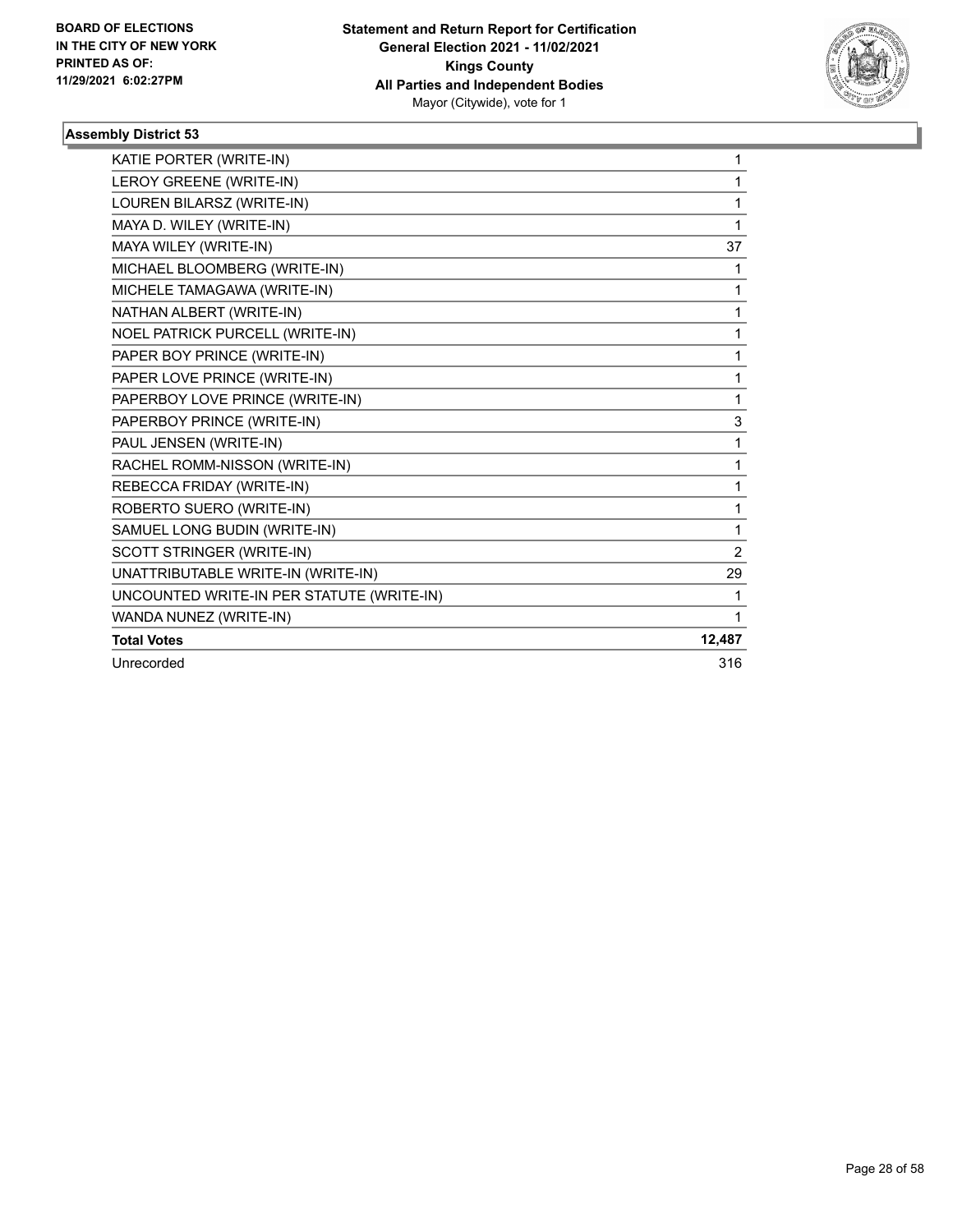

| <b>PUBLIC COUNTER</b>                                    | 9,171          |
|----------------------------------------------------------|----------------|
| MANUALLY COUNTED EMERGENCY                               | 0              |
| <b>ABSENTEE / MILITARY</b>                               | 367            |
| <b>AFFIDAVIT</b>                                         | 76             |
| <b>Total Ballots</b>                                     | 9,614          |
| Less - Inapplicable Federal/Special Presidential Ballots | 0              |
| <b>Total Applicable Ballots</b>                          | 9,614          |
| ERIC L. ADAMS (DEMOCRATIC)                               | 7,527          |
| CURTIS A. SLIWA (REPUBLICAN)                             | 1,215          |
| WILLIAM A. PEPITONE (CONSERVATIVE)                       | 56             |
| CATHERINE ROJAS (SOCIALISM & LIB)                        | 444            |
| STACEY H. PRUSSMAN (LIBERTARIAN)                         | 15             |
| FERNANDO MATEO (SAVE OUR CITY)                           | 14             |
| CURTIS A. SLIWA (INDEPENDENT)                            | 43             |
| RAJA MICHAEL FLORES (HUMANITY UNITED)                    | 22             |
| SKIBOKY STORA (OUT LAWBREAKER)                           | $\overline{2}$ |
| QUANDA S. FRANCIS (EMPOWERMENT)                          | 43             |
| ALPHEIA JOHNSON (WRITE-IN)                               | 1              |
| ANDREW YANG (WRITE-IN)                                   | 3              |
| BERNARD SANDERS (WRITE-IN)                               | 1              |
| BERNIE SANDERS (WRITE-IN)                                | 1              |
| <b>BRIDGET PARISH (WRITE-IN)</b>                         | 1              |
| CHRISTINE QUINN (WRITE-IN)                               | 1              |
| INDIA WALTON (WRITE-IN)                                  | 1              |
| KATHRYN GARCIA (WRITE-IN)                                | 3              |
| KYLO REN (WRITE-IN)                                      | 1              |
| MATT CHRISTMAN (WRITE-IN)                                | 1              |
| MAURINA LIOCE (WRITE-IN)                                 | 1              |
| MAYA RILEY (WRITE-IN)                                    | $\mathbf{1}$   |
| MAYA WILEY (WRITE-IN)                                    | 14             |
| MEYER WILEY (WRITE-IN)                                   | 1              |
| MIHARI LIN-ZIMMERMAN (WRITE-IN)                          | $\mathbf{1}$   |
| PAPERBOY LOVE PRINCE (WRITE-IN)                          | 3              |
| PAPERBOY PRINCE (WRITE-IN)                               | 1              |
| RICHARD RAY (WRITE-IN)                                   | 1              |
| TRAE YOUNG (WRITE-IN)                                    | 1              |
| UNATTRIBUTABLE WRITE-IN (WRITE-IN)                       | 9              |
| VIRGIL TEXAS (WRITE-IN)                                  | $\mathbf{1}$   |
| ZAFIRA LATEEF (WRITE-IN)                                 | 1              |
| <b>Total Votes</b>                                       | 9,430          |
| Unrecorded                                               | 184            |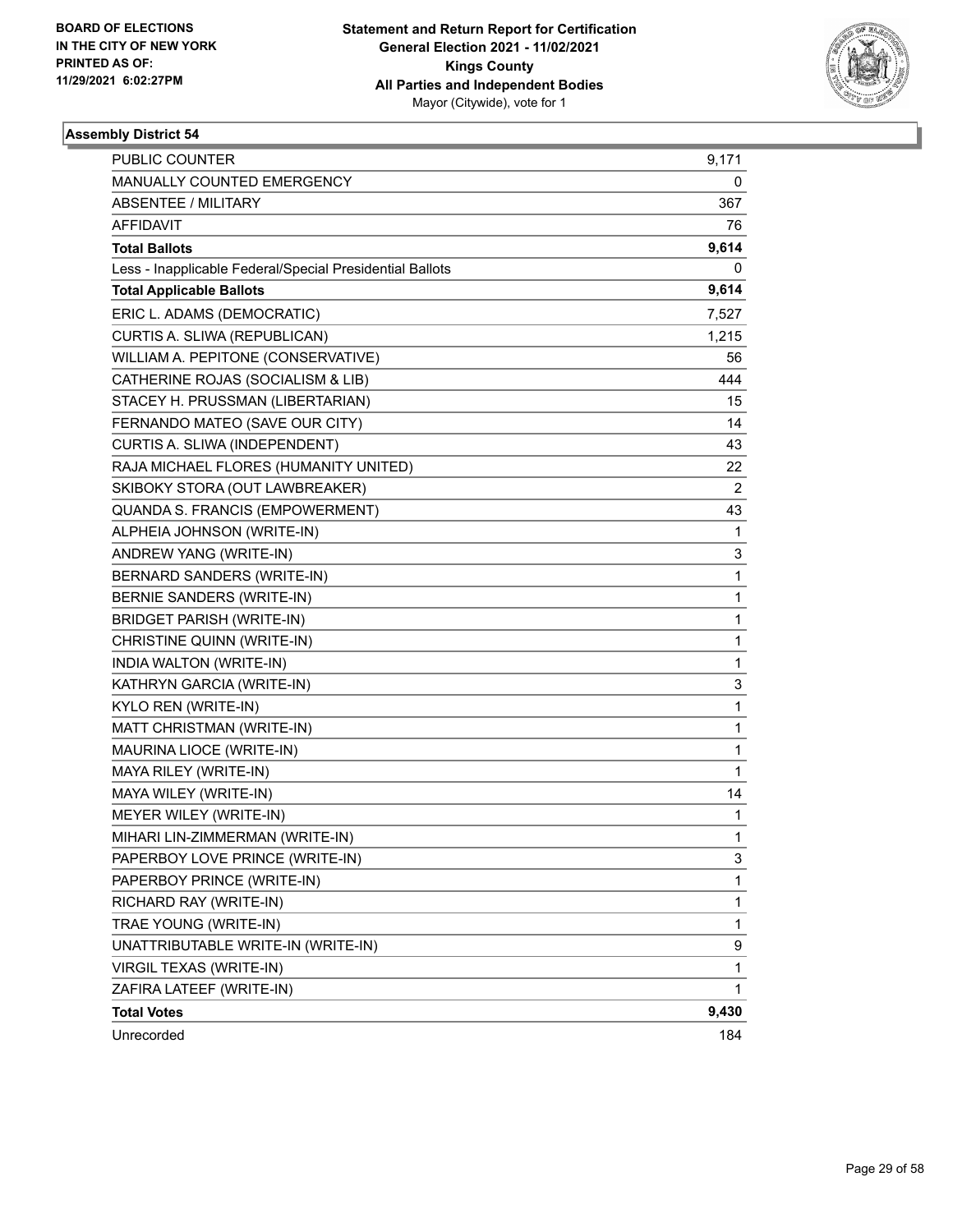

| <b>PUBLIC COUNTER</b>                                    | 12,441         |
|----------------------------------------------------------|----------------|
| MANUALLY COUNTED EMERGENCY                               | 0              |
| <b>ABSENTEE / MILITARY</b>                               | 541            |
| AFFIDAVIT                                                | 56             |
| <b>Total Ballots</b>                                     | 13,038         |
| Less - Inapplicable Federal/Special Presidential Ballots | 0              |
| <b>Total Applicable Ballots</b>                          | 13,038         |
| ERIC L. ADAMS (DEMOCRATIC)                               | 11,731         |
| CURTIS A. SLIWA (REPUBLICAN)                             | 653            |
| WILLIAM A. PEPITONE (CONSERVATIVE)                       | 36             |
| CATHERINE ROJAS (SOCIALISM & LIB)                        | 264            |
| STACEY H. PRUSSMAN (LIBERTARIAN)                         | 17             |
| FERNANDO MATEO (SAVE OUR CITY)                           | 18             |
| CURTIS A. SLIWA (INDEPENDENT)                            | 37             |
| RAJA MICHAEL FLORES (HUMANITY UNITED)                    | 19             |
| SKIBOKY STORA (OUT LAWBREAKER)                           | 5              |
| QUANDA S. FRANCIS (EMPOWERMENT)                          | 56             |
| ANDREW YANG (WRITE-IN)                                   | 1              |
| ANTHONY JONES (WRITE-IN)                                 | 1              |
| ARIELLE REID (WRITE-IN)                                  | 1              |
| <b>BRANDON SCOTT (WRITE-IN)</b>                          | 1              |
| DIANNE MORALES (WRITE-IN)                                | 1              |
| INDIA WANTON (WRITE-IN)                                  | 1              |
| KATHRYN GARCIA (WRITE-IN)                                | 2              |
| KELLY WRIGHT (WRITE-IN)                                  | 1              |
| MARC SHULTZ (WRITE-IN)                                   | 1              |
| MAYA REILEY (WRITE-IN)                                   | 1              |
| MAYA WILEY (WRITE-IN)                                    | 10             |
| MIYAH WILEY (WRITE-IN)                                   | 1              |
| MOUSTAFA JONES (WRITE-IN)                                | 1              |
| MUYINDEEN OLAJIDE (WRITE-IN)                             | 1              |
| PAPERBOY LOVE PRINCE (WRITE-IN)                          | $\overline{c}$ |
| PAPERBOY PRINCE (WRITE-IN)                               | 1              |
| QUADISHA AVERA (WRITE-IN)                                | 1              |
| SCOTT JOYNER (WRITE-IN)                                  | 1              |
| SCOTT STRINGER (WRITE-IN)                                | 1              |
| SHANE TAYLOR (WRITE-IN)                                  | 1              |
| UNATTRIBUTABLE WRITE-IN (WRITE-IN)                       | 11             |
| <b>Total Votes</b>                                       | 12,878         |
| Unrecorded                                               | 160            |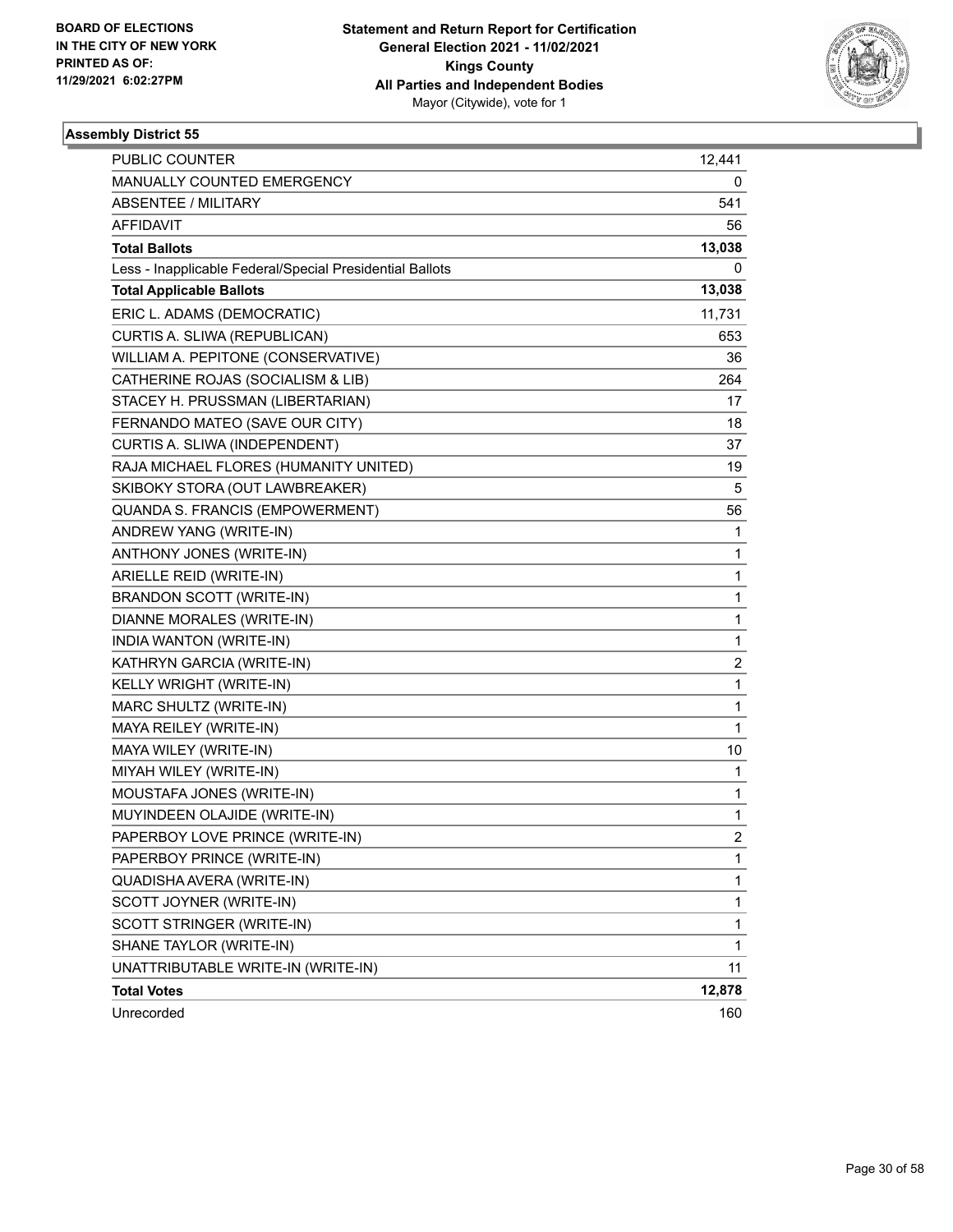

| <b>PUBLIC COUNTER</b>                                    | 17,140       |
|----------------------------------------------------------|--------------|
| MANUALLY COUNTED EMERGENCY                               | 1            |
| <b>ABSENTEE / MILITARY</b>                               | 761          |
| AFFIDAVIT                                                | 162          |
| <b>Total Ballots</b>                                     | 18,064       |
| Less - Inapplicable Federal/Special Presidential Ballots | 0            |
| <b>Total Applicable Ballots</b>                          | 18,064       |
| ERIC L. ADAMS (DEMOCRATIC)                               | 15,420       |
| CURTIS A. SLIWA (REPUBLICAN)                             | 816          |
| WILLIAM A. PEPITONE (CONSERVATIVE)                       | 59           |
| CATHERINE ROJAS (SOCIALISM & LIB)                        | 1,083        |
| STACEY H. PRUSSMAN (LIBERTARIAN)                         | 27           |
| FERNANDO MATEO (SAVE OUR CITY)                           | 23           |
| CURTIS A. SLIWA (INDEPENDENT)                            | 41           |
| RAJA MICHAEL FLORES (HUMANITY UNITED)                    | 34           |
| SKIBOKY STORA (OUT LAWBREAKER)                           | 7            |
| QUANDA S. FRANCIS (EMPOWERMENT)                          | 117          |
| ANDREW YANG (WRITE-IN)                                   | 5            |
| ARMELIA HAWKINS (WRITE-IN)                               | 1            |
| ART CHANG (WRITE-IN)                                     | 1            |
| CATHY ROJAS (WRITE-IN)                                   | 1            |
| CHARLES BARRON (WRITE-IN)                                | 1            |
| CHARLES L HARGROVE JR (WRITE-IN)                         | 1            |
| DAVE COHEN (WRITE-IN)                                    | 1            |
| DAVE COLON (WRITE-IN)                                    | 1            |
| DAVID DINKINS (WRITE-IN)                                 | 1            |
| DAVID KLION PLOTZ (WRITE-IN)                             | 1            |
| DEBRA DENNIS (WRITE-IN)                                  | 1            |
| DESUS NICE (WRITE-IN)                                    | 1            |
| DEVANS BANKS (WRITE-IN)                                  | 1            |
| DIANE MORALES (WRITE-IN)                                 | 2            |
| DIANNE MORALES (WRITE-IN)                                | $\mathbf{1}$ |
| DINA I. STRAECHAN (WRITE-IN)                             | 1            |
| DONALD MARSHALL (WRITE-IN)                               | 1            |
| ERIC CARTER (WRITE-IN)                                   | 1            |
| HILLARY R. CLINTON (WRITE-IN)                            | 1            |
| IMANI RAGGUETTE (WRITE-IN)                               | 1            |
| INDIA WALTON (WRITE-IN)                                  | 4            |
| ISAAC WRIGHT JR (WRITE-IN)                               | 1            |
| <b>JABANI BRISPORT (WRITE-IN)</b>                        | 1            |
| JASPER KKUONEN (WRITE-IN)                                | 1            |
| JOEL PHILIP (WRITE-IN)                                   | 1            |
| JOHN K. MOOGAN (WRITE-IN)                                | 1            |
| JOSHUA GOLDFEIN (WRITE-IN)                               | 1            |
| JUMAANE D WILLIAMS (WRITE-IN)                            | 1            |
| JUMAANE WILLIAMS (WRITE-IN)                              | 1            |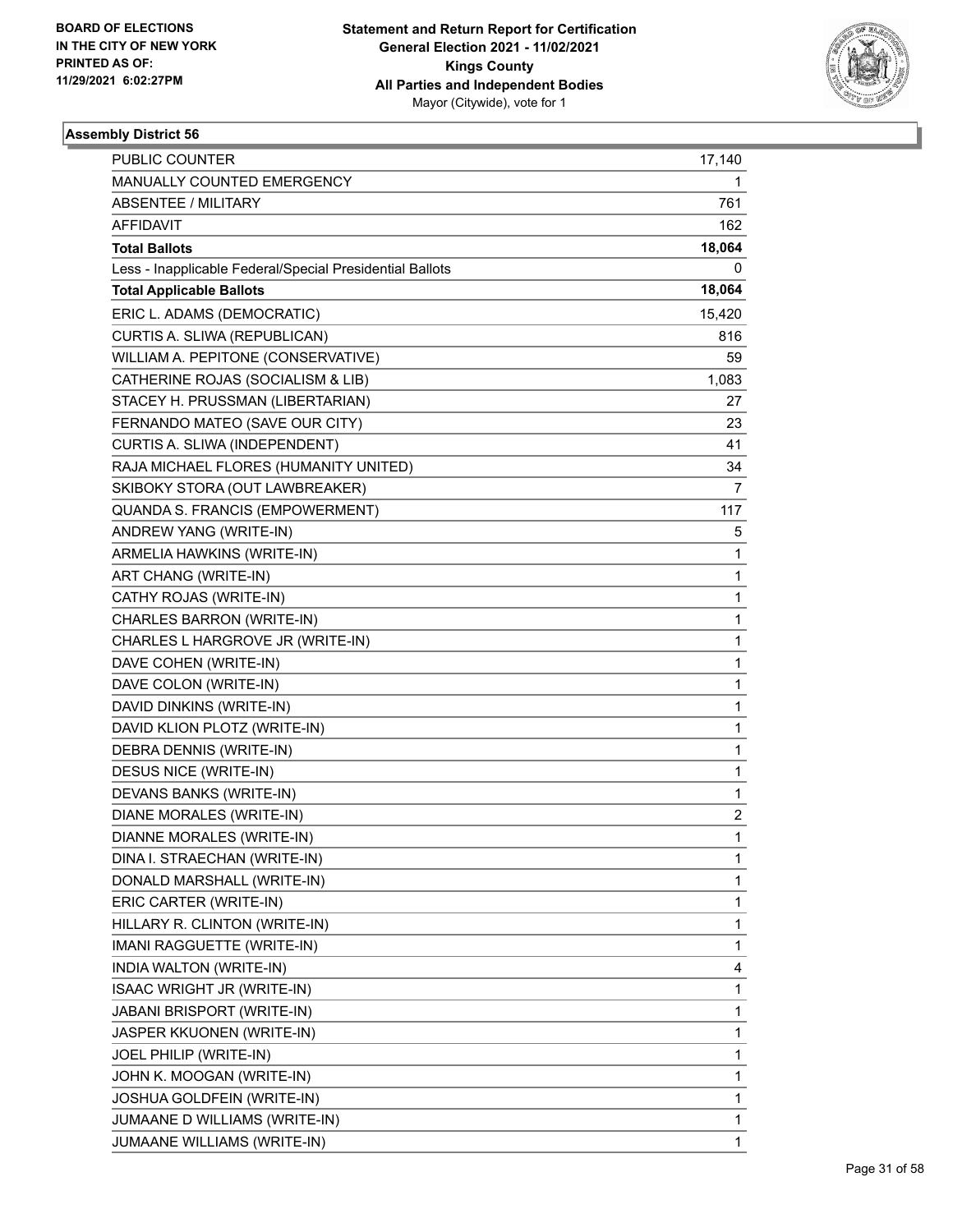

| JUMANNE D WILLIAMS (WRITE-IN)             | 1              |
|-------------------------------------------|----------------|
| KATE SANFORD (WRITE-IN)                   | 1              |
| KATHRYN GARCIA (WRITE-IN)                 | 13             |
| KATHRYN GARICA (WRITE-IN)                 | 3              |
| KEVIN HANDERMAN (WRITE-IN)                | 1              |
| LESLIE MATOS (WRITE-IN)                   | 1              |
| MARCUS A ROBINSON (WRITE-IN)              | 1              |
| MARIAME KABA (WRITE-IN)                   | 1              |
| MARK WINSTON GRIFFITH (WRITE-IN)          | 1              |
| MAXIEMUS ISMEL TIMOTHY (WRITE-IN)         | 1              |
| MAYA D. WILEY (WRITE-IN)                  | $\overline{2}$ |
| MAYA WILEY (WRITE-IN)                     | 54             |
| MICHAEL MUSTO (WRITE-IN)                  | 1              |
| MIDZOTY CASTILLO (WRITE-IN)               | 1              |
| PAPERBOY LOVE PRINCE (WRITE-IN)           | 3              |
| PAPERBOY PRINCE (WRITE-IN)                | 3              |
| RASHIDA ROBINSON (WRITE-IN)               | 1              |
| RYAN KUONEN (WRITE-IN)                    | 1              |
| SHAWN DONOVAN (WRITE-IN)                  | 1              |
| STEVE WILLIAMS (WRITE-IN)                 | 1              |
| TIFFANY CABAN (WRITE-IN)                  | 1              |
| TISHANA MILLER (WRITE-IN)                 | 1              |
| UNATTRIBUTABLE WRITE-IN (WRITE-IN)        | 35             |
| UNCOUNTED WRITE-IN PER STATUTE (WRITE-IN) | 1              |
| WALT FRAZIER (WRITE-IN)                   | 1              |
| <b>WILLIAM CARRINATON (WRITE-IN)</b>      | 1              |
| <b>Total Votes</b>                        | 17,796         |
| Unrecorded                                | 268            |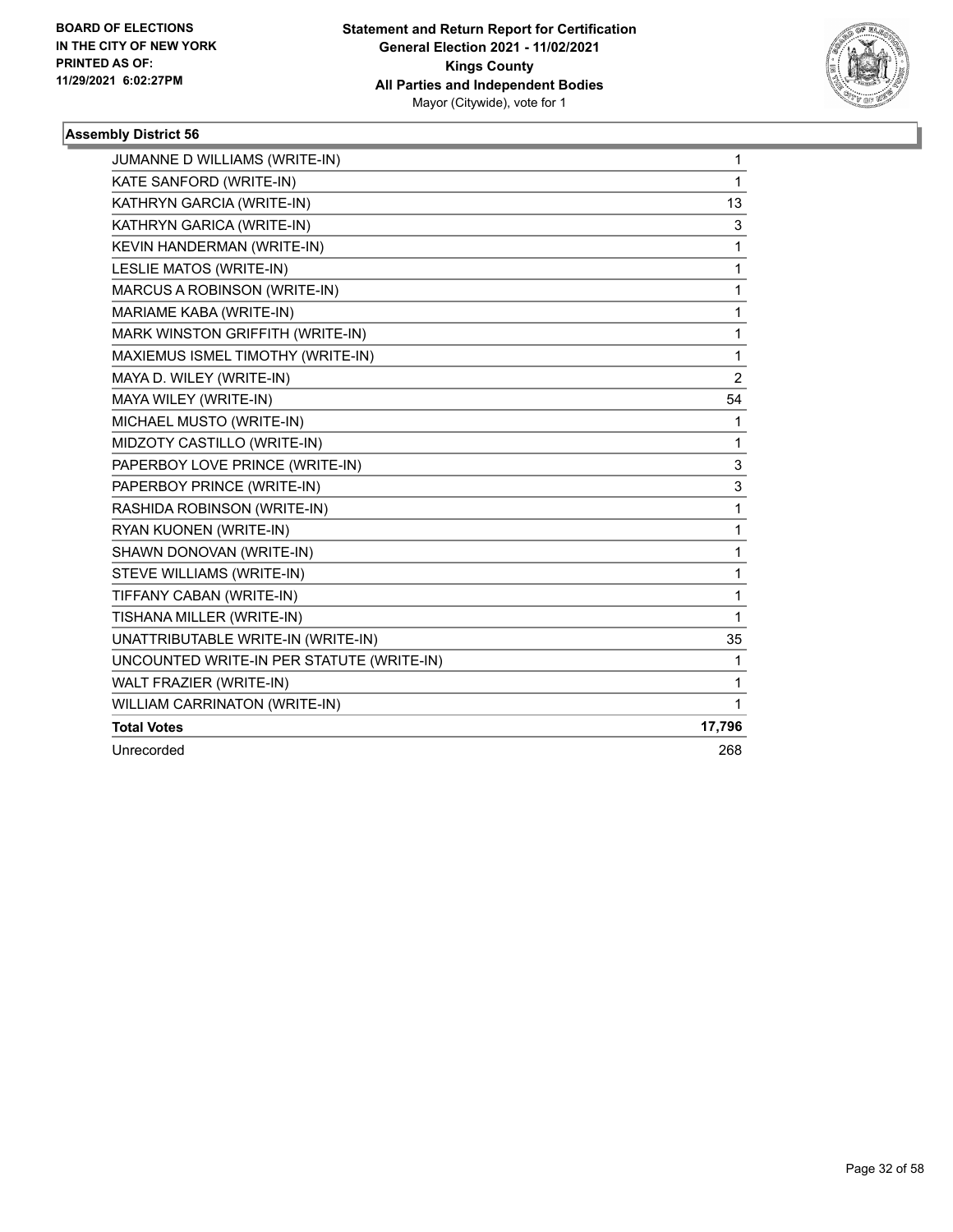

| <b>PUBLIC COUNTER</b>                                    | 26,178                  |
|----------------------------------------------------------|-------------------------|
| MANUALLY COUNTED EMERGENCY                               | 0                       |
| <b>ABSENTEE / MILITARY</b>                               | 1,374                   |
| AFFIDAVIT                                                | 251                     |
| <b>Total Ballots</b>                                     | 27,803                  |
| Less - Inapplicable Federal/Special Presidential Ballots | 0                       |
| <b>Total Applicable Ballots</b>                          | 27,803                  |
| ERIC L. ADAMS (DEMOCRATIC)                               | 23,725                  |
| CURTIS A. SLIWA (REPUBLICAN)                             | 969                     |
| WILLIAM A. PEPITONE (CONSERVATIVE)                       | 67                      |
| CATHERINE ROJAS (SOCIALISM & LIB)                        | 1,775                   |
| STACEY H. PRUSSMAN (LIBERTARIAN)                         | 64                      |
| FERNANDO MATEO (SAVE OUR CITY)                           | 31                      |
| CURTIS A. SLIWA (INDEPENDENT)                            | 81                      |
| RAJA MICHAEL FLORES (HUMANITY UNITED)                    | 107                     |
| SKIBOKY STORA (OUT LAWBREAKER)                           | 9                       |
| QUANDA S. FRANCIS (EMPOWERMENT)                          | 141                     |
| AARON JUDGE (WRITE-IN)                                   | 1                       |
| ALANA HIMBER (WRITE-IN)                                  | 1                       |
| ALEXANDRIA OCASIO CORTEZ (WRITE-IN)                      | $\overline{\mathbf{c}}$ |
| ALFRED NEWMAN (WRITE-IN)                                 | 1                       |
| ALLISON WEISBERG (WRITE-IN)                              | 1                       |
| ANDREW SLOAT (WRITE-IN)                                  | $\overline{\mathbf{c}}$ |
| ANDREW YANG (WRITE-IN)                                   | $\overline{\mathbf{c}}$ |
| ANGELA YVONNE DAVIS (WRITE-IN)                           | 1                       |
| ART CHANG (WRITE-IN)                                     | 1                       |
| ASHLEY GUZMAN (WRITE-IN)                                 | 1                       |
| <b>BARACK OBAMA (WRITE-IN)</b>                           | 1                       |
| BEN WYATT (WRITE-IN)                                     | 1                       |
| BENTZION RABINOWITZ (WRITE-IN)                           | 1                       |
| BERNIE MEISELS (WRITE-IN)                                | 1                       |
| BERNIE SANDERS (WRITE-IN)                                | 4                       |
| BRAD LANDER (WRITE-IN)                                   | 1                       |
| BREMDA THOMPSON-DUCHENE (WRITE-IN)                       | 1                       |
| BRIAN LEHER (WRITE-IN)                                   | $\overline{\mathbf{c}}$ |
| BRIAN LEHNER (WRITE-IN)                                  | 1                       |
| BRIAN MCGEGOR (WRITE-IN)                                 | 1                       |
| <b>BRUCE WAYNE (WRITE-IN)</b>                            | 1                       |
| CARSON RASHER (WRITE-IN)                                 | 1                       |
| CATHERINE GARCIA (WRITE-IN)                              | 2                       |
| CHRISTOPHER R. ROUNICK (WRITE-IN)                        | 1                       |
| COREY JOHNSON (WRITE-IN)                                 | 1                       |
| DAVID COHEN (WRITE-IN)                                   | 1                       |
| DAVID DINKINS (WRITE-IN)                                 | 1                       |
| DEREK JETER (WRITE-IN)                                   | 1                       |
| DIANE MORALES (WRITE-IN)                                 | 3                       |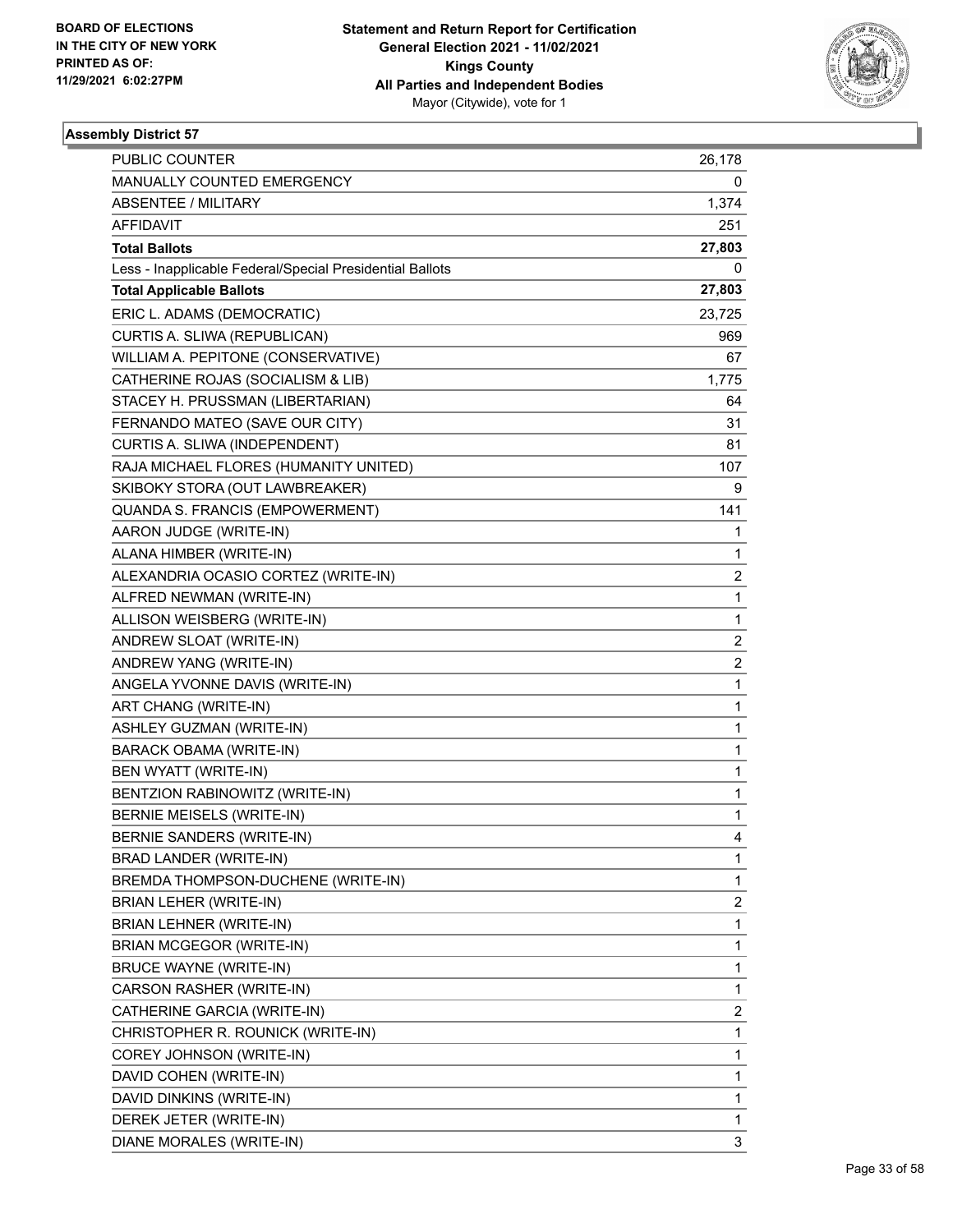

| DIANNE MORALES (WRITE-IN)         | 4            |
|-----------------------------------|--------------|
| DONALD TRUMP (WRITE-IN)           | 1            |
| EDWARD DEIGNAN (WRITE-IN)         | 1            |
| EKOYO ATKINS (WRITE-IN)           | 1            |
| ESTHER F. WEISS (WRITE-IN)        | 1            |
| EVO MORALES (WRITE-IN)            | 1            |
| FRAN LEBOWITZ (WRITE-IN)          | 1            |
| GUNNAR WAINWRIGHT (WRITE-IN)      | 1            |
| HILARY CLINTON (WRITE-IN)         | 1            |
| HILLARY CLINTON (WRITE-IN)        | 2            |
| HILLARY RODHAM CLINTON (WRITE-IN) | 1            |
| INDIA WALTON (WRITE-IN)           | 2            |
| JABARI BRISPORT (WRITE-IN)        | $\mathbf{1}$ |
| JASON E. STARR (WRITE-IN)         | 1            |
| <b>JASON STARR (WRITE-IN)</b>     | 1            |
| JERRY IMOCENT (WRITE-IN)          | 1            |
| JOHN DARNIELLE (WRITE-IN)         | 1            |
| JOHN FINAN (WRITE-IN)             | 1            |
| JOHNNY NUNEZ (WRITE-IN)           | 1            |
| JOSEPH RICHBURG (WRITE-IN)        | 1            |
| JULIAN CORBETT (WRITE-IN)         | 1            |
| JULIUS RANDLE (WRITE-IN)          | 1            |
| JUMAANE D. WILLIAMS (WRITE-IN)    | 1            |
| JUMAANE WILLIAMS (WRITE-IN)       | 1            |
| KAT GARCIA (WRITE-IN)             | 1            |
| KATHARINE GARCIA (WRITE-IN)       | 1            |
| KATHERINE CARCIA (WRITE-IN)       | 1            |
| KATHERINE GARCIA (WRITE-IN)       | 5            |
| KATHRY N GARCIA (WRITE-IN)        | 1            |
| KATHRYA GARCIA (WRITE-IN)         | 1            |
| KATHRYN GARCIA (WRITE-IN)         | 75           |
| KATHRYN GRACIA (WRITE-IN)         | $\mathbf{1}$ |
| KATHRYN GRIACIA (WRITE-IN)        | 1            |
| KATHY GARCIA (WRITE-IN)           | 1            |
| LAUREN SNAPERO (WRITE-IN)         | 1            |
| LAURIE KEATON FORDYNA (WRITE-IN)  | 2            |
| LETITIA JAMES (WRITE-IN)          | 1            |
| MALAIKA ROTTMAN (WRITE-IN)        | 1            |
| MALCOLM DONALDSON (WRITE-IN)      | 1            |
| MARSHA P. JOHNSON (WRITE-IN)      | 1            |
| MATHEW GORTON (WRITE-IN)          | 1            |
| MATT VOLNER (WRITE-IN)            | 1            |
| MAX STAHL (WRITE-IN)              | 1            |
| MAYA HANDA (WRITE-IN)             | 1            |
| MAYA RILEY (WRITE-IN)             | 1            |
| MAYA WILEY (WRITE-IN)             | 106          |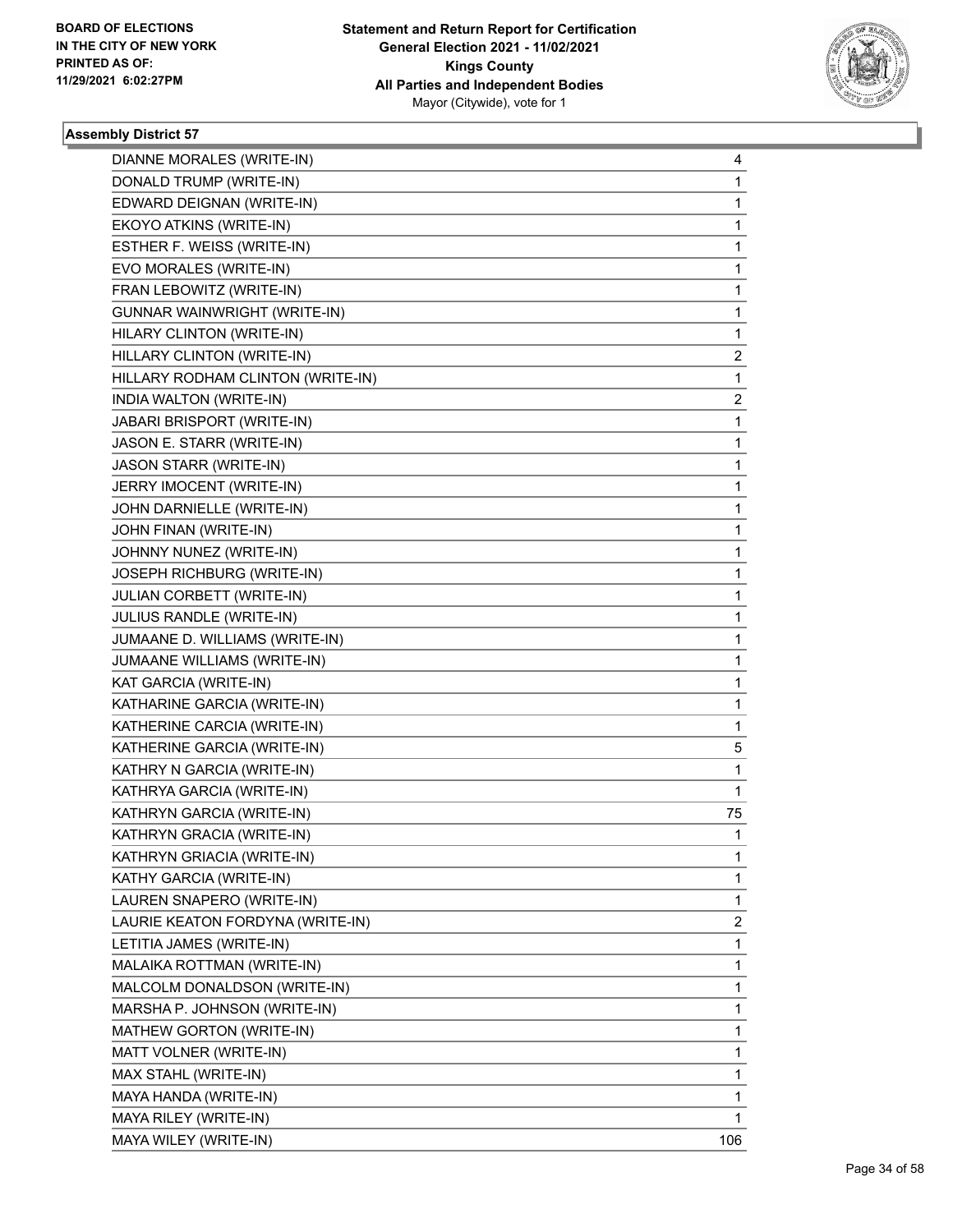

| MAYA WILWY (WRITE-IN)                     | 1              |
|-------------------------------------------|----------------|
| MELISSA ADER (WRITE-IN)                   | 1              |
| MIA EISNER GRYNBERG (WRITE-IN)            | 1              |
| MICHAEL ADAM SWIPER (WRITE-IN)            | 1              |
| MICHAEL BLOMMBERG (WRITE-IN)              | 1              |
| MICHAEL BLOOMBERG (WRITE-IN)              | 2              |
| MICHAEL HAUEN (WRITE-IN)                  | 1              |
| MICHAEL MUSTO (WRITE-IN)                  | 1              |
| MIKE BLOOMBERG (WRITE-IN)                 | 1              |
| MIKE HALE (WRITE-IN)                      | 1              |
| MIKE NESMITH (WRITE-IN)                   | 1              |
| MILTON JEMMOTT (WRITE-IN)                 | 1              |
| MIYA WILEY (WRITE-IN)                     | 1              |
| NANY WILEY (WRITE-IN)                     | 1              |
| NATHAN ALBERT (WRITE-IN)                  | 1              |
| NICK MULLEN (WRITE-IN)                    | $\overline{2}$ |
| NICO MENEZ (WRITE-IN)                     | 1              |
| PAPER BOY PRINCE (WRITE-IN)               | 1              |
| PAPERBOY PRINCE (WRITE-IN)                | 1              |
| PAUL MAJOR (WRITE-IN)                     | 1              |
| PETE ALONSO (WRITE-IN)                    | 1              |
| RABBI A MILLER (WRITE-IN)                 | 1              |
| RACHEL D LERNER (WRITE-IN)                | 1              |
| RAJAN FLORES (WRITE-IN)                   | 1              |
| RAMIK WILLIAMS (WRITE-IN)                 | 1              |
| ROBB PENN (WRITE-IN)                      | 1              |
| RONALD MCDONALD (WRITE-IN)                | 1              |
| SAMANTHA M. BENTON (WRITE-IN)             | 1              |
| SAMUEL DENLINGER (WRITE-IN)               | 1              |
| SAMUEL FIELDMAN (WRITE-IN)                | 1              |
| SCHMERIC SCHMADANS (WRITE-IN)             | 1              |
| SCOTT STRINGER (WRITE-IN)                 | 6              |
| SEYMORE BUTTS (WRITE-IN)                  | 1              |
| SHIRLEY CHISOLM (WRITE-IN)                | 1              |
| STAN STAHL (WRITE-IN)                     | 1              |
| TARIQ BULLOCK (WRITE-IN)                  | 1              |
| THOMAS MURRAY BETTRIDGE (WRITE-IN)        | 1              |
| TRICIA LAWERENCE SAVANE (WRITE-IN)        | 2              |
| UNATTRIBUTABLE WRITE-IN (WRITE-IN)        | 68             |
| UNCOUNTED WRITE-IN PER STATUTE (WRITE-IN) | 2              |
| WILLIAM KAHN (WRITE-IN)                   | 1              |
| WILLIAM MERRILK (WRITE-IN)                | 1              |
| ZEPHYR TEACHOUT (WRITE-IN)                | 1              |
| <b>Total Votes</b>                        | 27,362         |
| Unrecorded                                | 441            |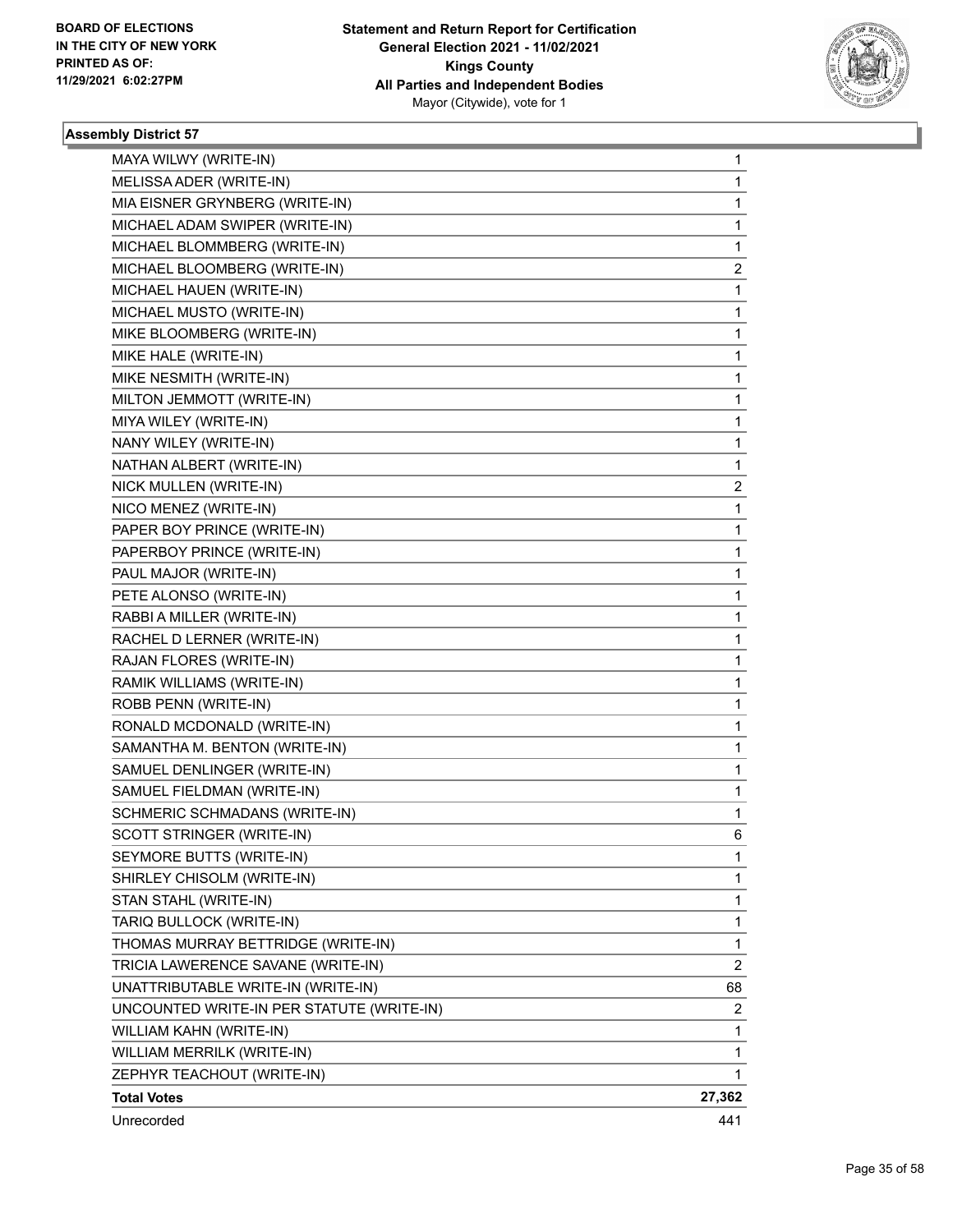

| PUBLIC COUNTER                                           | 16,282                  |
|----------------------------------------------------------|-------------------------|
| MANUALLY COUNTED EMERGENCY                               | 0                       |
| <b>ABSENTEE / MILITARY</b>                               | 786                     |
| <b>AFFIDAVIT</b>                                         | 41                      |
| <b>Total Ballots</b>                                     | 17,109                  |
| Less - Inapplicable Federal/Special Presidential Ballots | 0                       |
| <b>Total Applicable Ballots</b>                          | 17,109                  |
| ERIC L. ADAMS (DEMOCRATIC)                               | 15,838                  |
| CURTIS A. SLIWA (REPUBLICAN)                             | 795                     |
| WILLIAM A. PEPITONE (CONSERVATIVE)                       | 42                      |
| CATHERINE ROJAS (SOCIALISM & LIB)                        | 91                      |
| STACEY H. PRUSSMAN (LIBERTARIAN)                         | 18                      |
| FERNANDO MATEO (SAVE OUR CITY)                           | 10                      |
| CURTIS A. SLIWA (INDEPENDENT)                            | 46                      |
| RAJA MICHAEL FLORES (HUMANITY UNITED)                    | 9                       |
| SKIBOKY STORA (OUT LAWBREAKER)                           | $\overline{c}$          |
| QUANDA S. FRANCIS (EMPOWERMENT)                          | 63                      |
| BENNU KHAM ATEN (WRITE-IN)                               | 1                       |
| CHAUEE WALKER (WRITE-IN)                                 | 1                       |
| CORY PROVOST (WRITE-IN)                                  | 1                       |
| <b>CULLEN SHAW (WRITE-IN)</b>                            | $\mathbf{1}$            |
| DWEYNIE ESTHER PAUL (WRITE-IN)                           | 1                       |
| ED KOCH (WRITE-IN)                                       | 1                       |
| KATHRYN GARCIA (WRITE-IN)                                | $\overline{\mathbf{c}}$ |
| LATITIA JAMES (WRITE-IN)                                 | 1                       |
| MAYA WILEY (WRITE-IN)                                    | 13                      |
| MIKE BLOOMBERG (WRITE-IN)                                | 1                       |
| MORRIE I KLEINBART (WRITE-IN)                            | 1                       |
| RICARDO VASQUEZ (WRITE-IN)                               | 1                       |
| SHORLAND DANIELS (WRITE-IN)                              | 1                       |
| THEODORE MOORE (WRITE-IN)                                | 1                       |
| UNATTRIBUTABLE WRITE-IN (WRITE-IN)                       | 4                       |
| <b>Total Votes</b>                                       | 16,945                  |
| Unrecorded                                               | 164                     |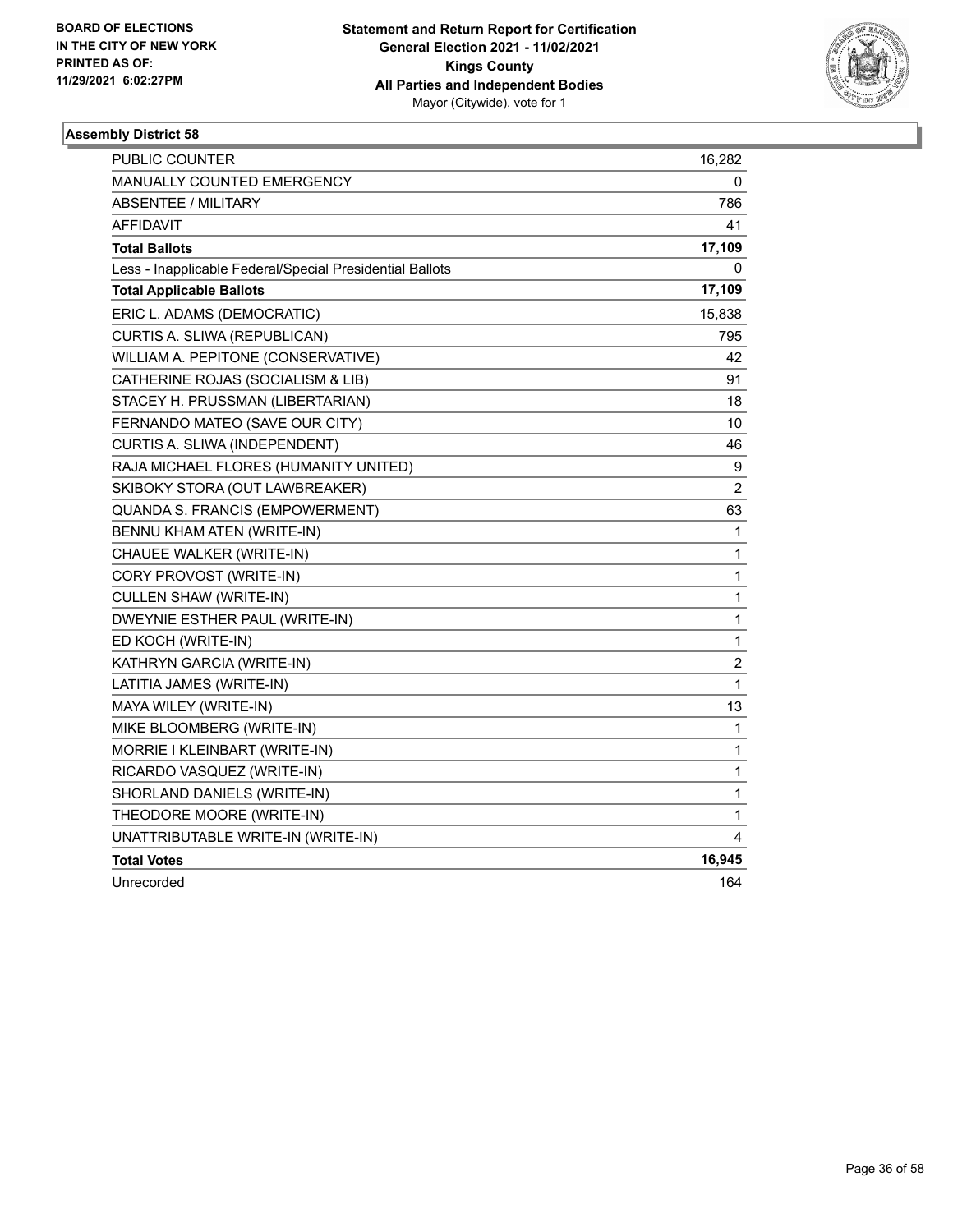

| PUBLIC COUNTER                                           | 19,797       |
|----------------------------------------------------------|--------------|
| MANUALLY COUNTED EMERGENCY                               | 0            |
| <b>ABSENTEE / MILITARY</b>                               | 873          |
| <b>AFFIDAVIT</b>                                         | 85           |
| <b>Total Ballots</b>                                     | 20,755       |
| Less - Inapplicable Federal/Special Presidential Ballots | 0            |
| <b>Total Applicable Ballots</b>                          | 20,755       |
| ERIC L. ADAMS (DEMOCRATIC)                               | 12,853       |
| CURTIS A. SLIWA (REPUBLICAN)                             | 6,657        |
| WILLIAM A. PEPITONE (CONSERVATIVE)                       | 500          |
| CATHERINE ROJAS (SOCIALISM & LIB)                        | 114          |
| STACEY H. PRUSSMAN (LIBERTARIAN)                         | 28           |
| FERNANDO MATEO (SAVE OUR CITY)                           | 9            |
| CURTIS A. SLIWA (INDEPENDENT)                            | 122          |
| RAJA MICHAEL FLORES (HUMANITY UNITED)                    | 20           |
| SKIBOKY STORA (OUT LAWBREAKER)                           | 3            |
| QUANDA S. FRANCIS (EMPOWERMENT)                          | 51           |
| ANDREW YANG (WRITE-IN)                                   | 1            |
| ARIANA C HARRIS (WRITE-IN)                               | 1            |
| BILL PEPITONE (WRITE-IN)                                 | 1            |
| DONALD J. TRUMP (WRITE-IN)                               | 1            |
| ELIZABETH DUPLESSY (WRITE-IN)                            | 1            |
| ESTELLE ROSS (WRITE-IN)                                  | 1            |
| JANISE ASHE (WRITE-IN)                                   | 1            |
| JENNIFER MAJOR (WRITE-IN)                                | 1            |
| JOE LOTTA (WRITE-IN)                                     | 1            |
| JUMANNE WILLIAMS (WRITE-IN)                              | 1            |
| KATHRYN GARCIA (WRITE-IN)                                | 2            |
| KATRYN A GARCIA (WRITE-IN)                               | 1            |
| MARTIN J COTTINGHAM (WRITE-IN)                           | 1            |
| MAYA WILEY (WRITE-IN)                                    | 5            |
| PAPER BOY PRINCE (WRITE-IN)                              | $\mathbf{1}$ |
| RACQUEL WILLIAMS (WRITE-IN)                              | 1            |
| RUTH I. BOULAS (WRITE-IN)                                | 1            |
| SAM SZMULEWITZ (WRITE-IN)                                | 1            |
| SAMUEL DEMERO (WRITE-IN)                                 | 1            |
| SCOTT STRINGER (WRITE-IN)                                | 1            |
| SHIRLEY CHISHOLMN (WRITE-IN)                             | 1            |
| SONNY HESTIN (WRITE-IN)                                  | 1            |
| TERESA SOLOWITZ (WRITE-IN)                               | 1            |
| UNATTRIBUTABLE WRITE-IN (WRITE-IN)                       | 4            |
| <b>Total Votes</b>                                       | 20,389       |
| Unrecorded                                               | 366          |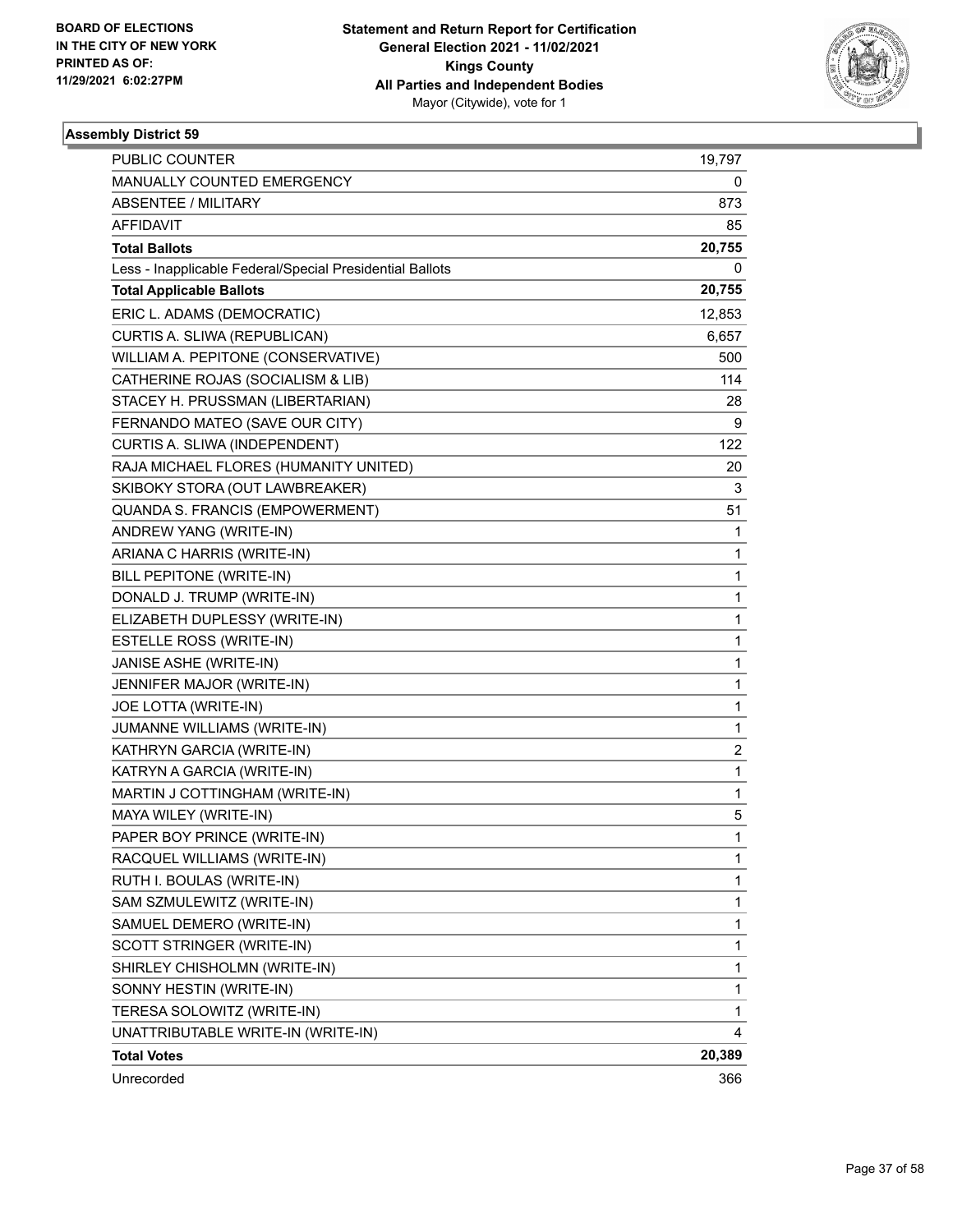

| PUBLIC COUNTER                                           | 14,318                  |
|----------------------------------------------------------|-------------------------|
| <b>MANUALLY COUNTED EMERGENCY</b>                        | 0                       |
| <b>ABSENTEE / MILITARY</b>                               | 639                     |
| AFFIDAVIT                                                | 75                      |
| <b>Total Ballots</b>                                     | 15,032                  |
| Less - Inapplicable Federal/Special Presidential Ballots | 0                       |
| <b>Total Applicable Ballots</b>                          | 15,032                  |
| ERIC L. ADAMS (DEMOCRATIC)                               | 13,471                  |
| CURTIS A. SLIWA (REPUBLICAN)                             | 1,019                   |
| WILLIAM A. PEPITONE (CONSERVATIVE)                       | 49                      |
| CATHERINE ROJAS (SOCIALISM & LIB)                        | 100                     |
| STACEY H. PRUSSMAN (LIBERTARIAN)                         | 15                      |
| FERNANDO MATEO (SAVE OUR CITY)                           | 13                      |
| CURTIS A. SLIWA (INDEPENDENT)                            | 47                      |
| RAJA MICHAEL FLORES (HUMANITY UNITED)                    | 18                      |
| SKIBOKY STORA (OUT LAWBREAKER)                           | 7                       |
| QUANDA S. FRANCIS (EMPOWERMENT)                          | 44                      |
| ADENIKE HUGGINS (WRITE-IN)                               | 1                       |
| BERURYAH BATYEHUDAH (WRITE-IN)                           | 1                       |
| FRANCINE CUTLER (WRITE-IN)                               | 1                       |
| JAMALE KNIGHT (WRITE-IN)                                 | 1                       |
| JUMAANE WILLIAMS (WRITE-IN)                              | 1                       |
| JUMANNE D WILLIAMS (WRITE-IN)                            | 1                       |
| KATHRYN GARCIA (WRITE-IN)                                | 1                       |
| KENNETH WALUYN (WRITE-IN)                                | 1                       |
| KERON ALLEYNE (WRITE-IN)                                 | $\overline{\mathbf{c}}$ |
| KERONE ALLEGNE (WRITE-IN)                                | 1                       |
| MAYA WILEY (WRITE-IN)                                    | $\overline{7}$          |
| MICHAEL BLOOMBERG (WRITE-IN)                             | 1                       |
| MUHAMMAD ABDULOLALIK (WRITE-IN)                          | 1                       |
| PAUL M WHITE (WRITE-IN)                                  | 1                       |
| RANDY FERGUSON (WRITE-IN)                                | 1                       |
| UNATTRIBUTABLE WRITE-IN (WRITE-IN)                       | 13                      |
| UNCOUNTED WRITE-IN PER STATUTE (WRITE-IN)                | 1                       |
| <b>Total Votes</b>                                       | 14,819                  |
| Unrecorded                                               | 213                     |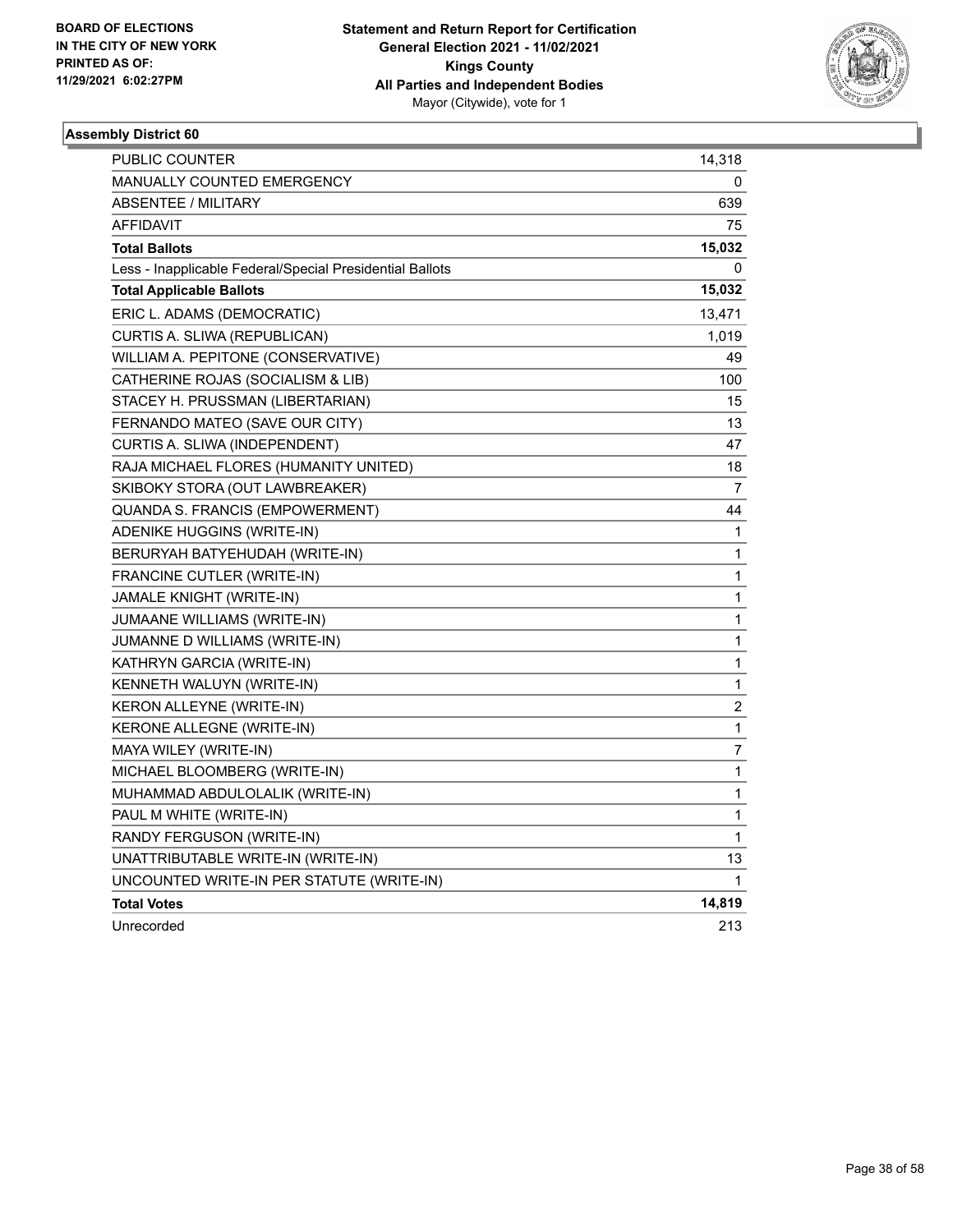

| <b>PUBLIC COUNTER</b>                                    | 5,542 |
|----------------------------------------------------------|-------|
| <b>MANUALLY COUNTED EMERGENCY</b>                        | 1     |
| <b>ABSENTEE / MILITARY</b>                               | 382   |
| AFFIDAVIT                                                | 37    |
| <b>Total Ballots</b>                                     | 5,962 |
| Less - Inapplicable Federal/Special Presidential Ballots | 0     |
| <b>Total Applicable Ballots</b>                          | 5,962 |
| ERIC L. ADAMS (DEMOCRATIC)                               | 3,060 |
| CURTIS A. SLIWA (REPUBLICAN)                             | 2,310 |
| WILLIAM A. PEPITONE (CONSERVATIVE)                       | 137   |
| CATHERINE ROJAS (SOCIALISM & LIB)                        | 154   |
| STACEY H. PRUSSMAN (LIBERTARIAN)                         | 24    |
| FERNANDO MATEO (SAVE OUR CITY)                           | 10    |
| CURTIS A. SLIWA (INDEPENDENT)                            | 67    |
| RAJA MICHAEL FLORES (HUMANITY UNITED)                    | 11    |
| SKIBOKY STORA (OUT LAWBREAKER)                           | 0     |
| QUANDA S. FRANCIS (EMPOWERMENT)                          | 15    |
| ANDREW YANG (WRITE-IN)                                   | 1     |
| ANDY BOYFORD (WRITE-IN)                                  | 1     |
| BILL DIPPENTON (WRITE-IN)                                | 1     |
| CATHERINE BROWN (WRITE-IN)                               | 1     |
| ELLA K. SCHNEIDER (WRITE-IN)                             | 1     |
| FANEYANG SHEN (WRITE-IN)                                 | 1     |
| <b>GOOSE GUSSON (WRITE-IN)</b>                           | 1     |
| KATHERINE GARCIA (WRITE-IN)                              | 1     |
| KATHRYN GARCIA (WRITE-IN)                                | 6     |
| LESTER CHANG (WRITE-IN)                                  | 1     |
| LULU YOUNG (WRITE-IN)                                    | 1     |
| MAYA WILEY (WRITE-IN)                                    | 3     |
| MICHAEL BLOOMBERG (WRITE-IN)                             | 1     |
| NIA SOUMAKIS (WRITE-IN)                                  | 1     |
| PAPERBOY PRINCE (WRITE-IN)                               | 1     |
| SAL ALBANESE (WRITE-IN)                                  | 1     |
| THOMAS DUGGAN (WRITE-IN)                                 | 1     |
| THOMAS ROHBERG (WRITE-IN)                                | 1     |
| UNATTRIBUTABLE WRITE-IN (WRITE-IN)                       | 4     |
| UNCOUNTED WRITE-IN PER STATUTE (WRITE-IN)                | 1     |
| <b>Total Votes</b>                                       | 5,818 |
| Unrecorded                                               | 144   |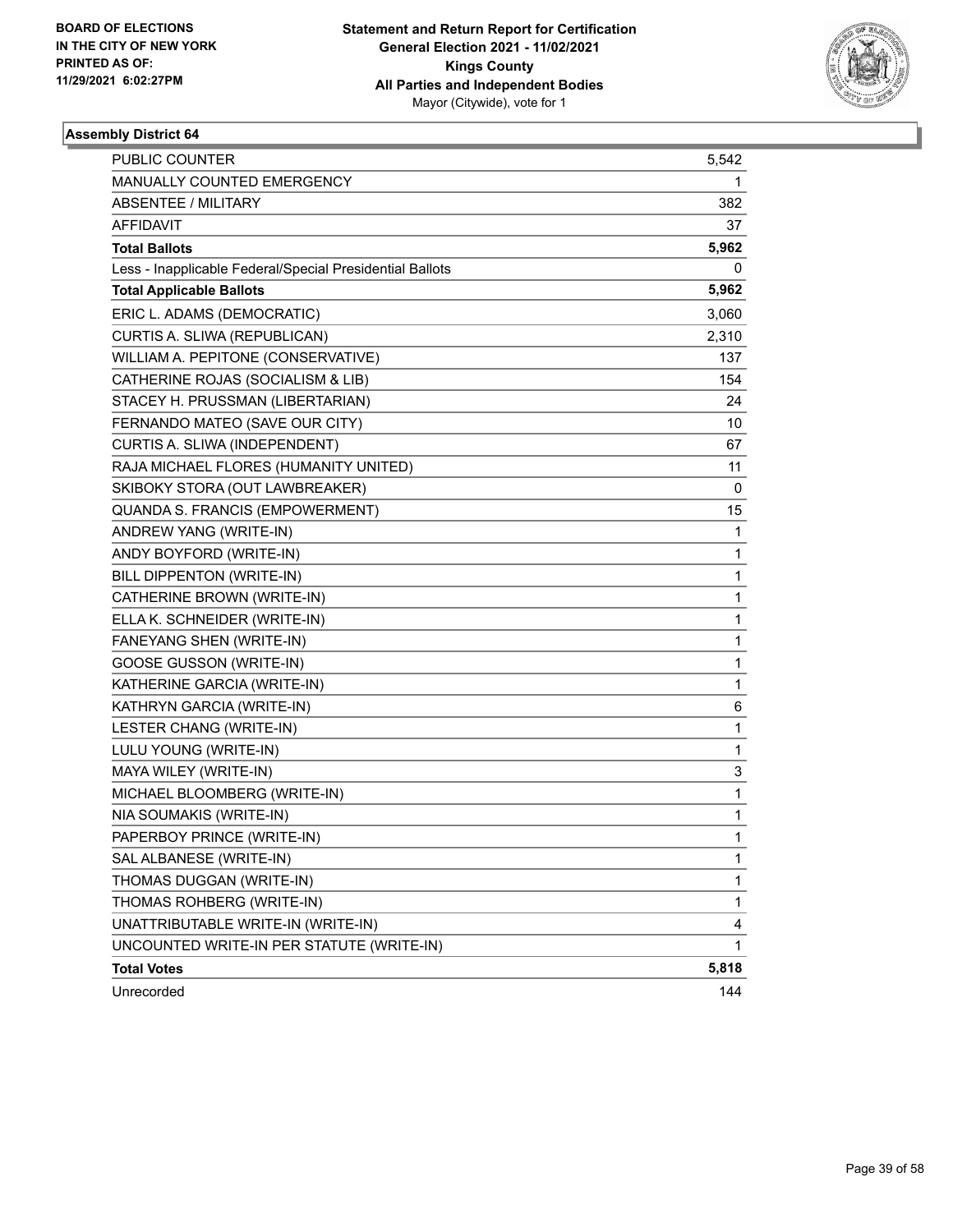

| PUBLIC COUNTER                                           | 326,241      |
|----------------------------------------------------------|--------------|
| <b>MANUALLY COUNTED EMERGENCY</b>                        | 9            |
| <b>ABSENTEE / MILITARY</b>                               | 17,570       |
| AFFIDAVIT                                                | 2,383        |
| <b>Total Ballots</b>                                     | 346,203      |
| Less - Inapplicable Federal/Special Presidential Ballots | 0            |
| <b>Total Applicable Ballots</b>                          | 346,203      |
| ERIC L. ADAMS (DEMOCRATIC)                               | 239,999      |
| CURTIS A. SLIWA (REPUBLICAN)                             | 75,758       |
| WILLIAM A. PEPITONE (CONSERVATIVE)                       | 3,484        |
| CATHERINE ROJAS (SOCIALISM & LIB)                        | 11,736       |
| STACEY H. PRUSSMAN (LIBERTARIAN)                         | 859          |
| FERNANDO MATEO (SAVE OUR CITY)                           | 416          |
| CURTIS A. SLIWA (INDEPENDENT)                            | 2,005        |
| RAJA MICHAEL FLORES (HUMANITY UNITED)                    | 773          |
| SKIBOKY STORA (OUT LAWBREAKER)                           | 110          |
| QUANDA S. FRANCIS (EMPOWERMENT)                          | 1,270        |
| AARON JUDGE (WRITE-IN)                                   | 3            |
| ABE KATZ (WRITE-IN)                                      | 1            |
| ABIR HOSSAIN (WRITE-IN)                                  | 1            |
| ABRAHM PHILIPSON (WRITE-IN)                              | 1            |
| ADENIKE HUGGINS (WRITE-IN)                               | 1            |
| AGENES KONIG (WRITE-IN)                                  | 1            |
| AHARON DAVID FRIED (WRITE-IN)                            | 1            |
| AL FRANKEN (WRITE-IN)                                    | 1            |
| ALAN AJA (WRITE-IN)                                      | 1            |
| ALANA HIMBER (WRITE-IN)                                  | 1            |
| ALEC EIFFEL (WRITE-IN)                                   | 1            |
| ALEX AVILES (WRITE-IN)                                   | 1            |
| ALEXA AVILES (WRITE-IN)                                  | 1            |
| ALEXANDER CAYANNI (WRITE-IN)                             | 1            |
| ALEXANDER MARTORE (WRITE-IN)                             | $\mathbf{1}$ |
| ALEXANDER OCASIO CORTEZ (WRITE-IN)                       | 1            |
| ALEXANDRA OCASIO CORTES (WRITE-IN)                       | 1            |
| ALEXANDRA OCASIO CORTEZ (WRITE-IN)                       | 1            |
| ALEXANDRIA OCASIO CORTEZ (WRITE-IN)                      | 5            |
| ALFRED E NEUMAN (WRITE-IN)                               | 1            |
| ALFRED NEWMAN (WRITE-IN)                                 | 1            |
| ALICE GRITZ (WRITE-IN)                                   | 1            |
| ALICIA GLEN (WRITE-IN)                                   | 1            |
| ALLISON B MORAN (WRITE-IN)                               | 1            |
| ALLISON WEISBERG (WRITE-IN)                              | 1            |
| ALPHEIA JOHNSON (WRITE-IN)                               | 1            |
| AMNA SIDDIZUI (WRITE-IN)                                 | 1            |
| AMY GOODMAN (WRITE-IN)                                   | 1            |
| AMY KEYS (WRITE-IN)                                      | 1            |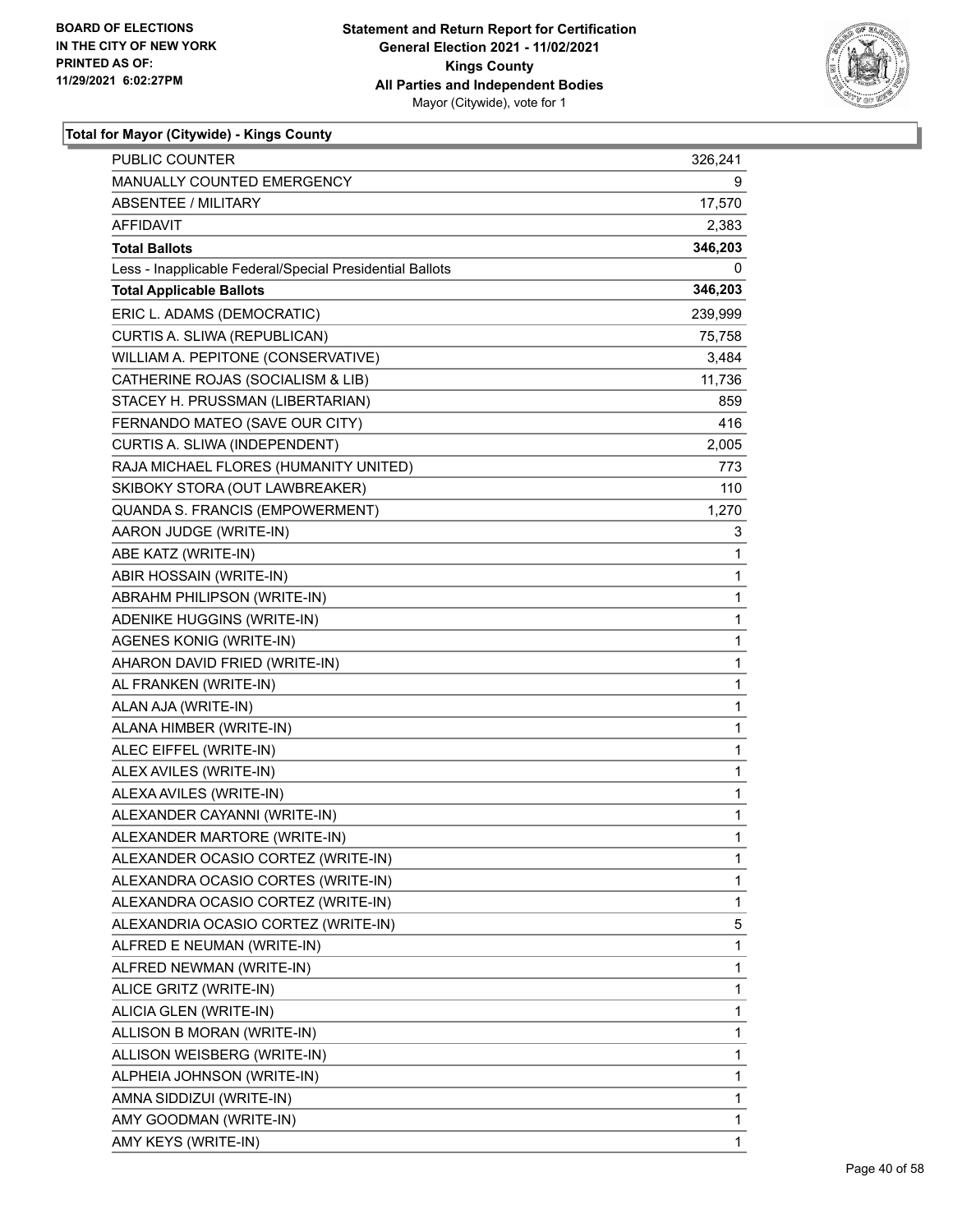

| ANAS ABDULLAH (WRITE-IN)       | $\mathbf{1}$   |
|--------------------------------|----------------|
| ANASTASIA LEAHY (WRITE-IN)     | $\overline{2}$ |
| ANDREI BERMAN (WRITE-IN)       | 1              |
| ANDREW AKASON (WRITE-IN)       | 1              |
| ANDREW CUOMO (WRITE-IN)        | 1              |
| ANDREW GIULIANI (WRITE-IN)     | 1              |
| ANDREW LACHOK (WRITE-IN)       | 1              |
| ANDREW LEE (WRITE-IN)          | 1              |
| ANDREW LUNDWALL (WRITE-IN)     | $\overline{2}$ |
| ANDREW MARK CUOMO (WRITE-IN)   | 1              |
| ANDREW MARTIN ROSS (WRITE-IN)  | 1              |
| ANDREW SLOAT (WRITE-IN)        | $\overline{2}$ |
| ANDREW YANG (WRITE-IN)         | 67             |
| ANDREW YOUNG (WRITE-IN)        | 1              |
| ANDY BOYFORD (WRITE-IN)        | 1              |
| ANDY YANG (WRITE-IN)           | 1              |
| ANGELA DAVIS (WRITE-IN)        | $\overline{2}$ |
| ANGELA YANG (WRITE-IN)         | 1              |
| ANGELA YVONNE DAVIS (WRITE-IN) | 1              |
| ANJELICA CAPPELLINO (WRITE-IN) | 1              |
| ANN COOK (WRITE-IN)            | 1              |
| ANNABELLE MEUZIER (WRITE-IN)   | 1              |
| ANTHONY JONES (WRITE-IN)       | 1              |
| ANTHONY M. SHULTS (WRITE-IN)   | 1              |
| ANTHONY WEINER (WRITE-IN)      | 1              |
| ANTONIO ANTANUCCI (WRITE-IN)   | 1              |
| ANTONIO REYNOSO (WRITE-IN)     | $\overline{c}$ |
| ARI FRIEDMAN (WRITE-IN)        | 1              |
| ARI KAGAN (WRITE-IN)           | 1              |
| ARIANA C HARRIS (WRITE-IN)     | 1              |
| ARIELLE REID (WRITE-IN)        | 1              |
| ARIGDOR MILLER (WRITE-IN)      | 1              |
| ARMELIA HAWKINS (WRITE-IN)     | 1              |
| ART CHANG (WRITE-IN)           | 7              |
| ARYEH AMOR (WRITE-IN)          | 1              |
| ARYEH ROTHMAN (WRITE-IN)       | 1              |
| ASHLEY E. SMITH (WRITE-IN)     | 1              |
| ASHLEY G. SMITH (WRITE-IN)     | 1              |
| ASHLEY GUZMAN (WRITE-IN)       | 1              |
| ATHENA RUNXI GULICK (WRITE-IN) | 1              |
| AVI GALINSKY (WRITE-IN)        | 1              |
| AVIGDER MILLER (WRITE-IN)      | 1              |
| AVIGDOR KITEVITS (WRITE-IN)    | 1              |
| AVIGDOR MILLER (WRITE-IN)      | 1              |
| AVRAHAM NUSSBAUM (WRITE-IN)    | 1              |
| <b>BAILA STROM (WRITE-IN)</b>  | 1              |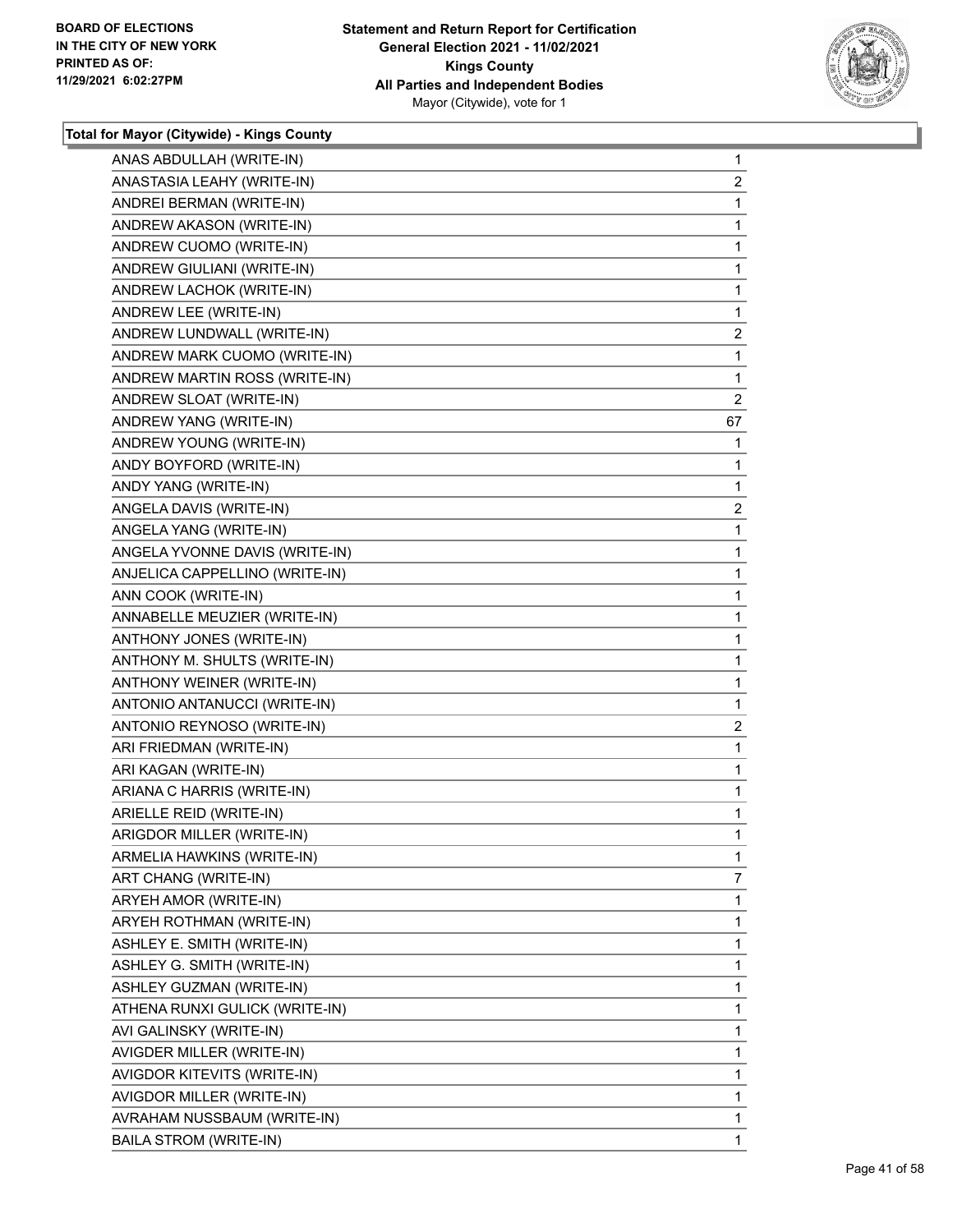

| <b>BARACK OBAMA (WRITE-IN)</b>     | $\overline{2}$          |
|------------------------------------|-------------------------|
| BARBRA M ROBERTS (WRITE-IN)        | 1                       |
| <b>BASHIE BUNNY (WRITE-IN)</b>     | $\overline{\mathbf{c}}$ |
| <b>BASY PRICE (WRITE-IN)</b>       | $\mathbf{1}$            |
| BEN WYATT (WRITE-IN)               | 1                       |
| BENJAMIN L NAGER (WRITE-IN)        | 1                       |
| BENJAMIN W. SCHAFFER (WRITE-IN)    | 1                       |
| BENNU KHAM ATEN (WRITE-IN)         | 1                       |
| BENSIIN BORUKHOR (WRITE-IN)        | 1                       |
| BENTZION RABINOWITZ (WRITE-IN)     | $\mathbf{1}$            |
| BENZON WEINFELD (WRITE-IN)         | 1                       |
| BERIEL FREID (WRITE-IN)            | 1                       |
| BERISH BRAUNSTEIN (WRITE-IN)       | 1                       |
| BERNARD SANDERS (WRITE-IN)         | 2                       |
| BERNIE MEISELS (WRITE-IN)          | $\mathbf{1}$            |
| BERNIE SANDER (WRITE-IN)           | 1                       |
| BERNIE SANDERS (WRITE-IN)          | 17                      |
| BERNIE SAUDERS (WRITE-IN)          | 1                       |
| BERURYAH BATYEHUDAH (WRITE-IN)     | 1                       |
| BETH BALTIMORE (WRITE-IN)          | 1                       |
| BETTE MIDLER (WRITE-IN)            | $\mathbf{1}$            |
| BILL DE BLASIO (WRITE-IN)          | 3                       |
| BILL DEBLASIO (WRITE-IN)           | 3                       |
| BILL DIPPENTON (WRITE-IN)          | 1                       |
| BILL GATES (WRITE-IN)              | 1                       |
| BILL PEPITONE (WRITE-IN)           | 3                       |
| BINYEMIN WOSNER (WRITE-IN)         | $\mathbf{1}$            |
| <b>BOBBY SCHMURDA (WRITE-IN)</b>   | 1                       |
| BORDEN CAPACINO (WRITE-IN)         | 1                       |
| BRAD LANDER (WRITE-IN)             | 3                       |
| <b>BRAIN LENRER (WRITE-IN)</b>     | 1                       |
| <b>BRAINDY FISCH (WRITE-IN)</b>    | 1                       |
| <b>BRANDON SCOTT (WRITE-IN)</b>    | 1                       |
| BREMDA THOMPSON-DUCHENE (WRITE-IN) | 1                       |
| BRENDON WEST (WRITE-IN)            | 1                       |
| BRIAN LEHER (WRITE-IN)             | $\overline{\mathbf{c}}$ |
| BRIAN LEHNER (WRITE-IN)            | 3                       |
| BRIAN LEHRER (WRITE-IN)            | 5                       |
| <b>BRIAN MCGEGOR (WRITE-IN)</b>    | 1                       |
| <b>BRIAN WELSOME (WRITE-IN)</b>    | 1                       |
| BRIDGET BREEN-RITTER (WRITE-IN)    | 1                       |
| BRIDGET PARISH (WRITE-IN)          | $\mathbf{1}$            |
| BRUCE WAYNE (WRITE-IN)             | 1                       |
| BYRON BROWN (WRITE-IN)             | 1                       |
| CARLEY RONEY (WRITE-IN)            | $\overline{2}$          |
| CARLOS ROY NORRIS (WRITE-IN)       | 1                       |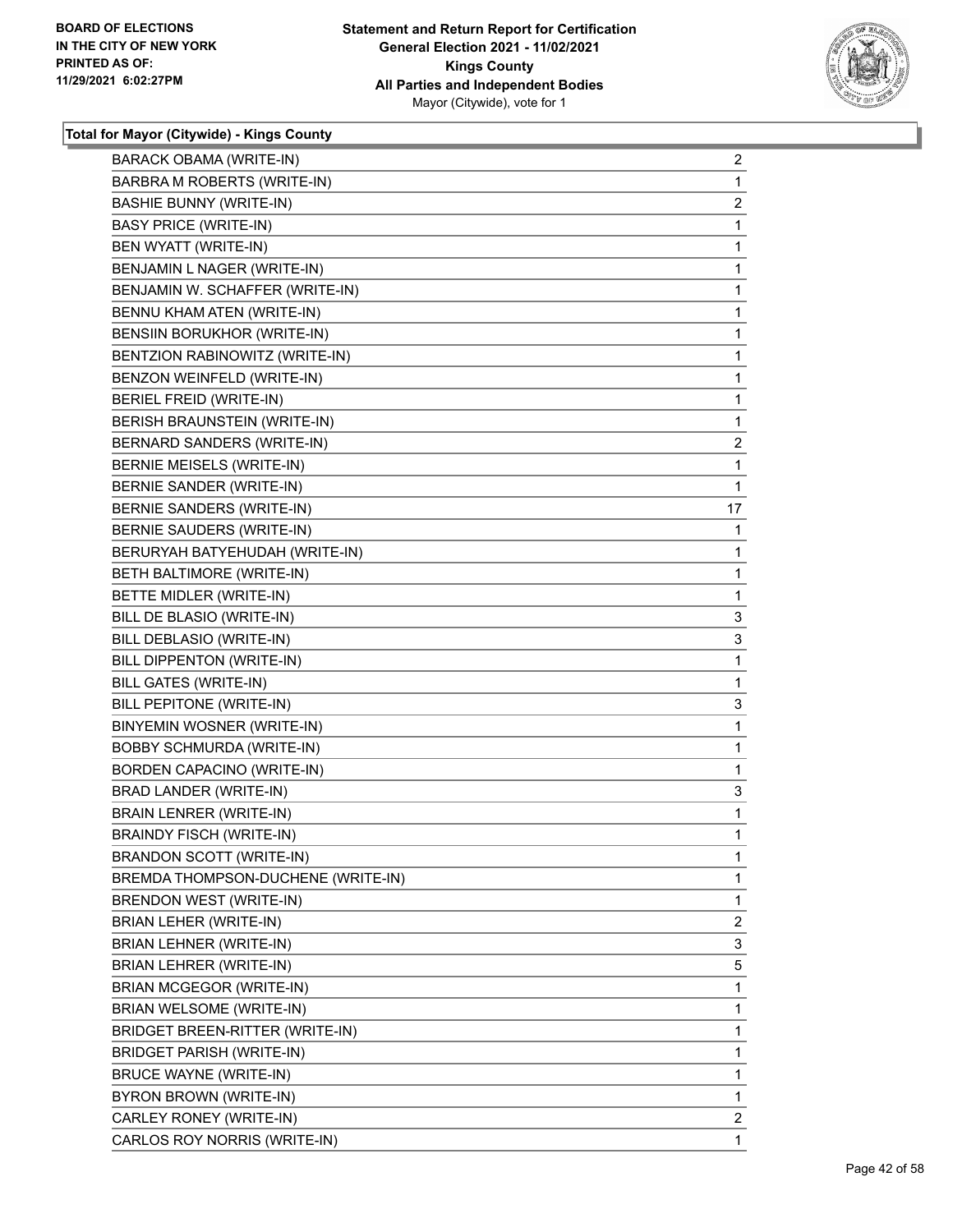

| CAROLINE GOLUM (WRITE-IN)<br>CAROLINE MALONEY (WRITE-IN)<br>CARSON RASHER (WRITE-IN)<br>CATHERINE BROWN (WRITE-IN) | 1<br>1<br>1<br>1<br>12 <sup>°</sup><br>1<br>1<br>$\overline{c}$ |
|--------------------------------------------------------------------------------------------------------------------|-----------------------------------------------------------------|
|                                                                                                                    |                                                                 |
|                                                                                                                    |                                                                 |
|                                                                                                                    |                                                                 |
|                                                                                                                    |                                                                 |
| CATHERINE GARCIA (WRITE-IN)                                                                                        |                                                                 |
| CATHERINE HERNANDEZ (WRITE-IN)                                                                                     |                                                                 |
| CATHY GARCIA (WRITE-IN)                                                                                            |                                                                 |
| CATHY ROJAS (WRITE-IN)                                                                                             |                                                                 |
| CHAIM GOLDBRAB (WRITE-IN)                                                                                          | 1                                                               |
| CHAIM MEIR MARKOWITZ (WRITE-IN)                                                                                    | 1                                                               |
| CHAIM SHLOMO RUTTNER (WRITE-IN)                                                                                    | 1                                                               |
| CHAIM ZIDELE (WRITE-IN)                                                                                            | 1                                                               |
| CHARLES BARRON (WRITE-IN)                                                                                          | 1                                                               |
| CHARLES BENNETT (WRITE-IN)                                                                                         | 1                                                               |
| CHARLES L HARGROVE JR (WRITE-IN)                                                                                   | 1                                                               |
| CHARLIE PRICE (WRITE-IN)                                                                                           | 1                                                               |
| CHASKEL BENNETT (WRITE-IN)                                                                                         | 1                                                               |
| CHAUEE WALKER (WRITE-IN)                                                                                           | 1                                                               |
| CHIRLEY CHISHOLM (WRITE-IN)                                                                                        | 1                                                               |
| CHITRA RAGHAVAR (WRITE-IN)                                                                                         | 1                                                               |
| CHOIRE SICHA (WRITE-IN)                                                                                            | 1                                                               |
| CHRIS HAGLOCH (WRITE-IN)                                                                                           | 1                                                               |
| CHRIS HAYES (WRITE-IN)                                                                                             | 1                                                               |
| CHRISTINA DAS (WRITE-IN)                                                                                           | 1                                                               |
| CHRISTINA PIAIA (WRITE-IN)                                                                                         | 1                                                               |
| CHRISTINE CRAMER (WRITE-IN)                                                                                        | 1                                                               |
| CHRISTINE MURRAY (WRITE-IN)                                                                                        | 1                                                               |
| CHRISTINE QUINN (WRITE-IN)                                                                                         | 3                                                               |
| CHRISTOPHE MIHOLE (WRITE-IN)                                                                                       | 1                                                               |
| CHRISTOPHER DUNN (WRITE-IN)                                                                                        | 1                                                               |
| CHRISTOPHER NEFF (WRITE-IN)                                                                                        | 1                                                               |
| CHRISTOPHER R. ROUNICK (WRITE-IN)                                                                                  | 1                                                               |
| CHRISTOPHER ROBERTO (WRITE-IN)                                                                                     | 1                                                               |
| CHRISTOPHER SHARPE (WRITE-IN)                                                                                      | 1                                                               |
| CINDY HARDEN (WRITE-IN)                                                                                            | 1                                                               |
| CLAUDIO PUGLIESE (WRITE-IN)                                                                                        | 1                                                               |
| CLIO CHANG (WRITE-IN)                                                                                              | 1                                                               |
| COREY JOHNSON (WRITE-IN)                                                                                           | 3                                                               |
| CORY PROVOST (WRITE-IN)                                                                                            | 1                                                               |
| COURTNEIGH J SUMMERRISE (WRITE-IN)                                                                                 | 1                                                               |
| CULLEN SHAW (WRITE-IN)                                                                                             | 1                                                               |
| CYNTHIA NIXON (WRITE-IN)                                                                                           | 10                                                              |
| DANA RAPPAPORT (WRITE-IN)                                                                                          | 1                                                               |
| DAND GREENFIRLD (WRITE-IN)                                                                                         | 1                                                               |
| DANIEL ABRAMSON (WRITE-IN)                                                                                         | 1                                                               |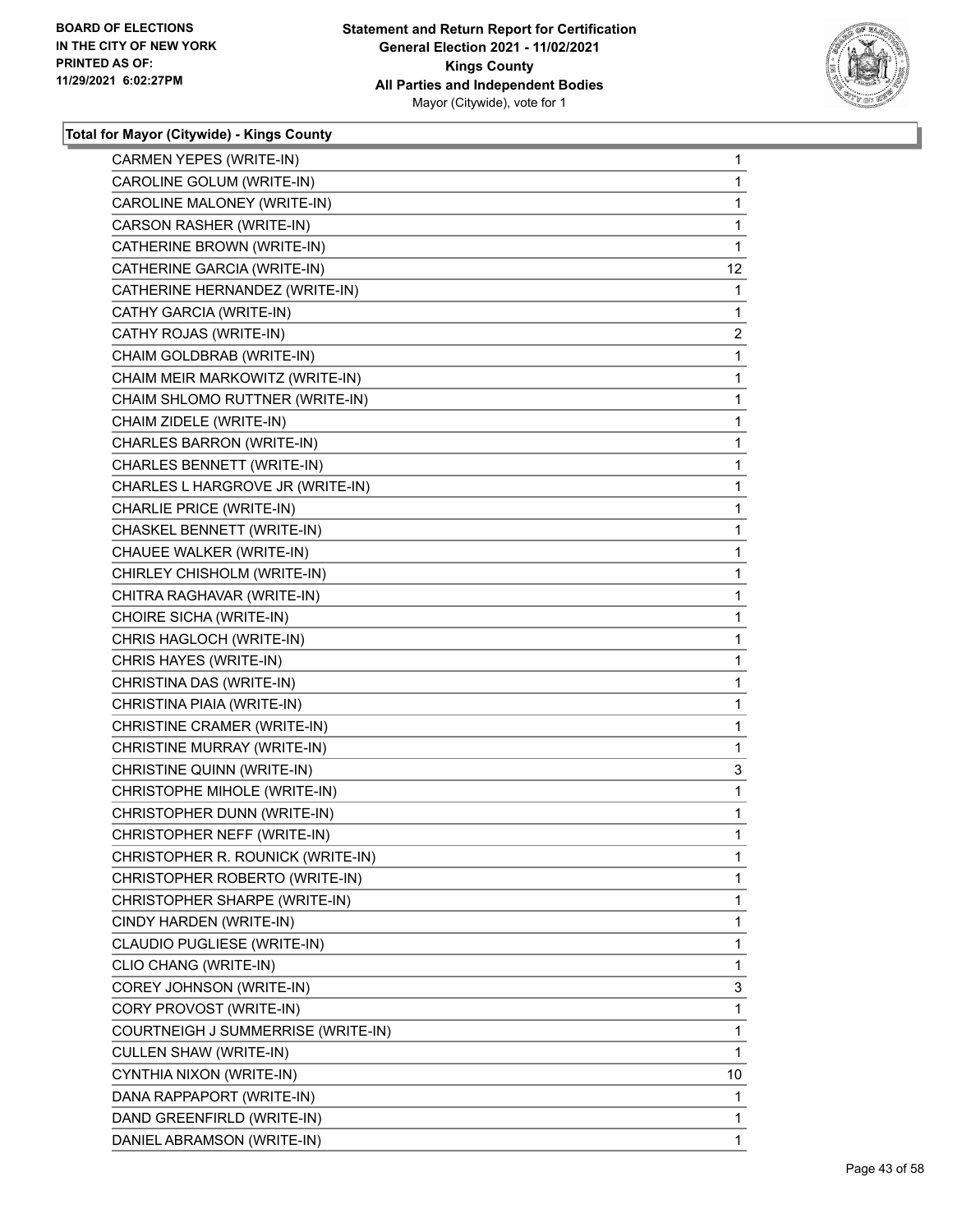

| DANIEL GIANSANTE (WRITE-IN)        | $\mathbf 1$             |
|------------------------------------|-------------------------|
| DANIEL LABRAMSON (WRITE-IN)        | 1                       |
| DANIEL MONTGOMERY (WRITE-IN)       | $\mathbf 1$             |
| DANIEL RATTNER (WRITE-IN)          | 1                       |
| DANIELLE STOUCK (WRITE-IN)         | 1                       |
| DAVE COHEN (WRITE-IN)              | 1                       |
| DAVE COLAN (WRITE-IN)              | 1                       |
| DAVE COLON (WRITE-IN)              | 3                       |
| DAVID BIRDWELL (WRITE-IN)          | $\mathbf{1}$            |
| DAVID BOWIE (WRITE-IN)             | 1                       |
| DAVID BYRNE (WRITE-IN)             | 2                       |
| DAVID COHEN (WRITE-IN)             | 1                       |
| DAVID DINKINS (WRITE-IN)           | 3                       |
| DAVID FREUND (WRITE-IN)            | 2                       |
| DAVID GREENFELD (WRITE-IN)         | $\mathbf{1}$            |
| DAVID GREENFIELD (WRITE-IN)        | 1                       |
| DAVID HOROWITZ (WRITE-IN)          | 1                       |
| DAVID ISRULI (WRITE-IN)            | $\mathbf{1}$            |
| DAVID JAHEUL MICHAELSON (WRITE-IN) | 1                       |
| DAVID K BRAWLEY (WRITE-IN)         | 1                       |
| DAVID KLION PLOTZ (WRITE-IN)       | $\mathbf 1$             |
| DAVID M. OZAINY (WRITE-IN)         | 1                       |
| DAVID MANTELL (WRITE-IN)           | 1                       |
| DAVID NEIDERMAN (WRITE-IN)         | $\mathbf{1}$            |
| DAVID RATTNER (WRITE-IN)           | 1                       |
| DAVID ROYDE (WRITE-IN)             | 1                       |
| DAVID S. THOMPKINS (WRITE-IN)      | $\mathbf 1$             |
| DEBRA DENNIS (WRITE-IN)            | 1                       |
| DENIS LOOF (WRITE-IN)              | 1                       |
| DENISE JOHNSON (WRITE-IN)          | $\mathbf{1}$            |
| DEREK JETER (WRITE-IN)             | 1                       |
| DESMOND MICHAEL ATKINS (WRITE-IN)  | 1                       |
| <b>DESUS NICE (WRITE-IN)</b>       | 1                       |
| DEVANS BANKS (WRITE-IN)            | 1                       |
| DIANA RICHARDSON (WRITE-IN)        | 1                       |
| DIANE MORALES (WRITE-IN)           | 7                       |
| DIANE MORALOS (WRITE-IN)           | 1                       |
| DIANNA PENA (WRITE-IN)             | 1                       |
| DIANNE MORALES (WRITE-IN)          | 14                      |
| DICK WHITMAN (WRITE-IN)            | 1                       |
| DINA I. STRAECHAN (WRITE-IN)       | 1                       |
| DIVYA SUNDARAM (WRITE-IN)          | $\overline{\mathbf{c}}$ |
| DODGER HORNBACH (WRITE-IN)         | 1                       |
| DONALD J TRUMP (WRITE-IN)          | 7                       |
| DONALD J. TRUMP (WRITE-IN)         | 4                       |
| DONALD MARSHALL (WRITE-IN)         | 1                       |
|                                    |                         |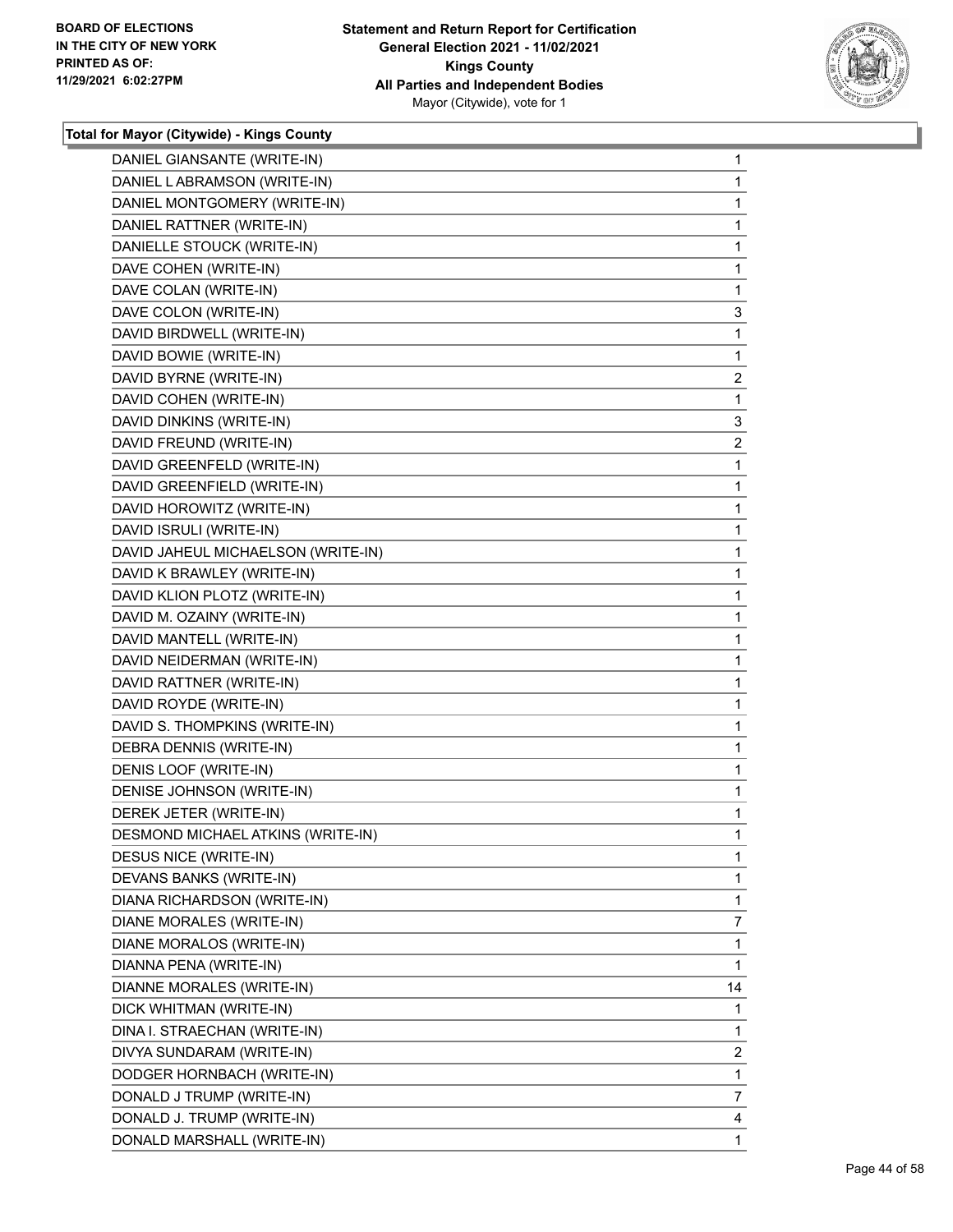

| DONALD TRUMP (WRITE-IN)          | 14             |
|----------------------------------|----------------|
| DONIELLE STOUCK (WRITE-IN)       | 1              |
| DOUGLAS JONES (WRITE-IN)         | 1              |
| DOV HIKIND (WRITE-IN)            | $\overline{2}$ |
| DOV ZACTZ (WRITE-IN)             | 1              |
| DROV LEDIN (WRITE-IN)            | 1              |
| DUNCAN IDAHO (WRITE-IN)          | 1              |
| DUSTIN PEABODY (WRITE-IN)        | 1              |
| DWEYNIE ESTHER PAUL (WRITE-IN)   | 1              |
| ED KOCH (WRITE-IN)               | 1              |
| EDEN KARLIK (WRITE-IN)           | 1              |
| EDWARD DEIGNAN (WRITE-IN)        | 1              |
| EFRAIM FELDMAN (WRITE-IN)        | 1              |
| EKOYO ATKINS (WRITE-IN)          | 1              |
| ELIOT SPITZER (WRITE-IN)         | 1              |
| ELIZABETH ADAMS (WRITE-IN)       | 1              |
| ELIZABETH DUPLESSY (WRITE-IN)    | 1              |
| ELIZABETH WARREN (WRITE-IN)      | 5              |
| ELLA K. SCHNEIDER (WRITE-IN)     | 1              |
| ELLIE LEVINE BELLAS (WRITE-IN)   | 1              |
| ELLIE LEVINE-BELLS (WRITE-IN)    | 1              |
| ELYJAH TAMMAN (WRITE-IN)         | 1              |
| EMMA GOLDMAN (WRITE-IN)          | 1              |
| EMMA GORDON (WRITE-IN)           | 1              |
| ENYJAIH FIELDS (WRITE-IN)        | 1              |
| ERCAN NURI AYBASTI (WRITE-IN)    | 1              |
| ERIC ANDRE (WRITE-IN)            | 1              |
| ERIC CARTER (WRITE-IN)           | 1              |
| ERIC MCCLURE (WRITE-IN)          | 1              |
| ERIC NEWMAN (WRITE-IN)           | 1              |
| ESRA FRIED (WRITE-IN)            | 1              |
| ESTELLE ROSS (WRITE-IN)          | 1              |
| ESTHER F. WEISS (WRITE-IN)       | 1              |
| ESTHER JAROSKWICZ (WRITE-IN)     | 1              |
| EUGENE DEBS (WRITE-IN)           | 1              |
| EUGENE DOBS (WRITE-IN)           | 1              |
| EVO MORALES (WRITE-IN)           | 1              |
| EZRIEL STERN (WRITE-IN)          | 1              |
| FAIGY MARCIS (WRITE-IN)          | 1              |
| FAISY SEULOVIC (WRITE-IN)        | 1              |
| FANEYANG SHEN (WRITE-IN)         | 1              |
| FAVIAN RODRIGUEZ (WRITE-IN)      | 1              |
| FELIX ROBERTS (WRITE-IN)         | 1              |
| FELIX W. ORTIZ (WRITE-IN)        | 1              |
| FIORELL H. LA GUARDIA (WRITE-IN) | 1              |
| FIORELLA LAGUADA (WRITE-IN)      | $\mathbf{1}$   |
|                                  |                |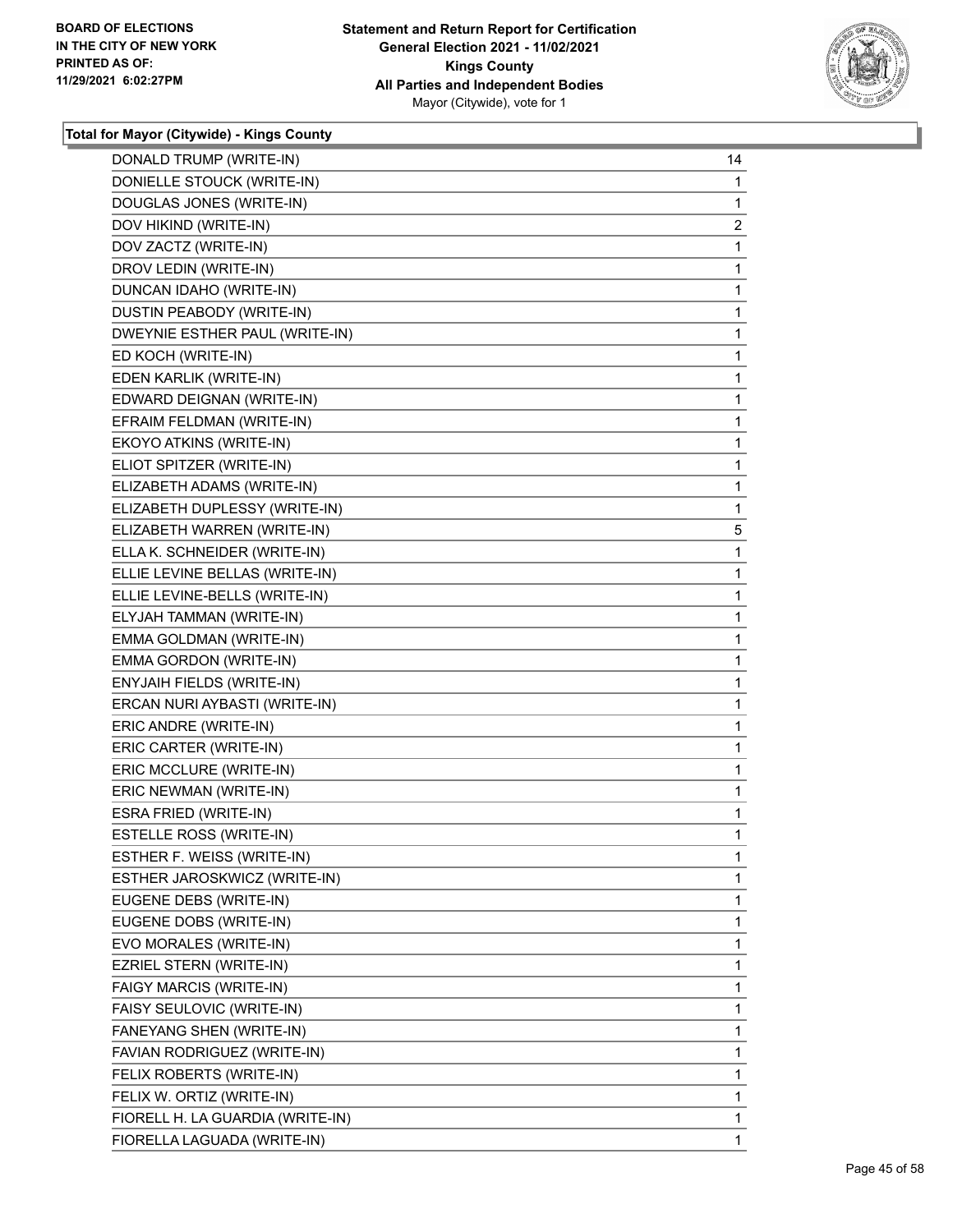

| FIORELLO LAGUARDIA (WRITE-IN)       | $\overline{c}$ |
|-------------------------------------|----------------|
| FRAN LEBOWITZ (WRITE-IN)            | $\overline{2}$ |
| FRANCINE CUTLER (WRITE-IN)          | 1              |
| FRANCIS MARIE NEELY (WRITE-IN)      | 1              |
| FRANCO SABOJO (WRITE-IN)            | 1              |
| FRIEDA PREMO (WRITE-IN)             | 1              |
| GARY JOHNSON (WRITE-IN)             | 1              |
| GAVIN MCCARTHY (WRITE-IN)           | 1              |
| <b>GAY TALESE (WRITE-IN)</b>        | 1              |
| <b>GAYE SEALE (WRITE-IN)</b>        | 1              |
| GENE ROSSIANOFF (WRITE-IN)          | $\mathbf{1}$   |
| GEOFFREY DAVENPORT (WRITE-IN)       | 1              |
| <b>GEROGE PATAKI (WRITE-IN)</b>     | 1              |
| <b>GERSHON T KISS (WRITE-IN)</b>    | 1              |
| GINA MORROW (WRITE-IN)              | 1              |
| GIZA KENTLY (WRITE-IN)              | 1              |
| <b>GLENN YOUNGKIN (WRITE-IN)</b>    | $\mathbf{1}$   |
| GLORIA MATTERA (WRITE-IN)           | 1              |
| <b>GOLDIE GROSS (WRITE-IN)</b>      | 1              |
| <b>GOOSE GUSSON (WRITE-IN)</b>      | 1              |
| <b>GREGORY MILLER (WRITE-IN)</b>    | 1              |
| GUNNAR WAINWRIGHT (WRITE-IN)        | 1              |
| HANA EICHENSTEIN (WRITE-IN)         | $\mathbf{1}$   |
| HAROLD TISCHLER (WRITE-IN)          | 1              |
| HASKEL KLEIN (WRITE-IN)             | 1              |
| HERSHY TESHLER (WRITE-IN)           | 1              |
| HESHY TISCHLER (WRITE-IN)           | 3              |
| HESY TISCHLER (WRITE-IN)            | 1              |
| HILARY CLINTON (WRITE-IN)           | 3              |
| HILLARY CLINTON (WRITE-IN)          | 5              |
| HILLARY R. CLINTON (WRITE-IN)       | 1              |
| HILLARY RODHAM CLINTON (WRITE-IN)   | 1              |
| HONG GYU LEE (WRITE-IN)             | 1              |
| HOWARD GRAUBARD (WRITE-IN)          | 1              |
| HUNTER BIDEN (WRITE-IN)             | $\overline{2}$ |
| IGENIE F. HARRIS BLENMAN (WRITE-IN) | 1              |
| IMANI RAGGUETTE (WRITE-IN)          | 1              |
| INDA WALTON (WRITE-IN)              | 1              |
| INDIA B WALTON (WRITE-IN)           | 1              |
| INDIA WALTON (WRITE-IN)             | 13             |
| INDIA WANTON (WRITE-IN)             | 1              |
| INNA VERNIKOV (WRITE-IN)            | 1              |
| <b>ISAAC ROTH (WRITE-IN)</b>        | 1              |
| ISAAC SPITZER (WRITE-IN)            | 1              |
| ISAAC WRIGHT JR (WRITE-IN)          | 1              |
| <b>ISAK SJURSEN (WRITE-IN)</b>      | 1              |
|                                     |                |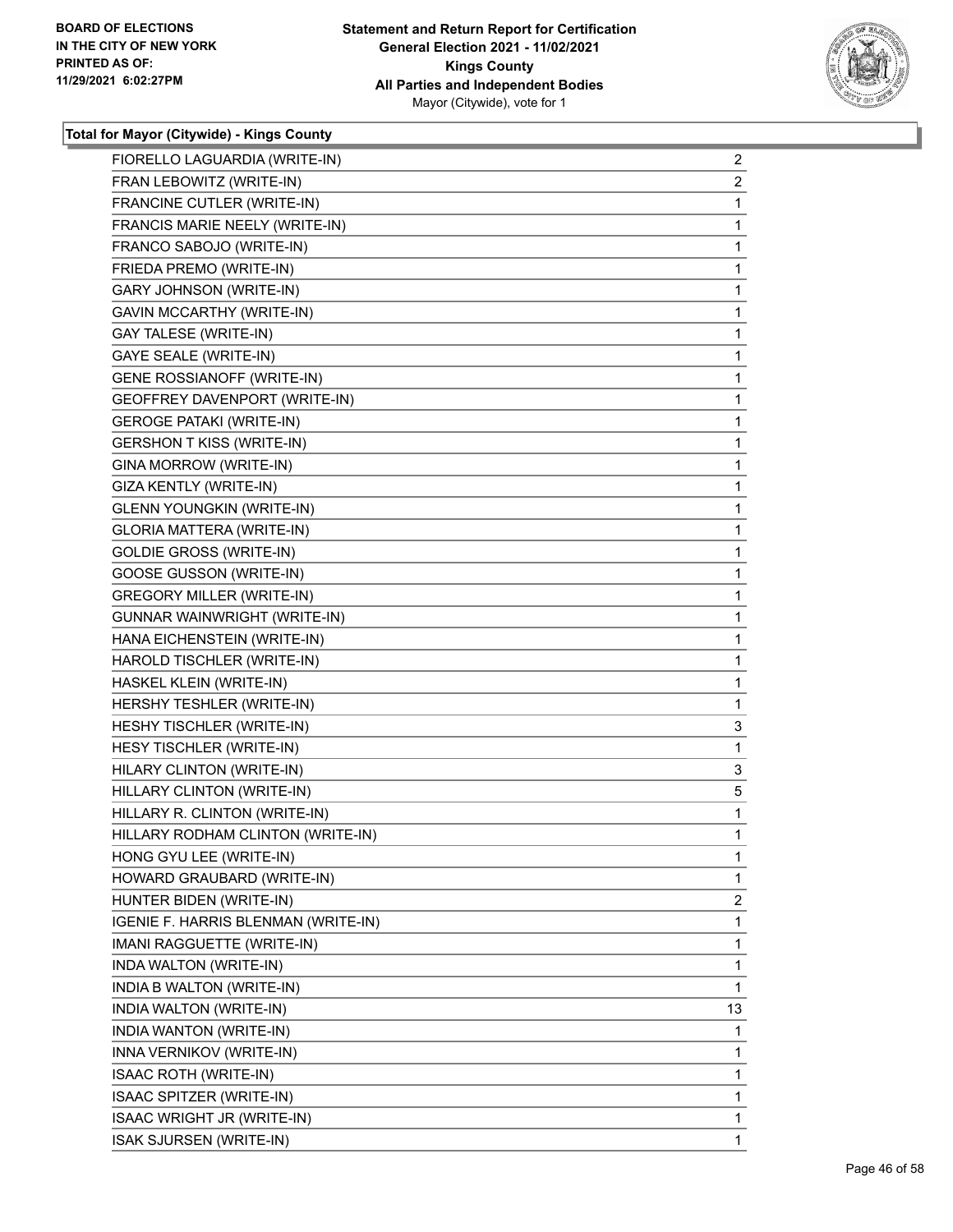

| IXDREL HADLETT (WRITE-IN)      | 1              |
|--------------------------------|----------------|
| JABANI BRISPORT (WRITE-IN)     | 1              |
| JABARI BRISPORT (WRITE-IN)     | $\overline{c}$ |
| JACK S. CHRISOMALIS (WRITE-IN) | 1              |
| JACKIE DAYTONA (WRITE-IN)      | 1              |
| JACOB DIAMOND (WRITE-IN)       | 1              |
| JACQUELYN COHEN (WRITE-IN)     | 1              |
| JAIME HARRISON (WRITE-IN)      | 1              |
| JAMALE KNIGHT (WRITE-IN)       | 1              |
| JAMES MCMAHON (WRITE-IN)       | 1              |
| JAMIE BAKER (WRITE-IN)         | 1              |
| JANEANE GAROFALO (WRITE-IN)    | 1              |
| JANISE ASHE (WRITE-IN)         | 1              |
| JAQI COHEN (WRITE-IN)          | $\overline{2}$ |
| JASON B TEAGUE (WRITE-IN)      | 1              |
| <b>JASON BISHOP (WRITE-IN)</b> | 1              |
| JASON E. STARR (WRITE-IN)      | 1              |
| JASON STARR (WRITE-IN)         | 1              |
| JASPER KKUONEN (WRITE-IN)      | 1              |
| JAY JONES (WRITE-IN)           | 1              |
| JEAN CLAUDE LOMINY (WRITE-IN)  | 1              |
| JEFF SMITH (WRITE-IN)          | 1              |
| JEFFERY CUNNINGHAM (WRITE-IN)  | 1              |
| JENNIFER COOPER (WRITE-IN)     | 1              |
| JENNIFER MAJOR (WRITE-IN)      | 1              |
| JENNIFER THOMPSON (WRITE-IN)   | 1              |
| JERONIMO SALDANA (WRITE-IN)    | 1              |
| JERRY IMOCENT (WRITE-IN)       | 1              |
| JERRY SILVER (WRITE-IN)        | 1              |
| JESSE MYERSON (WRITE-IN)       | 1              |
| <b>JIM MORRISON (WRITE-IN)</b> | 1              |
| JIMMY MCMILLAN (WRITE-IN)      | 3              |
| JOE LOTTA (WRITE-IN)           | 1              |
| JOE TORRE (WRITE-IN)           | 1              |
| JOEL PHILIP (WRITE-IN)         | 1              |
| JOEL REISMAN (WRITE-IN)        | 1              |
| JOEL ROSENFEILD (WRITE-IN)     | 1              |
| JOEL SCHMIDT (WRITE-IN)        | $\overline{2}$ |
| JOHN DARNIELLE (WRITE-IN)      | 1              |
| JOHN FINAN (WRITE-IN)          | 1              |
| JOHN K. MOOGAN (WRITE-IN)      | 1              |
| JOHN LUKE PICARD (WRITE-IN)    | 1              |
| JOHN SAPONARA (WRITE-IN)       | 1              |
| JOHN STAMOS (WRITE-IN)         | 1              |
| JOHN WRIGHT (WRITE-IN)         | 1              |
| JOHNNY NUNEZ (WRITE-IN)        | 1.             |
|                                |                |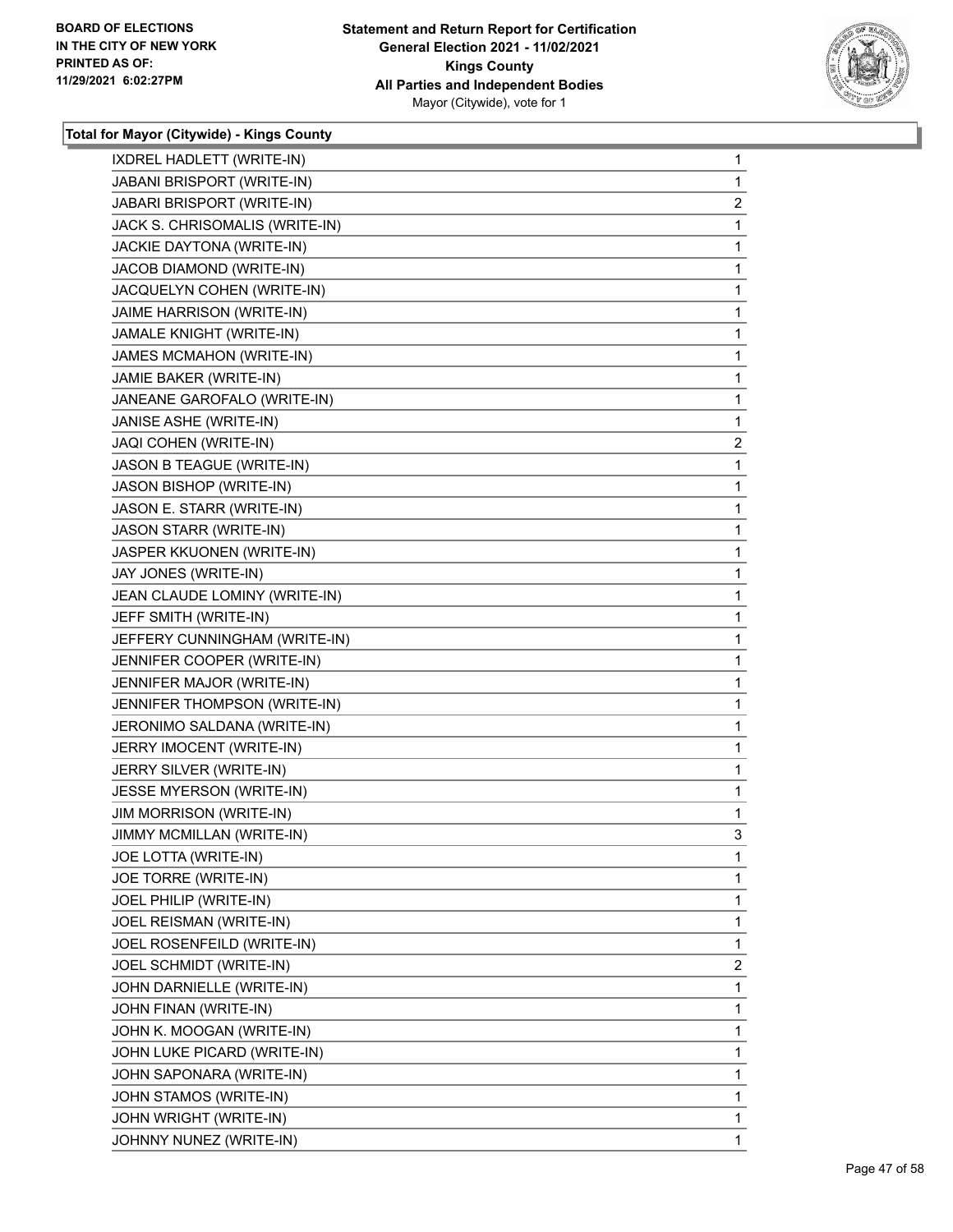

| JOHNY ONTIBEROS (WRITE-IN)     | 1                       |
|--------------------------------|-------------------------|
| JON STEWART (WRITE-IN)         | $\overline{2}$          |
| JONATHAN LAM (WRITE-IN)        | 1                       |
| JONATHAN ONTIBEVOS (WRITE-IN)  | 1                       |
| JONATHAN RICHTER (WRITE-IN)    | 1                       |
| JOO-HYUN KANG (WRITE-IN)       | 1                       |
| JOSE A.DIAZ (WRITE-IN)         | 1                       |
| JOSEPH MAGIDSON (WRITE-IN)     | 1                       |
| JOSEPH R LENTOR (WRITE-IN)     | 1                       |
| JOSEPH RICHBURG (WRITE-IN)     | 1                       |
| JOSHUA FEUER (WRITE-IN)        | 1                       |
| JOSHUA GOLDFEIN (WRITE-IN)     | 1                       |
| JOSHUA ROTH (WRITE-IN)         | 1                       |
| JULIA R DAVIS (WRITE-IN)       | 1                       |
| JULIA R. DAVIS (WRITE-IN)      | 1                       |
| JULIA SALAZAR (WRITE-IN)       | 1                       |
| JULIAN CASABLANCAS (WRITE-IN)  | 1                       |
| JULIAN CHUNG (WRITE-IN)        | 1                       |
| JULIAN CORBETT (WRITE-IN)      | 1                       |
| JULIAN M. HILL (WRITE-IN)      | 1                       |
| JULIE B DUNN (WRITE-IN)        | 1                       |
| JULIE DAVIS (WRITE-IN)         | $\overline{\mathbf{c}}$ |
| JULIES FLEISCHER (WRITE-IN)    | 1                       |
| JULISSA PONCE (WRITE-IN)       | 1                       |
| JULIUS RANDLE (WRITE-IN)       | $\overline{\mathbf{c}}$ |
| JUMAANE D WILLIAMS (WRITE-IN)  | $\overline{2}$          |
| JUMAANE D. WILLIAMS (WRITE-IN) | $\overline{2}$          |
| JUMAANE WILLIAMS (WRITE-IN)    | 9                       |
| JUMANNE D WILLIAMS (WRITE-IN)  | $\overline{c}$          |
| JUMANNE WILLIAMS (WRITE-IN)    | 3                       |
| <b>JUSTIN KREBS (WRITE-IN)</b> | $\overline{\mathbf{c}}$ |
| JUWAANA WILLIAMS (WRITE-IN)    | 1                       |
| KANYA WEST (WRITE-IN)          | 1                       |
| KAREEM ABDUL-JABBAR (WRITE-IN) | 1                       |
| KAREN MILER (WRITE-IN)         | 1                       |
| KARL HAVOC (WRITE-IN)          | 1                       |
| KARYN RODUS (WRITE-IN)         | 1                       |
| KAT GARCIA (WRITE-IN)          | 1                       |
| KATE SANFORD (WRITE-IN)        | 1                       |
| KATERYN GARCIA (WRITE-IN)      | 1                       |
| KATHARINE GARCIA (WRITE-IN)    | $\overline{2}$          |
| KATHERINE CARCIA (WRITE-IN)    | 1                       |
| KATHERINE GARCIA (WRITE-IN)    | 31                      |
| KATHERINE GARICA (WRITE-IN)    | 1                       |
| KATHERYN GARCIA (WRITE-IN)     | 1                       |
| KATHLEEN A. WOLF (WRITE-IN)    | 1                       |
|                                |                         |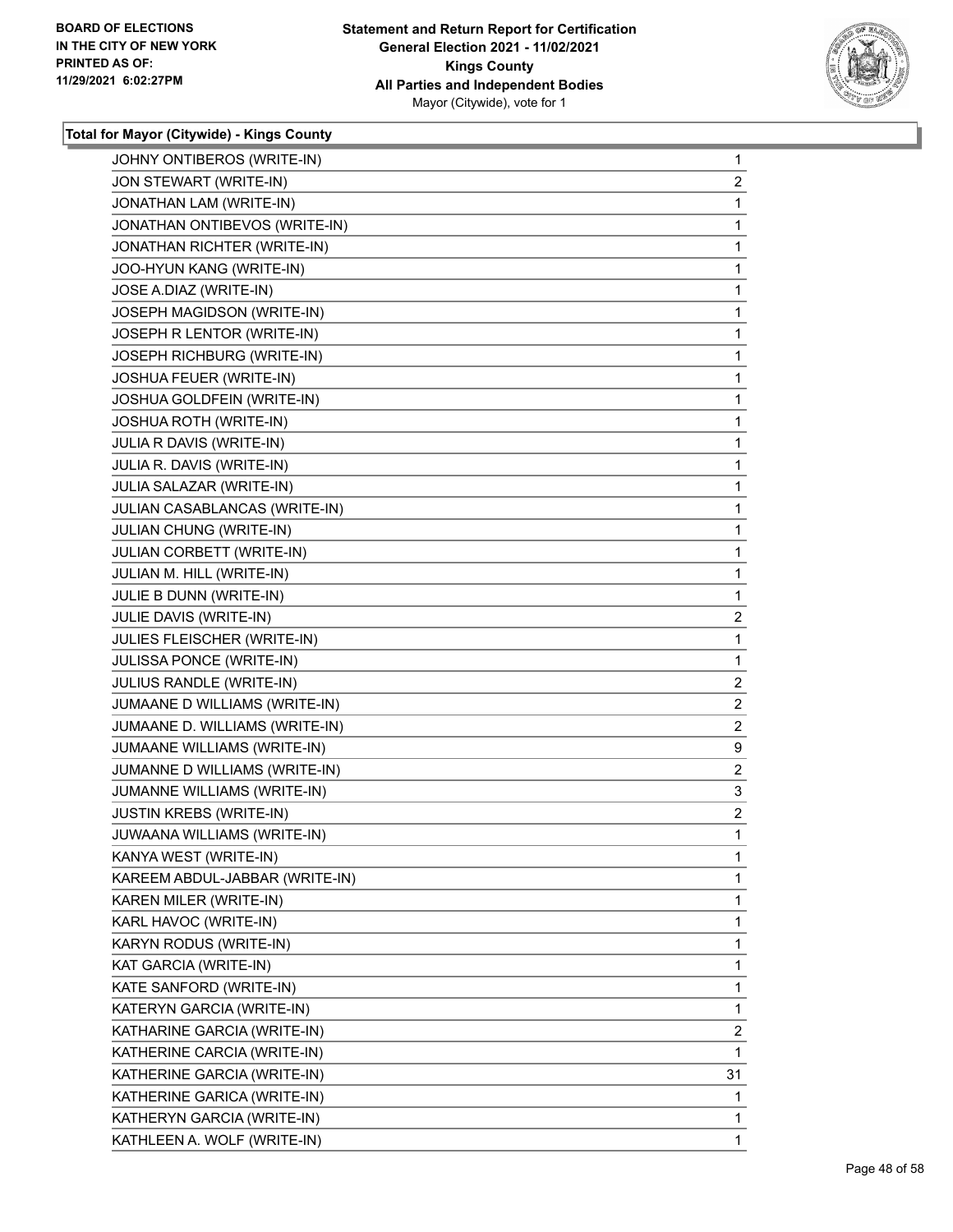

| KATHLEEN GARCIA (WRITE-IN)      | $\mathbf{2}$   |
|---------------------------------|----------------|
| KATHRINE GARCIA (WRITE-IN)      | $\mathbf 1$    |
| KATHRY GARCIA (WRITE-IN)        | $\overline{2}$ |
| KATHRY N GARCIA (WRITE-IN)      | 1              |
| KATHRYA GARCIA (WRITE-IN)       | 2              |
| KATHRYN A GARCIA (WRITE-IN)     | 1              |
| KATHRYN A. GARCIA (WRITE-IN)    | 3              |
| KATHRYN GARCIA (WRITE-IN)       | 427            |
| KATHRYN GARICA (WRITE-IN)       | 25             |
| KATHRYN GASRCIA (WRITE-IN)      | 1              |
| KATHRYN GOREID (WRITE-IN)       | 1              |
| KATHRYN GRACIA (WRITE-IN)       | $\overline{2}$ |
| KATHRYN GRIACIA (WRITE-IN)      | 1              |
| KATHRYN MCGUIRE (WRITE-IN)      | 1              |
| KATHRYU GARCIA (WRITE-IN)       | 1              |
| KATHY GARCIA (WRITE-IN)         | 1              |
| KATHYRN GARCIA (WRITE-IN)       | 3              |
| KATHYRYN GARCIA (WRITE-IN)      | 1              |
| KATIE HONAN (WRITE-IN)          | 1              |
| KATIE PORTER (WRITE-IN)         | 1              |
| KATRYN A GARCIA (WRITE-IN)      | 1              |
| KATRYN GARCIA (WRITE-IN)        | 4              |
| KATYRYN GARCIA (WRITE-IN)       | 3              |
| KAY GABRIEL (WRITE-IN)          | 1              |
| KELLEN GOLD (WRITE-IN)          | 1              |
| KELLY WRIGHT (WRITE-IN)         | 1              |
| KELMEL WEISS (WRITE-IN)         | 1              |
| KEMBA WALKER (WRITE-IN)         | 1              |
| KEN WALD (WRITE-IN)             | 1              |
| KENNETH ADAMS (WRITE-IN)        | 1              |
| KENNETH BERNARD (WRITE-IN)      | $\mathbf{1}$   |
| KENNETH WALUYN (WRITE-IN)       | $\mathbf{1}$   |
| <b>KERON ALLEYNE (WRITE-IN)</b> | 2              |
| KERONE ALLEGNE (WRITE-IN)       | 1              |
| KEVIA DURANT (WRITE-IN)         | 1              |
| KEVIN EPSTEIN (WRITE-IN)        | 2              |
| KEVIN HANDERMAN (WRITE-IN)      | 1              |
| KEVIN LA CHERRA (WRITE-IN)      | 1              |
| KIRTES LEEA (WRITE-IN)          | 1              |
| KRISTINA SAULVEDA (WRITE-IN)    | 1              |
| KYLO REN (WRITE-IN)             | 1              |
| LATITIA JAMES (WRITE-IN)        | 1              |
| LAURA DUKHON (WRITE-IN)         | 1              |
| LAURA EDIDIN (WRITE-IN)         | 1              |
| LAURA NAHMIAS (WRITE-IN)        | 1              |
| LAURA WOLF-POWERS (WRITE-IN)    | 1              |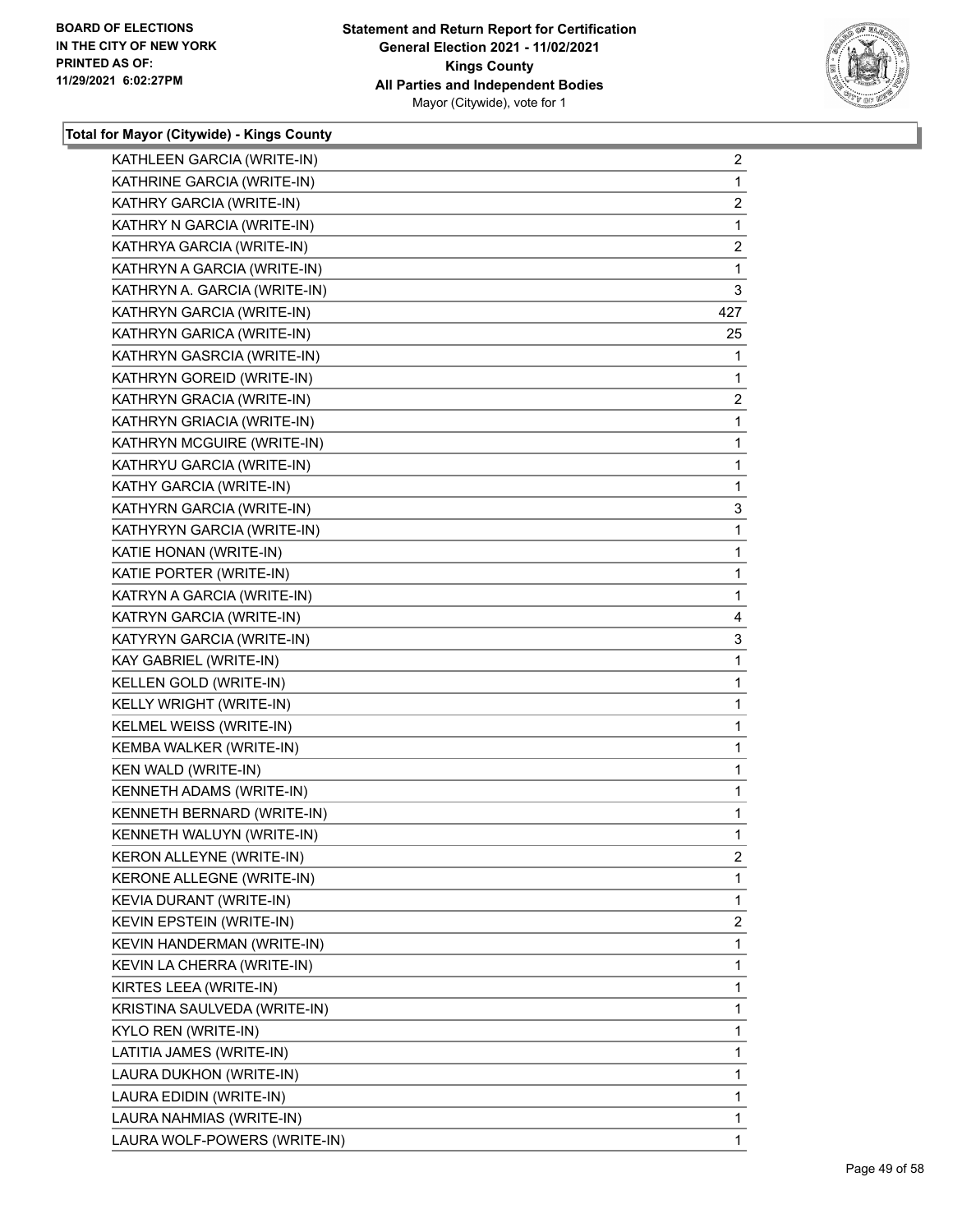

| LAUREN SNAPERO (WRITE-IN)        | $\mathbf{1}$   |
|----------------------------------|----------------|
| LAURIE KEATON FORDYNA (WRITE-IN) | $\overline{a}$ |
| LAVIE SILBER (WRITE-IN)          | 1              |
| LAZER DIAMANT (WRITE-IN)         | 1              |
| LEON FRAND (WRITE-IN)            | 1              |
| LEON KLEINBANT (WRITE-IN)        | $\mathbf{1}$   |
| LEROY GREENE (WRITE-IN)          | $\mathbf{1}$   |
| LESLIE MATOS (WRITE-IN)          | 1              |
| LESTER CHANG (WRITE-IN)          | $\mathbf{1}$   |
| LETITIA JAMES (WRITE-IN)         | $\overline{2}$ |
| LETTITIA JAMES (WRITE-IN)        | 1              |
| LEVI YORK (WRITE-IN)             | 1              |
| LILY BURKHART (WRITE-IN)         | $\mathbf{1}$   |
| LINDA ALTIDOR (WRITE-IN)         | 1              |
| LIONEL KESNER (WRITE-IN)         | 1              |
| LISA BERKE (WRITE-IN)            | 1              |
| LISA PIKEN KEPER (WRITE-IN)      | 1              |
| LIZ GOETZ (WRITE-IN)             | $\overline{2}$ |
| LIZ HOLTZMAN (WRITE-IN)          | $\mathbf{1}$   |
| LONG GAR CHAN (WRITE-IN)         | 1              |
| LOREE SUTTON (WRITE-IN)          | 1              |
| LOREN GANOE (WRITE-IN)           | $\overline{2}$ |
| LOUIS ROSSMANN (WRITE-IN)        | 1              |
| LOUREN BILARSZ (WRITE-IN)        | 1              |
| LULU YOUNG (WRITE-IN)            | $\mathbf{1}$   |
| MAC ROSENFIELD (WRITE-IN)        | 1              |
| MADDY LIEBERMAN (WRITE-IN)       | 1              |
| MAGGIE CASS (WRITE-IN)           | 1              |
| MAGGIE MOORE (WRITE-IN)          | 1              |
| MAJA KLURER (WRITE-IN)           | 1              |
| MALAIKA ROTTMAN (WRITE-IN)       | 1              |
| MALCOLM DONALDSON (WRITE-IN)     | 1              |
| MARC SHULTZ (WRITE-IN)           | 1              |
| MARCIA MASRI (WRITE-IN)          | 1              |
| MARCOS MASRI (WRITE-IN)          | 1              |
| MARCUS A ROBINSON (WRITE-IN)     | 1              |
| MARIA GARRETT (WRITE-IN)         | 1              |
| MARIAH CAREY (WRITE-IN)          | 1              |
| MARIAME KABA (WRITE-IN)          | 1              |
| MARIO CUOMO (WRITE-IN)           | 1              |
| MARK CHESTERON (WRITE-IN)        | 1              |
| MARK WHALEN (WRITE-IN)           | $\overline{2}$ |
| MARK WINSTON GRIFFITH (WRITE-IN) | 1              |
| MARSHA P. JOHNSON (WRITE-IN)     | 1              |
| MARSHALL MATHERS (WRITE-IN)      | 1              |
| MARTIN BISI (WRITE-IN)           | 4              |
|                                  |                |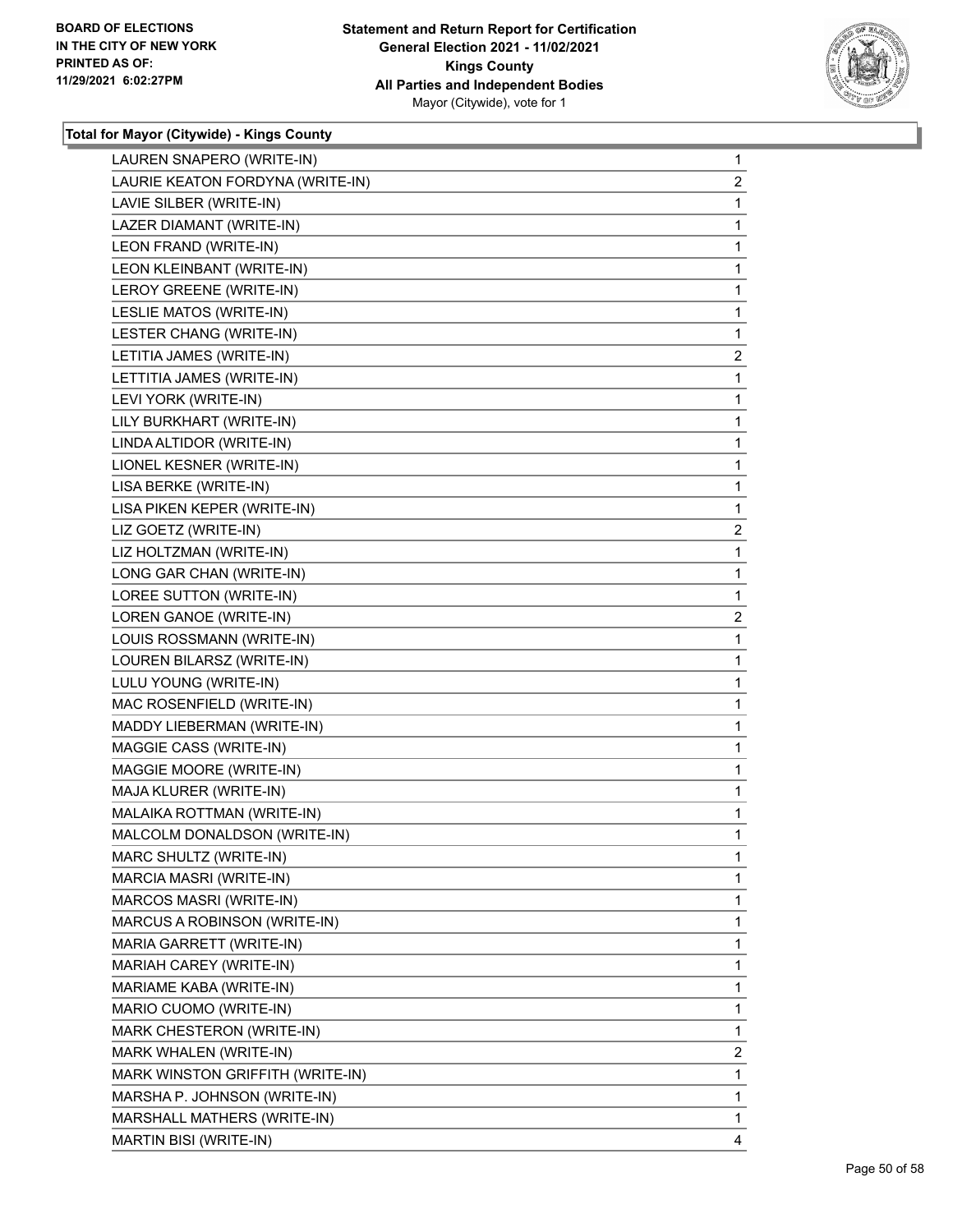

| MARTIN J COTTINGHAM (WRITE-IN)    | $\mathbf{1}$   |
|-----------------------------------|----------------|
| MARTY MARKOWITZ (WRITE-IN)        | $\mathbf{1}$   |
| MATHEW GORTON (WRITE-IN)          | 1              |
| MATT CHRISTMAN (WRITE-IN)         | $\mathbf{1}$   |
| MATT VOLNER (WRITE-IN)            | 1              |
| MATT WALSH (WRITE-IN)             | 1              |
| MATTHEW ROSENBLOOM (WRITE-IN)     | 1              |
| MAURINA LIOCE (WRITE-IN)          | $\mathbf{1}$   |
| MAX STAHL (WRITE-IN)              | 1              |
| MAXIEMUS ISMEL TIMOTHY (WRITE-IN) | $\mathbf{1}$   |
| MAY WILEY (WRITE-IN)              | 1              |
| MAYA D WILEY (WRITE-IN)           | 1              |
| MAYA D. WILEY (WRITE-IN)          | 3              |
| MAYA HANDA (WRITE-IN)             | $\mathbf{1}$   |
| MAYA REILEY (WRITE-IN)            | $\mathbf{1}$   |
| MAYA RILEY (WRITE-IN)             | 6              |
| MAYA RUDOLPH (WRITE-IN)           | 1              |
| MAYA WALEY (WRITE-IN)             | 1              |
| MAYA WANG-HABIB (WRITE-IN)        | 1              |
| MAYA WIELY (WRITE-IN)             | 1              |
| MAYA WILEY (WRITE-IN)             | 595            |
| MAYA WILWY (WRITE-IN)             | 1              |
| MAYA WYLEY (WRITE-IN)             | 1              |
| MEGHAN JACOBS (WRITE-IN)          | $\mathbf{1}$   |
| MEILICH RUBIN (WRITE-IN)          | 1              |
| MEIR KIRSH (WRITE-IN)             | $\overline{c}$ |
| MEL BROOKS (WRITE-IN)             | 1              |
| MELISSA ADER (WRITE-IN)           | 1              |
| MEREDITH CHESNEY (WRITE-IN)       | 2              |
| MERYL GLICKSMAN (WRITE-IN)        | 1              |
| MEYER WILEY (WRITE-IN)            | 1              |
| MIA EISNER GRYNBERG (WRITE-IN)    | 3              |
| MIA WILEY (WRITE-IN)              | 1              |
| MICHAEL ADAM SWIPER (WRITE-IN)    | $\mathbf 1$    |
| MICHAEL BLOMMBERG (WRITE-IN)      | 1              |
| MICHAEL BLOOMBERG (WRITE-IN)      | 14             |
| MICHAEL EMPEROR (WRITE-IN)        | 1              |
| MICHAEL HAUEN (WRITE-IN)          | 1              |
| MICHAEL HERMELEE (WRITE-IN)       | 1              |
| MICHAEL MUSTO (WRITE-IN)          | 2              |
| MICHAEL OSING (WRITE-IN)          | 1              |
| MICHAEL RACIOPPO (WRITE-IN)       | $\mathbf{1}$   |
| MICHAEL SANDMEL (WRITE-IN)        | 1              |
| MICHEAL BLOOMBERG (WRITE-IN)      | 1              |
| MICHEAL HOLLINSWORTH (WRITE-IN)   | $\mathbf{1}$   |
| MICHELE TAMAGAWA (WRITE-IN)       | 1              |
|                                   |                |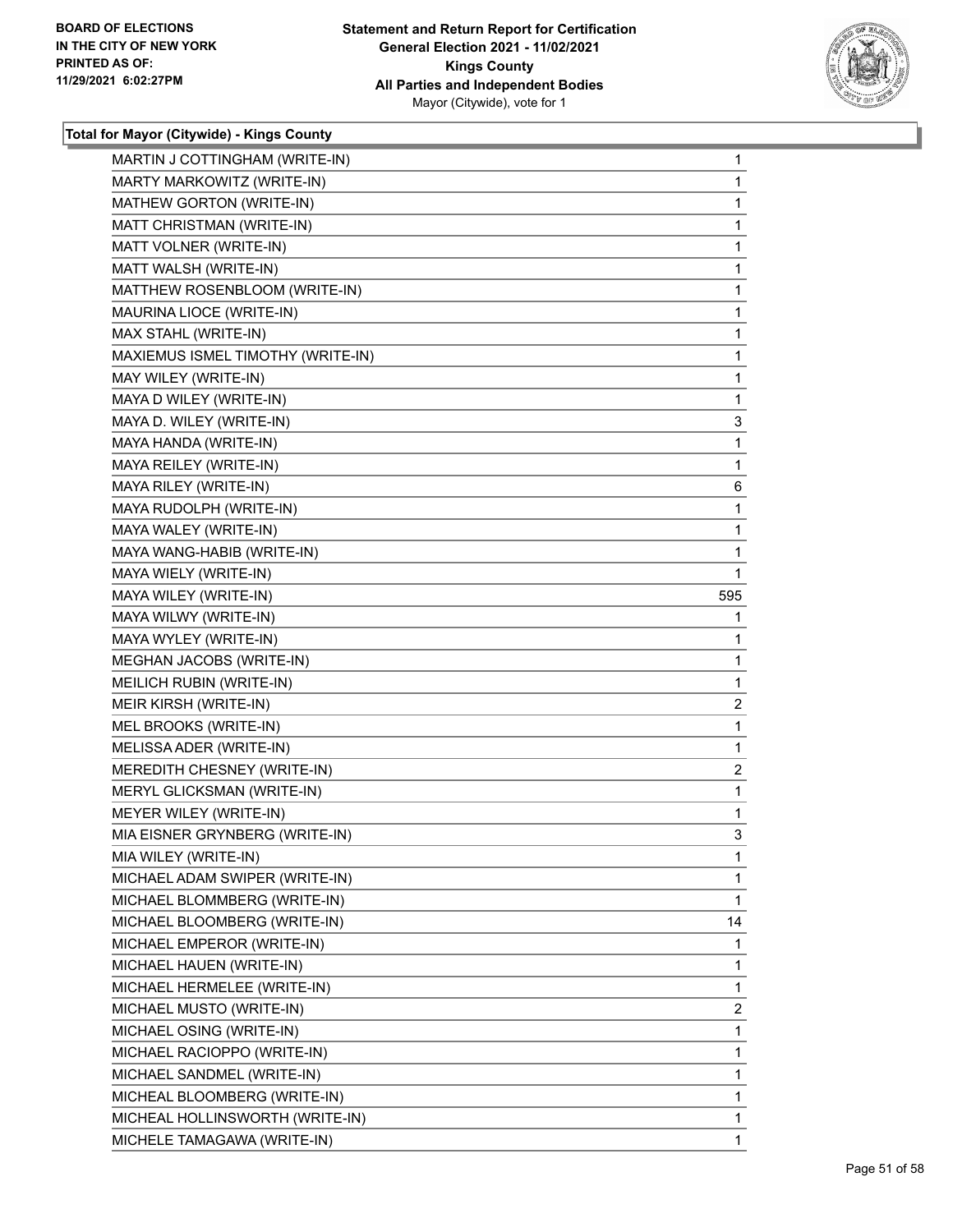

| MICHELLE OBAMA (WRITE-IN)       | $\mathbf 1$ |
|---------------------------------|-------------|
| MIDZOTY CASTILLO (WRITE-IN)     | 1           |
| MIHARI LIN-ZIMMERMAN (WRITE-IN) | 1           |
| MIKE AMORY (WRITE-IN)           | 1           |
| MIKE BLOOMBERG (WRITE-IN)       | 4           |
| MIKE HALE (WRITE-IN)            | 1           |
| MIKE NESMITH (WRITE-IN)         | 1           |
| MILTON JEMMOTT (WRITE-IN)       | 1           |
| MIRIAM SPREI (WRITE-IN)         | 1           |
| MIRIAN COHEN (WRITE-IN)         | 1           |
| MIYA WILEY (WRITE-IN)           | 1           |
| MIYAH WILEY (WRITE-IN)          | 1           |
| MOISHY PEARLSTEIN (WRITE-IN)    | 1           |
| MOLLY GUILLERMO (WRITE-IN)      | 1           |
| MONROE PERLIN (WRITE-IN)        | 1           |
| MORRIE I KLEINBART (WRITE-IN)   | 1           |
| MORTY MARKOWITZ (WRITE-IN)      | 1           |
| MOSES FREIER (WRITE-IN)         | 1           |
| MOSHE WEISSMAN (WRITE-IN)       | 1           |
| MOUSTAFA JONES (WRITE-IN)       | 1           |
| MS. CATHERINE GARICA (WRITE-IN) | 1           |
| MUHAMMAD ABDULOLALIK (WRITE-IN) | 1           |
| MUYINDEEN OLAJIDE (WRITE-IN)    | 1           |
| NACHMAN HEINFELD (WRITE-IN)     | 1           |
| NANCY SALASTA (WRITE-IN)        | 1           |
| NANY WILEY (WRITE-IN)           | 1           |
| NATHAN ALBERT (WRITE-IN)        | 2           |
| NEAL ROSENSTEIN (WRITE-IN)      | 1           |
| NEAM J DUGAN (WRITE-IN)         | 1           |
| NED PARKER (WRITE-IN)           | 1           |
| NELSON THEN (WRITE-IN)          | 1           |
| NIA CAMPBELL (WRITE-IN)         | 1           |
| NIA SOUMAKIS (WRITE-IN)         | 1           |
| NICK MULLEN (WRITE-IN)          | 2           |
| NICO MENEZ (WRITE-IN)           | 1           |
| NICOLE MCQUEEN (WRITE-IN)       | 1           |
| NIKKI MORSE (WRITE-IN)          | 1           |
| NINA CAMPBELL (WRITE-IN)        | 1           |
| NINA SPORN (WRITE-IN)           | 1           |
| <b>NOACH KLEIN (WRITE-IN)</b>   | 1           |
| NOEL PATRICK PURCELL (WRITE-IN) | 1           |
| NORMAN FINKELSTEIN (WRITE-IN)   | 1           |
| OLIVE JOU (WRITE-IN)            | 1           |
| OSCAR H. ATEHOTOTUA (WRITE-IN)  |             |
|                                 | 1           |
| PAPAER BOY PRINCE (WRITE-IN)    | 1           |
| PAPAERBOY PRINCE (WRITE-IN)     | 1           |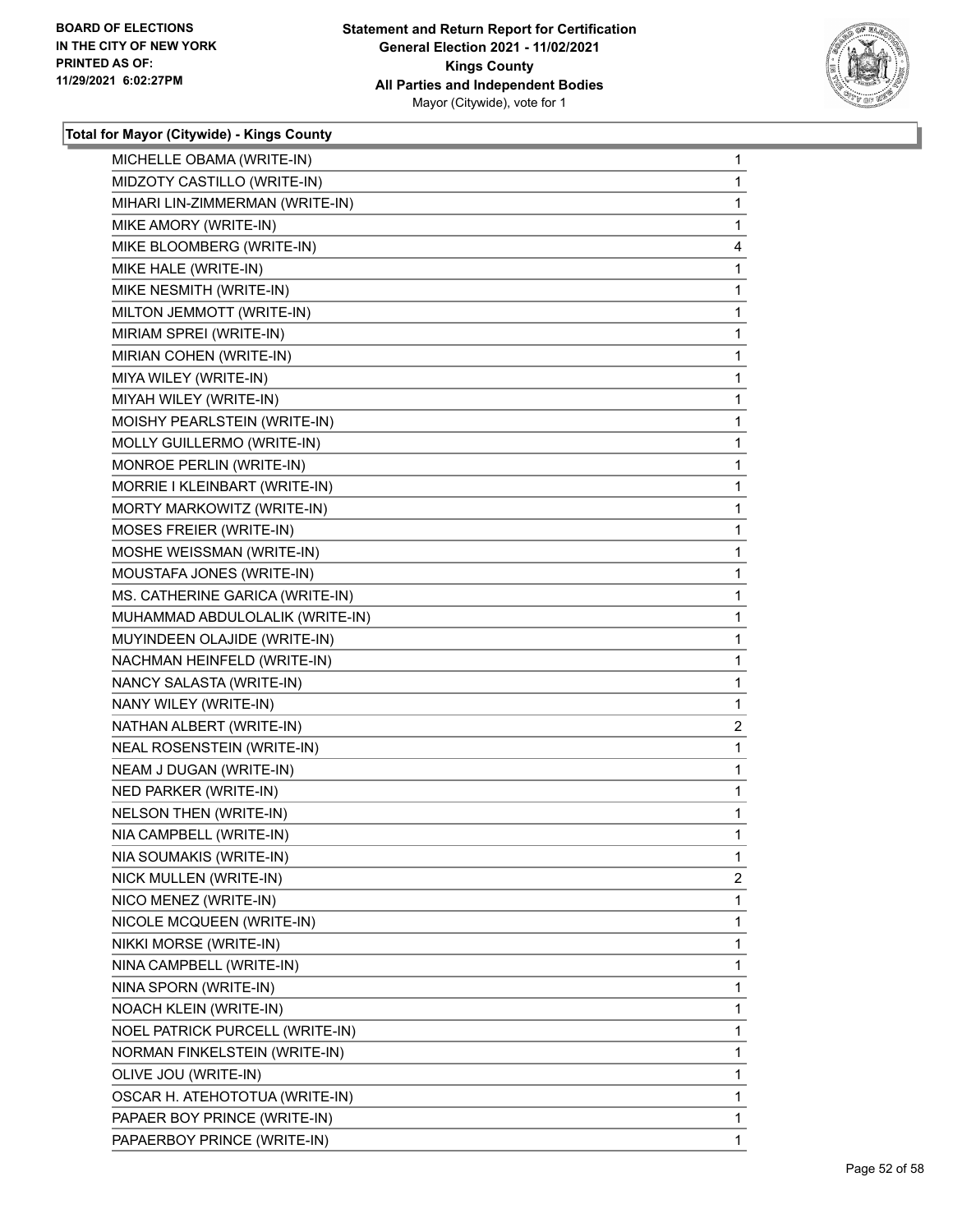

| PAPER BOY PRINCE (WRITE-IN)         | 9              |
|-------------------------------------|----------------|
| PAPER LOVE PRINCE (WRITE-IN)        | 1              |
| PAPERBOY LOVE PRINCE (WRITE-IN)     | 16             |
| PAPERBOY PRINCE (WRITE-IN)          | 21             |
| PAPPERBOY LOVE PRINCE (WRITE-IN)    | 1              |
| PATRICIA MIGHSMITH (WRITE-IN)       | 1              |
| PATRICIA PATTERSON (WRITE-IN)       | 1              |
| PATRICK EWING (WRITE-IN)            | 1              |
| PATRICK FINNEN (WRITE-IN)           | 1              |
| PAUL HILTON (WRITE-IN)              | 1              |
| PAUL JENSEN (WRITE-IN)              | 1              |
| PAUL M WHITE (WRITE-IN)             | 1              |
| PAUL MAJOR (WRITE-IN)               | $\overline{2}$ |
| PEARL MAX (WRITE-IN)                | 1              |
| PETE ALONSO (WRITE-IN)              | 1              |
| PETE CULLIM (WRITE-IN)              | 1              |
| PETER GUIGURIS (WRITE-IN)           | 1              |
| PETER MCCULLOUGH (WRITE-IN)         | 1              |
| PINCHAS MILLER (WRITE-IN)           | 1              |
| PINCHOS GARCFRIED (WRITE-IN)        | 1              |
| PINNY RINGEL (WRITE-IN)             | 1              |
| PRESTON ROBERSON CHARLES (WRITE-IN) | 1              |
| PUPA REBBA (WRITE-IN)               | 1              |
| QUADISHA AVERA (WRITE-IN)           | 1              |
| RABBI A MILLER (WRITE-IN)           | 1              |
| RABBI ABE MILLER (WRITE-IN)         | 1              |
| RABBI AVIGDER MILLER (WRITE-IN)     | 1              |
| RABBI AVIGDOR MILLER (WRITE-IN)     | 1              |
| RABY AVEDA MILLER (WRITE-IN)        | 1              |
| RACHEL D LERNER (WRITE-IN)          | 1              |
| RACHEL GRUEN (WRITE-IN)             | 1              |
| RACHEL LANDSBERG (WRITE-IN)         | $\mathbf{1}$   |
| RACHEL ROMM-NISSON (WRITE-IN)       | 1              |
| RACHEL TIMONER (WRITE-IN)           | 1              |
| RACQUEL WILLIAMS (WRITE-IN)         | 1              |
| RAJAN FLORES (WRITE-IN)             | 1              |
| RAMIK WILLIAMS (WRITE-IN)           | 1              |
| RANDY FERGUSON (WRITE-IN)           | 1              |
| RANDY KAMINSKY (WRITE-IN)           | 2              |
| RAQUEL IRZARRY (WRITE-IN)           | 1              |
| RASHIDA ROBINSON (WRITE-IN)         | 1              |
| RAY KELLY (WRITE-IN)                | 2              |
| RAY MCGUIRE (WRITE-IN)              | 6              |
| RAYMOND MCGULRRE (WRITE-IN)         | 1              |
| RAYNE DAKOTA PRESCOTT (WRITE-IN)    | 1              |
| REBECCA C. SICA (WRITE-IN)          | 1              |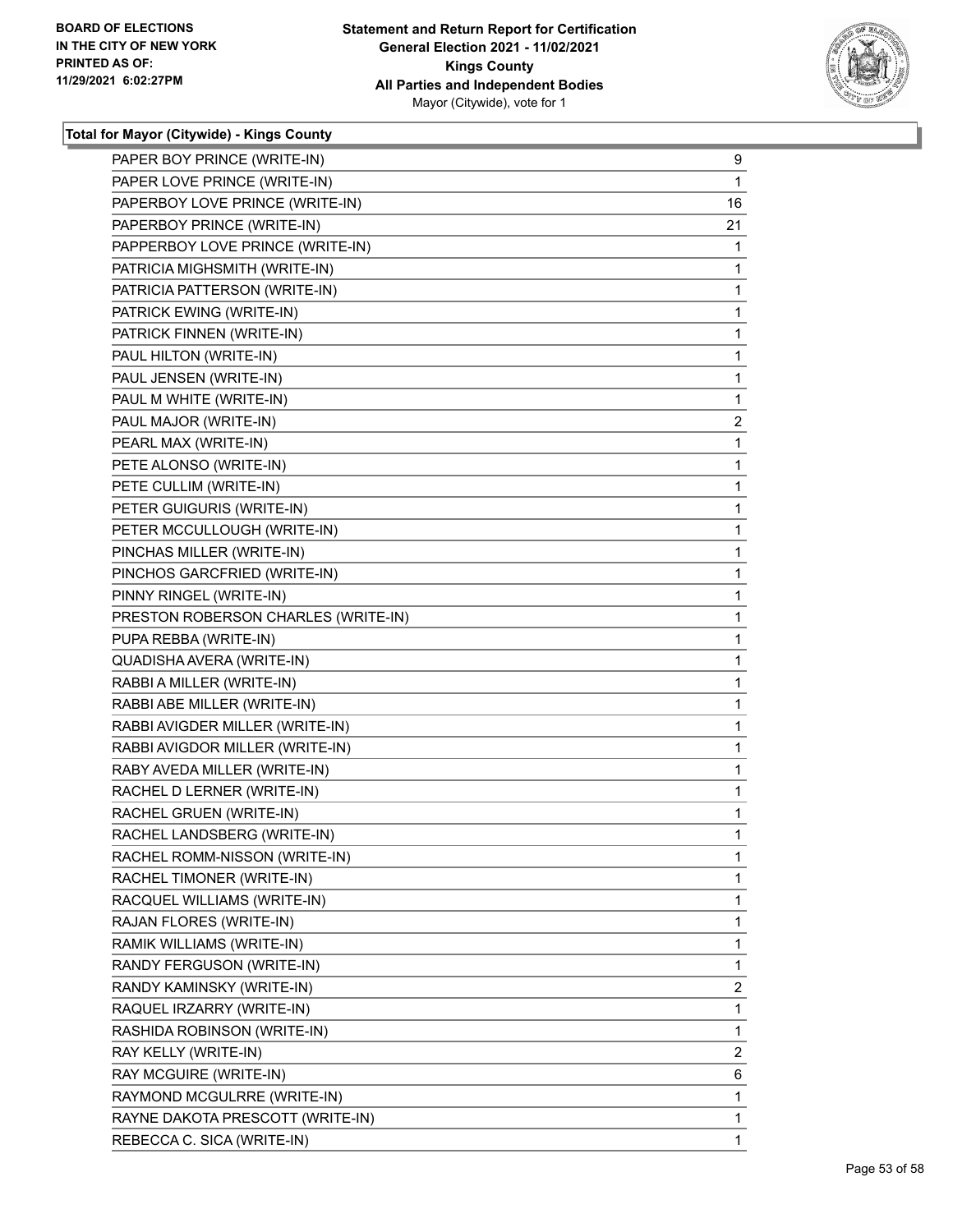

| REBECCA FRIDAY (WRITE-IN)        | $\mathbf{1}$   |
|----------------------------------|----------------|
| REGINA LEE (WRITE-IN)            | 1              |
| RENEE CASSELL (WRITE-IN)         | 1              |
| REVEREND BILL TALEN (WRITE-IN)   | 1              |
| REX BENINCASA (WRITE-IN)         | 1              |
| RICARDO VASQUEZ (WRITE-IN)       | 1              |
| RICH POOK (WRITE-IN)             | 1              |
| RICH VILLAR (WRITE-IN)           | 1              |
| RICHARD A LEVY (WRITE-IN)        | 1              |
| RICHARD RAY (WRITE-IN)           | 1              |
| ROB ZWICK (WRITE-IN)             | 1              |
| ROBB PENN (WRITE-IN)             | 1              |
| ROBERT ANDREW MCRAE (WRITE-IN)   | 1              |
| ROBERT BEYKIN (WRITE-IN)         | 1              |
| ROBERT CALERO (WRITE-IN)         | 1              |
| ROBERT CARROLL (WRITE-IN)        | 1              |
| ROBERT CORNEGY JR. (WRITE-IN)    | 1              |
| ROBERT JOSEPH LIBERTO (WRITE-IN) | 1              |
| ROBERT LIEBOWITZ (WRITE-IN)      | $\overline{2}$ |
| ROBERT S. WILLNER (WRITE-IN)     | 1              |
| ROBERTO SUERO (WRITE-IN)         | 1              |
| ROCHEL GRUEN (WRITE-IN)          | 1              |
| ROGER CALERO (WRITE-IN)          | $\overline{2}$ |
| RON BOURQUE (WRITE-IN)           | 1              |
| RON DESANTIS (WRITE-IN)          | 1              |
| RONALD MCDONALD (WRITE-IN)       | 1              |
| RUBEN DIAZ JR (WRITE-IN)         | 1              |
| RUBEN DIAZ JR. (WRITE-IN)        | 1              |
| RUCHY HEMLICK (WRITE-IN)         | 1              |
| RUDI GIULIANI (WRITE-IN)         | 1              |
| RUDOLPH GIULIANI (WRITE-IN)      | 1              |
| RUDY GIULIANI (WRITE-IN)         | $\overline{2}$ |
| RUDY GULIANNI (WRITE-IN)         | 1              |
| RUDY GULIANO (WRITE-IN)          | 1              |
| RUDY GULLIANI (WRITE-IN)         | 1              |
| RUDY JUILIANY (WRITE-IN)         | 1              |
| RUTH I. BOULAS (WRITE-IN)        | 1              |
| RYAN HANEY (WRITE-IN)            | 1              |
| RYAN KUONEN (WRITE-IN)           | 1              |
| SAL ALBANESE (WRITE-IN)          | 1              |
| SAM HUDIS (WRITE-IN)             | 1              |
| SAM SZMULEWITZ (WRITE-IN)        | 1              |
| SAMANTHA M. BENTON (WRITE-IN)    | 1              |
| SAMANTHA NATHAN (WRITE-IN)       | 1              |
| SAMUEL BENCIVENGO (WRITE-IN)     | 1              |
| SAMUEL DEMERO (WRITE-IN)         | 1              |
|                                  |                |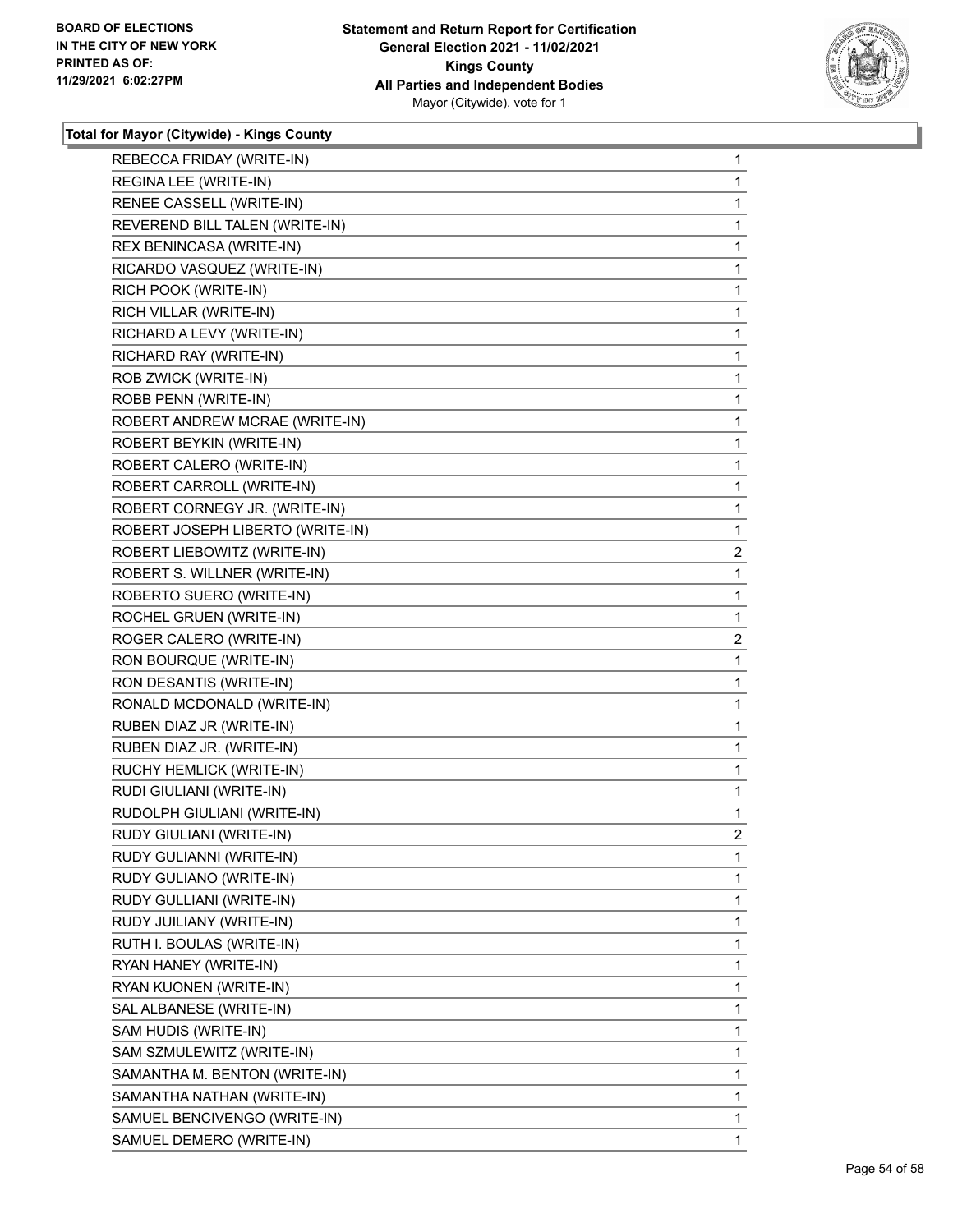

| SAMUEL FIELDMAN (WRITE-IN)<br>1<br>SAMUEL LONG BUDIN (WRITE-IN)<br>1<br>SAMUEL P SPORN (WRITE-IN)<br>1<br>SANDY NURSE (WRITE-IN)<br>$\mathbf{1}$<br>SARA ROTH (WRITE-IN)<br>1<br>SARAH DURHAM (WRITE-IN)<br>1<br>SARAH PARKER GREEN (WRITE-IN)<br>1<br>SARRAH MANN (WRITE-IN)<br>1<br>SCHMERIC SCHMADANS (WRITE-IN)<br>1<br>SCOTT JOYNER (WRITE-IN)<br>$\mathbf{1}$<br>SCOTT M STRINGER (WRITE-IN)<br>1<br>SCOTT STINGER (WRITE-IN)<br>1<br>SCOTT STRINGER (WRITE-IN)<br>55<br>SCOTT THOMAS (WRITE-IN)<br>1<br>SEAN G. MEEHAN (WRITE-IN)<br>1<br>SEBASTIANO N.RUSSO (WRITE-IN)<br>1<br>SETH LEVIN (WRITE-IN)<br>1<br>SEYMORE BUTTS (WRITE-IN)<br>1<br>SHAMS DABARON (WRITE-IN)<br>$\mathbf{1}$<br>SHANE TAYLOR (WRITE-IN)<br>1<br>SHANN DONOVAN (WRITE-IN)<br>1<br>SHARA WARSHENNER (WRITE-IN)<br>1<br>SHAUN DONOVAN (WRITE-IN)<br>$\overline{2}$<br>SHAWN DONOVAN (WRITE-IN)<br>1<br>SHIRLEY CHISHOLMN (WRITE-IN)<br>$\mathbf{1}$<br>SHIRLEY CHISOLM (WRITE-IN)<br>1<br>SHLOMO KUZLIK (WRITE-IN)<br>1<br>SHMUEL PERLMAN (WRITE-IN)<br>$\mathbf{1}$<br>SHORLAND DANIELS (WRITE-IN)<br>1<br>SHREAF DAVID (WRITE-IN)<br>1<br>SHRLEY CHILOSM (WRITE-IN)<br>1<br>1<br>SHSUNANA BOYKIN (WRITE-IN)<br>SHULEM WIEDER (WRITE-IN)<br>1<br>1<br>SIMCHA FELDER (WRITE-IN)<br>1<br>SIMON SANCHEZ (WRITE-IN)<br>SOLOMON FREIER (WRITE-IN)<br>1<br>SOLOMON KATZ (WRITE-IN)<br>1<br>1<br>SOLOMON SCHIMER (WRITE-IN)<br>SONIA SOTOMPROR (WRITE-IN)<br>1<br>SONNY HESTIN (WRITE-IN)<br>1<br>1<br>SOPHIA GURULE (WRITE-IN)<br>SOPHIE DALSIMER (WRITE-IN)<br>1<br>STAN STAHL (WRITE-IN)<br>1<br>1<br>STEPHEN BARTON (WRITE-IN)<br>STEPHON COLBERT (WRITE-IN)<br>1 | SAMUEL DENLINGER (WRITE-IN) | $\mathbf{1}$ |
|------------------------------------------------------------------------------------------------------------------------------------------------------------------------------------------------------------------------------------------------------------------------------------------------------------------------------------------------------------------------------------------------------------------------------------------------------------------------------------------------------------------------------------------------------------------------------------------------------------------------------------------------------------------------------------------------------------------------------------------------------------------------------------------------------------------------------------------------------------------------------------------------------------------------------------------------------------------------------------------------------------------------------------------------------------------------------------------------------------------------------------------------------------------------------------------------------------------------------------------------------------------------------------------------------------------------------------------------------------------------------------------------------------------------------------------------------------------------------------------------------------------------------------------------------------------------------------------------------------------------------------------------|-----------------------------|--------------|
|                                                                                                                                                                                                                                                                                                                                                                                                                                                                                                                                                                                                                                                                                                                                                                                                                                                                                                                                                                                                                                                                                                                                                                                                                                                                                                                                                                                                                                                                                                                                                                                                                                                |                             |              |
|                                                                                                                                                                                                                                                                                                                                                                                                                                                                                                                                                                                                                                                                                                                                                                                                                                                                                                                                                                                                                                                                                                                                                                                                                                                                                                                                                                                                                                                                                                                                                                                                                                                |                             |              |
|                                                                                                                                                                                                                                                                                                                                                                                                                                                                                                                                                                                                                                                                                                                                                                                                                                                                                                                                                                                                                                                                                                                                                                                                                                                                                                                                                                                                                                                                                                                                                                                                                                                |                             |              |
|                                                                                                                                                                                                                                                                                                                                                                                                                                                                                                                                                                                                                                                                                                                                                                                                                                                                                                                                                                                                                                                                                                                                                                                                                                                                                                                                                                                                                                                                                                                                                                                                                                                |                             |              |
|                                                                                                                                                                                                                                                                                                                                                                                                                                                                                                                                                                                                                                                                                                                                                                                                                                                                                                                                                                                                                                                                                                                                                                                                                                                                                                                                                                                                                                                                                                                                                                                                                                                |                             |              |
|                                                                                                                                                                                                                                                                                                                                                                                                                                                                                                                                                                                                                                                                                                                                                                                                                                                                                                                                                                                                                                                                                                                                                                                                                                                                                                                                                                                                                                                                                                                                                                                                                                                |                             |              |
|                                                                                                                                                                                                                                                                                                                                                                                                                                                                                                                                                                                                                                                                                                                                                                                                                                                                                                                                                                                                                                                                                                                                                                                                                                                                                                                                                                                                                                                                                                                                                                                                                                                |                             |              |
|                                                                                                                                                                                                                                                                                                                                                                                                                                                                                                                                                                                                                                                                                                                                                                                                                                                                                                                                                                                                                                                                                                                                                                                                                                                                                                                                                                                                                                                                                                                                                                                                                                                |                             |              |
|                                                                                                                                                                                                                                                                                                                                                                                                                                                                                                                                                                                                                                                                                                                                                                                                                                                                                                                                                                                                                                                                                                                                                                                                                                                                                                                                                                                                                                                                                                                                                                                                                                                |                             |              |
|                                                                                                                                                                                                                                                                                                                                                                                                                                                                                                                                                                                                                                                                                                                                                                                                                                                                                                                                                                                                                                                                                                                                                                                                                                                                                                                                                                                                                                                                                                                                                                                                                                                |                             |              |
|                                                                                                                                                                                                                                                                                                                                                                                                                                                                                                                                                                                                                                                                                                                                                                                                                                                                                                                                                                                                                                                                                                                                                                                                                                                                                                                                                                                                                                                                                                                                                                                                                                                |                             |              |
|                                                                                                                                                                                                                                                                                                                                                                                                                                                                                                                                                                                                                                                                                                                                                                                                                                                                                                                                                                                                                                                                                                                                                                                                                                                                                                                                                                                                                                                                                                                                                                                                                                                |                             |              |
|                                                                                                                                                                                                                                                                                                                                                                                                                                                                                                                                                                                                                                                                                                                                                                                                                                                                                                                                                                                                                                                                                                                                                                                                                                                                                                                                                                                                                                                                                                                                                                                                                                                |                             |              |
|                                                                                                                                                                                                                                                                                                                                                                                                                                                                                                                                                                                                                                                                                                                                                                                                                                                                                                                                                                                                                                                                                                                                                                                                                                                                                                                                                                                                                                                                                                                                                                                                                                                |                             |              |
|                                                                                                                                                                                                                                                                                                                                                                                                                                                                                                                                                                                                                                                                                                                                                                                                                                                                                                                                                                                                                                                                                                                                                                                                                                                                                                                                                                                                                                                                                                                                                                                                                                                |                             |              |
|                                                                                                                                                                                                                                                                                                                                                                                                                                                                                                                                                                                                                                                                                                                                                                                                                                                                                                                                                                                                                                                                                                                                                                                                                                                                                                                                                                                                                                                                                                                                                                                                                                                |                             |              |
|                                                                                                                                                                                                                                                                                                                                                                                                                                                                                                                                                                                                                                                                                                                                                                                                                                                                                                                                                                                                                                                                                                                                                                                                                                                                                                                                                                                                                                                                                                                                                                                                                                                |                             |              |
|                                                                                                                                                                                                                                                                                                                                                                                                                                                                                                                                                                                                                                                                                                                                                                                                                                                                                                                                                                                                                                                                                                                                                                                                                                                                                                                                                                                                                                                                                                                                                                                                                                                |                             |              |
|                                                                                                                                                                                                                                                                                                                                                                                                                                                                                                                                                                                                                                                                                                                                                                                                                                                                                                                                                                                                                                                                                                                                                                                                                                                                                                                                                                                                                                                                                                                                                                                                                                                |                             |              |
|                                                                                                                                                                                                                                                                                                                                                                                                                                                                                                                                                                                                                                                                                                                                                                                                                                                                                                                                                                                                                                                                                                                                                                                                                                                                                                                                                                                                                                                                                                                                                                                                                                                |                             |              |
|                                                                                                                                                                                                                                                                                                                                                                                                                                                                                                                                                                                                                                                                                                                                                                                                                                                                                                                                                                                                                                                                                                                                                                                                                                                                                                                                                                                                                                                                                                                                                                                                                                                |                             |              |
|                                                                                                                                                                                                                                                                                                                                                                                                                                                                                                                                                                                                                                                                                                                                                                                                                                                                                                                                                                                                                                                                                                                                                                                                                                                                                                                                                                                                                                                                                                                                                                                                                                                |                             |              |
|                                                                                                                                                                                                                                                                                                                                                                                                                                                                                                                                                                                                                                                                                                                                                                                                                                                                                                                                                                                                                                                                                                                                                                                                                                                                                                                                                                                                                                                                                                                                                                                                                                                |                             |              |
|                                                                                                                                                                                                                                                                                                                                                                                                                                                                                                                                                                                                                                                                                                                                                                                                                                                                                                                                                                                                                                                                                                                                                                                                                                                                                                                                                                                                                                                                                                                                                                                                                                                |                             |              |
|                                                                                                                                                                                                                                                                                                                                                                                                                                                                                                                                                                                                                                                                                                                                                                                                                                                                                                                                                                                                                                                                                                                                                                                                                                                                                                                                                                                                                                                                                                                                                                                                                                                |                             |              |
|                                                                                                                                                                                                                                                                                                                                                                                                                                                                                                                                                                                                                                                                                                                                                                                                                                                                                                                                                                                                                                                                                                                                                                                                                                                                                                                                                                                                                                                                                                                                                                                                                                                |                             |              |
|                                                                                                                                                                                                                                                                                                                                                                                                                                                                                                                                                                                                                                                                                                                                                                                                                                                                                                                                                                                                                                                                                                                                                                                                                                                                                                                                                                                                                                                                                                                                                                                                                                                |                             |              |
|                                                                                                                                                                                                                                                                                                                                                                                                                                                                                                                                                                                                                                                                                                                                                                                                                                                                                                                                                                                                                                                                                                                                                                                                                                                                                                                                                                                                                                                                                                                                                                                                                                                |                             |              |
|                                                                                                                                                                                                                                                                                                                                                                                                                                                                                                                                                                                                                                                                                                                                                                                                                                                                                                                                                                                                                                                                                                                                                                                                                                                                                                                                                                                                                                                                                                                                                                                                                                                |                             |              |
|                                                                                                                                                                                                                                                                                                                                                                                                                                                                                                                                                                                                                                                                                                                                                                                                                                                                                                                                                                                                                                                                                                                                                                                                                                                                                                                                                                                                                                                                                                                                                                                                                                                |                             |              |
|                                                                                                                                                                                                                                                                                                                                                                                                                                                                                                                                                                                                                                                                                                                                                                                                                                                                                                                                                                                                                                                                                                                                                                                                                                                                                                                                                                                                                                                                                                                                                                                                                                                |                             |              |
|                                                                                                                                                                                                                                                                                                                                                                                                                                                                                                                                                                                                                                                                                                                                                                                                                                                                                                                                                                                                                                                                                                                                                                                                                                                                                                                                                                                                                                                                                                                                                                                                                                                |                             |              |
|                                                                                                                                                                                                                                                                                                                                                                                                                                                                                                                                                                                                                                                                                                                                                                                                                                                                                                                                                                                                                                                                                                                                                                                                                                                                                                                                                                                                                                                                                                                                                                                                                                                |                             |              |
|                                                                                                                                                                                                                                                                                                                                                                                                                                                                                                                                                                                                                                                                                                                                                                                                                                                                                                                                                                                                                                                                                                                                                                                                                                                                                                                                                                                                                                                                                                                                                                                                                                                |                             |              |
|                                                                                                                                                                                                                                                                                                                                                                                                                                                                                                                                                                                                                                                                                                                                                                                                                                                                                                                                                                                                                                                                                                                                                                                                                                                                                                                                                                                                                                                                                                                                                                                                                                                |                             |              |
|                                                                                                                                                                                                                                                                                                                                                                                                                                                                                                                                                                                                                                                                                                                                                                                                                                                                                                                                                                                                                                                                                                                                                                                                                                                                                                                                                                                                                                                                                                                                                                                                                                                |                             |              |
|                                                                                                                                                                                                                                                                                                                                                                                                                                                                                                                                                                                                                                                                                                                                                                                                                                                                                                                                                                                                                                                                                                                                                                                                                                                                                                                                                                                                                                                                                                                                                                                                                                                |                             |              |
|                                                                                                                                                                                                                                                                                                                                                                                                                                                                                                                                                                                                                                                                                                                                                                                                                                                                                                                                                                                                                                                                                                                                                                                                                                                                                                                                                                                                                                                                                                                                                                                                                                                |                             |              |
|                                                                                                                                                                                                                                                                                                                                                                                                                                                                                                                                                                                                                                                                                                                                                                                                                                                                                                                                                                                                                                                                                                                                                                                                                                                                                                                                                                                                                                                                                                                                                                                                                                                |                             |              |
|                                                                                                                                                                                                                                                                                                                                                                                                                                                                                                                                                                                                                                                                                                                                                                                                                                                                                                                                                                                                                                                                                                                                                                                                                                                                                                                                                                                                                                                                                                                                                                                                                                                |                             |              |
|                                                                                                                                                                                                                                                                                                                                                                                                                                                                                                                                                                                                                                                                                                                                                                                                                                                                                                                                                                                                                                                                                                                                                                                                                                                                                                                                                                                                                                                                                                                                                                                                                                                |                             |              |
|                                                                                                                                                                                                                                                                                                                                                                                                                                                                                                                                                                                                                                                                                                                                                                                                                                                                                                                                                                                                                                                                                                                                                                                                                                                                                                                                                                                                                                                                                                                                                                                                                                                |                             |              |
|                                                                                                                                                                                                                                                                                                                                                                                                                                                                                                                                                                                                                                                                                                                                                                                                                                                                                                                                                                                                                                                                                                                                                                                                                                                                                                                                                                                                                                                                                                                                                                                                                                                |                             |              |
|                                                                                                                                                                                                                                                                                                                                                                                                                                                                                                                                                                                                                                                                                                                                                                                                                                                                                                                                                                                                                                                                                                                                                                                                                                                                                                                                                                                                                                                                                                                                                                                                                                                |                             |              |
|                                                                                                                                                                                                                                                                                                                                                                                                                                                                                                                                                                                                                                                                                                                                                                                                                                                                                                                                                                                                                                                                                                                                                                                                                                                                                                                                                                                                                                                                                                                                                                                                                                                |                             |              |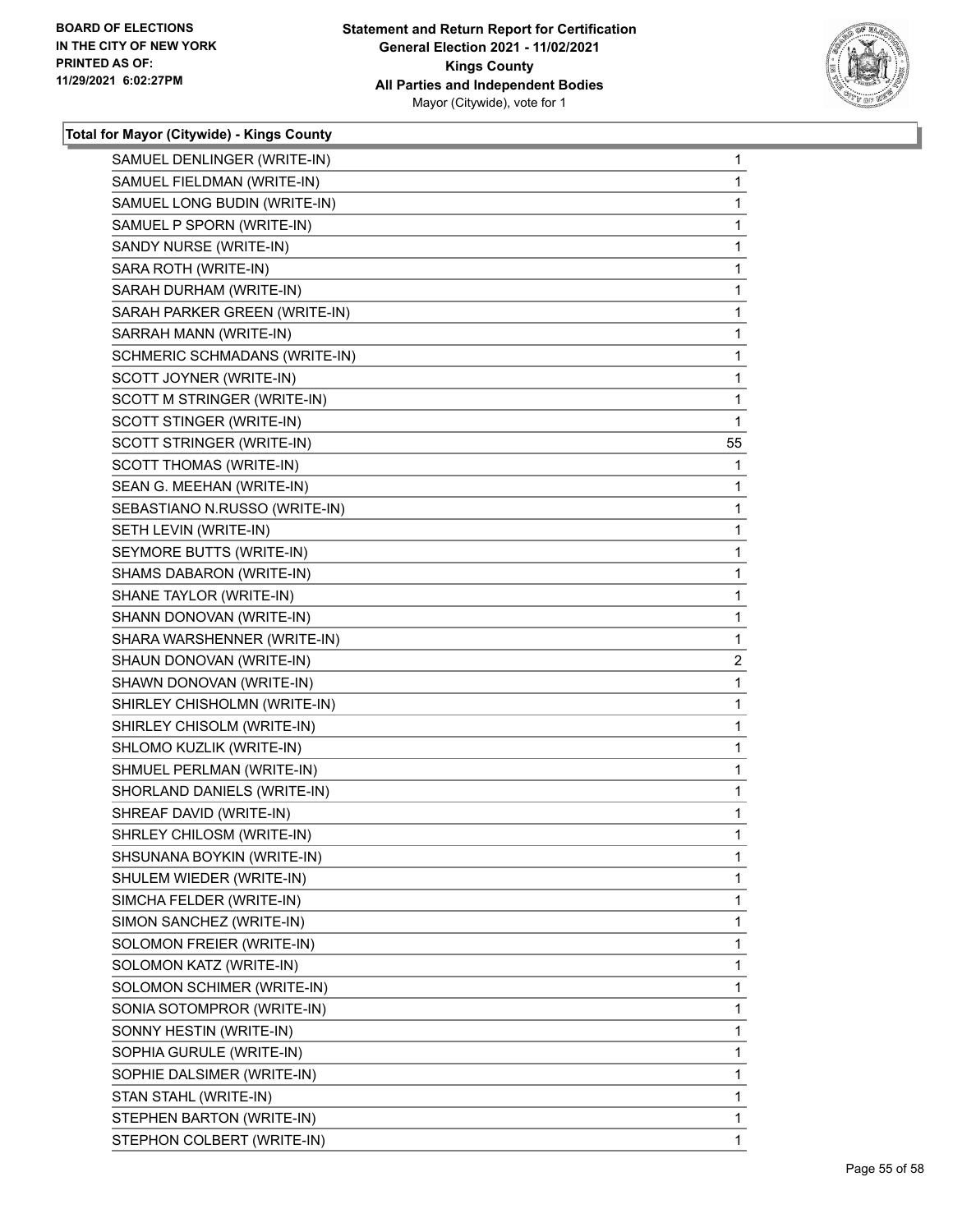

| STEVE BUSCIAMI (WRITE-IN)                 | $\mathbf{1}$   |
|-------------------------------------------|----------------|
| STEVE LEVIN (WRITE-IN)                    | $\overline{c}$ |
| STEVE WILLIAMS (WRITE-IN)                 | 1              |
| STEVEN DE LORENZO (WRITE-IN)              | 1              |
| STEVEN E SHOVERS (WRITE-IN)               | 1              |
| STEVEN MIOSKV (WRITE-IN)                  | 1              |
| STUART MILLER (WRITE-IN)                  | 2              |
| SUSAN DONOGHUE (WRITE-IN)                 | 1              |
| SUYANA HANDMAN (WRITE-IN)                 | 1              |
| TANYA GALLO (WRITE-IN)                    | 1              |
| TARCISIUS TOEHAIR (WRITE-IN)              | 1              |
| TARIQ BULLOCK (WRITE-IN)                  | 1              |
| TERESA GONZALEZ (WRITE-IN)                | 1              |
| TERESA SOLOWITZ (WRITE-IN)                | 1              |
| THEADORA TORINO (WRITE-IN)                | 1              |
| THEODORE MOORE (WRITE-IN)                 | $\overline{2}$ |
| THERESA MANTI` (WRITE-IN)                 | 1              |
| THOMAS A ZMUDA (WRITE-IN)                 | 1              |
| THOMAS BOORSTEIN (WRITE-IN)               | 1              |
| THOMAS BUORSTEIN (WRITE-IN)               | 1              |
| THOMAS BURKE (WRITE-IN)                   | 1              |
| THOMAS DUGGAN (WRITE-IN)                  | 1              |
| THOMAS MC CARTHY (WRITE-IN)               | 1              |
| THOMAS MURRAY BETTRIDGE (WRITE-IN)        | 1              |
| THOMAS ROHBERG (WRITE-IN)                 | 1              |
| TIFFANY CABAN (WRITE-IN)                  | $\overline{c}$ |
| TIFFANY K NOEL (WRITE-IN)                 | 1              |
| TIM THOMAS (WRITE-IN)                     | 1              |
| TIMOTHEE CHALAMET (WRITE-IN)              | 1              |
| TISH JAMES (WRITE-IN)                     | 2              |
| TISHANA MILLER (WRITE-IN)                 | 1              |
| TOM THIBODAU (WRITE-IN)                   | 1              |
| TOM THIBODEAU (WRITE-IN)                  | 1              |
| TONY LINDSEY (WRITE-IN)                   | $\mathbf{1}$   |
| TRAE YOUNG (WRITE-IN)                     | 1              |
| TREVOR NOAH (WRITE-IN)                    | 1              |
| TRICIA LAWERENCE SAVANE (WRITE-IN)        | $\overline{2}$ |
| UMAIR KAZI (WRITE-IN)                     | 1              |
| UNATTRIBUTABLE WRITE-IN (WRITE-IN)        | 481            |
| UNCOUNTED WRITE-IN PER STATUTE (WRITE-IN) | 13             |
| UPZONE NYC (WRITE-IN)                     | 1              |
| VALERIE RODMOND (WRITE-IN)                | 1              |
| VASILIY KORDRATGEV (WRITE-IN)             | 1              |
| VERS BESHOL (WRITE-IN)                    | 1              |
| VICTOR A KONNER (WRITE-IN)                | 1              |
| VICTOR L. BONINI (WRITE-IN)               | $\mathbf{1}$   |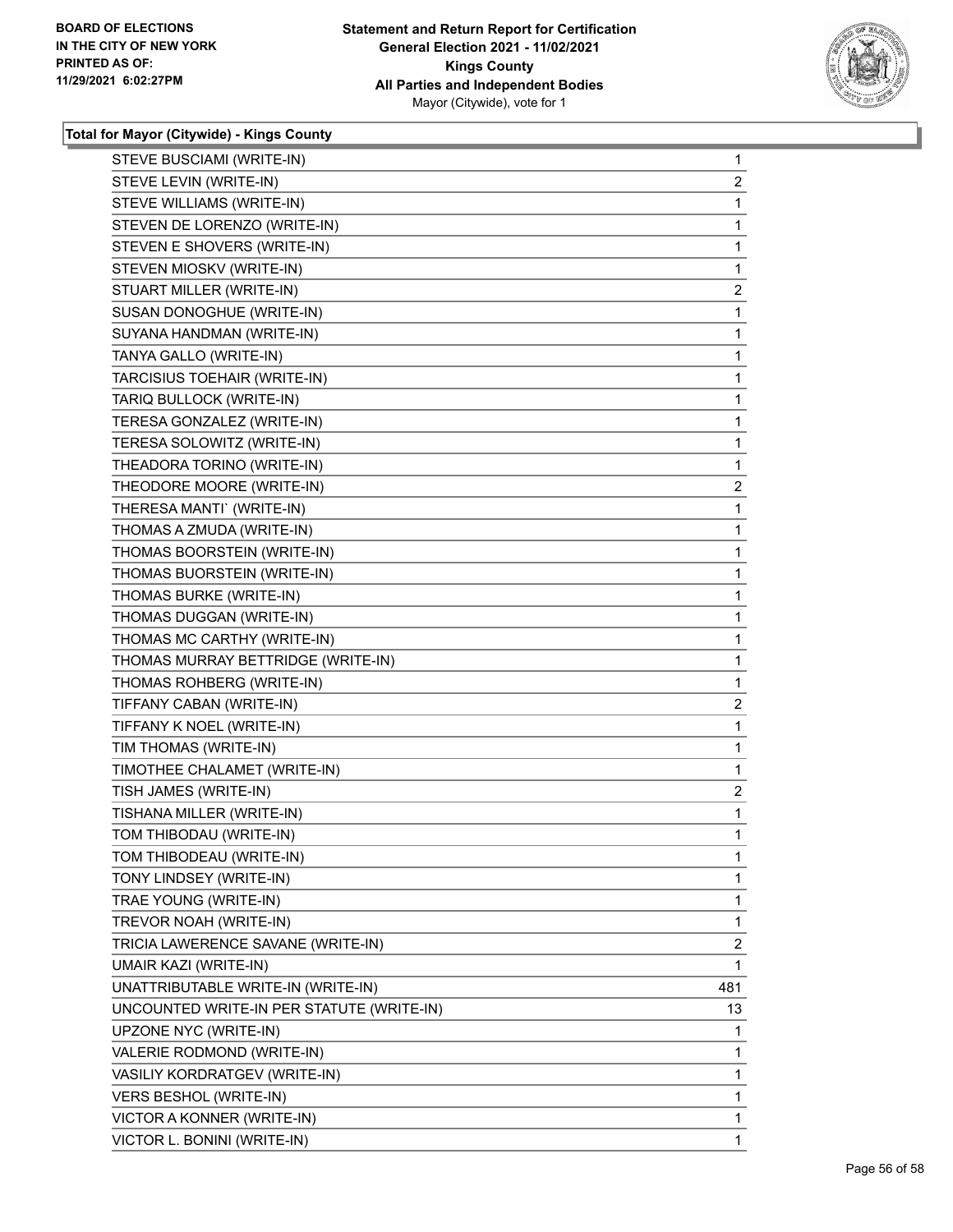

| VIFZY SOBEL (WRITE-IN)             | 1       |
|------------------------------------|---------|
| VILMA A REINHARDT (WRITE-IN)       | 1       |
| VIRGIL TEXAS (WRITE-IN)            | 1       |
| WALT FRAZIER (WRITE-IN)            | 1       |
| WALTER T MOSLEY (WRITE-IN)         | 1       |
| WANDA NUNEZ (WRITE-IN)             | 1       |
| WARREN WILHELM JR (WRITE-IN)       | 1       |
| WILLIAM CARRINATON (WRITE-IN)      | 1       |
| WILLIAM COTTON (WRITE-IN)          | 1       |
| WILLIAM KAHN (WRITE-IN)            | 1       |
| WILLIAM MERRILK (WRITE-IN)         | 1       |
| WILLIAM MICHAEL MULLINS (WRITE-IN) | 1       |
| WILLIAM SULLIVAN (WRITE-IN)        | 1       |
| WILLIAM THOMPSON (WRITE-IN)        | 1       |
| YANG ANDREW (WRITE-IN)             | 1       |
| YEHUDA ORGEL (WRITE-IN)            | 1       |
| YERACHMIEL DICKSTEIN (WRITE-IN)    | 1       |
| YERUCHIM SILBER (WRITE-IN)         | 1       |
| YIMIN KEVIN ZHAO (WRITE-IN)        | 1       |
| YITEL KOHM (WRITE-IN)              | 1       |
| YITZCHOK EIZIKAVITS (WRITE-IN)     | 1       |
| YITZCHOK RINGEL (WRITE-IN)         | 1       |
| YOCHANAN KRAMER (WRITE-IN)         | 1       |
| YOEL ALBER GOLDBERGER (WRITE-IN)   | 1       |
| YONI HIKIND (WRITE-IN)             | 1       |
| YOSEF KIRSH (WRITE-IN)             | 2       |
| YOSEF OBERLANDER (WRITE-IN)        | 1       |
| YOSSI GASETIOR (WRITE-IN)          | 1       |
| YOSSI GESTETNER (WRITE-IN)         | 2       |
| YOSSIE BEAR (WRITE-IN)             | 1       |
| ZAFIRA LATEEF (WRITE-IN)           | 1       |
| ZEPHYN TEACHOUT (WRITE-IN)         | 1       |
| ZEPHYR TEACHOUT (WRITE-IN)         | 3       |
| ZIGDOR MILLER (WRITE-IN)           | 1       |
| ZIGGY DAY GOLDSTEIN (WRITE-IN)     | 1       |
| ZOPHYR TEACHOUT (WRITE-IN)         | 1       |
| <b>Total Votes</b>                 | 339,191 |
| Unrecorded                         | 7,012   |